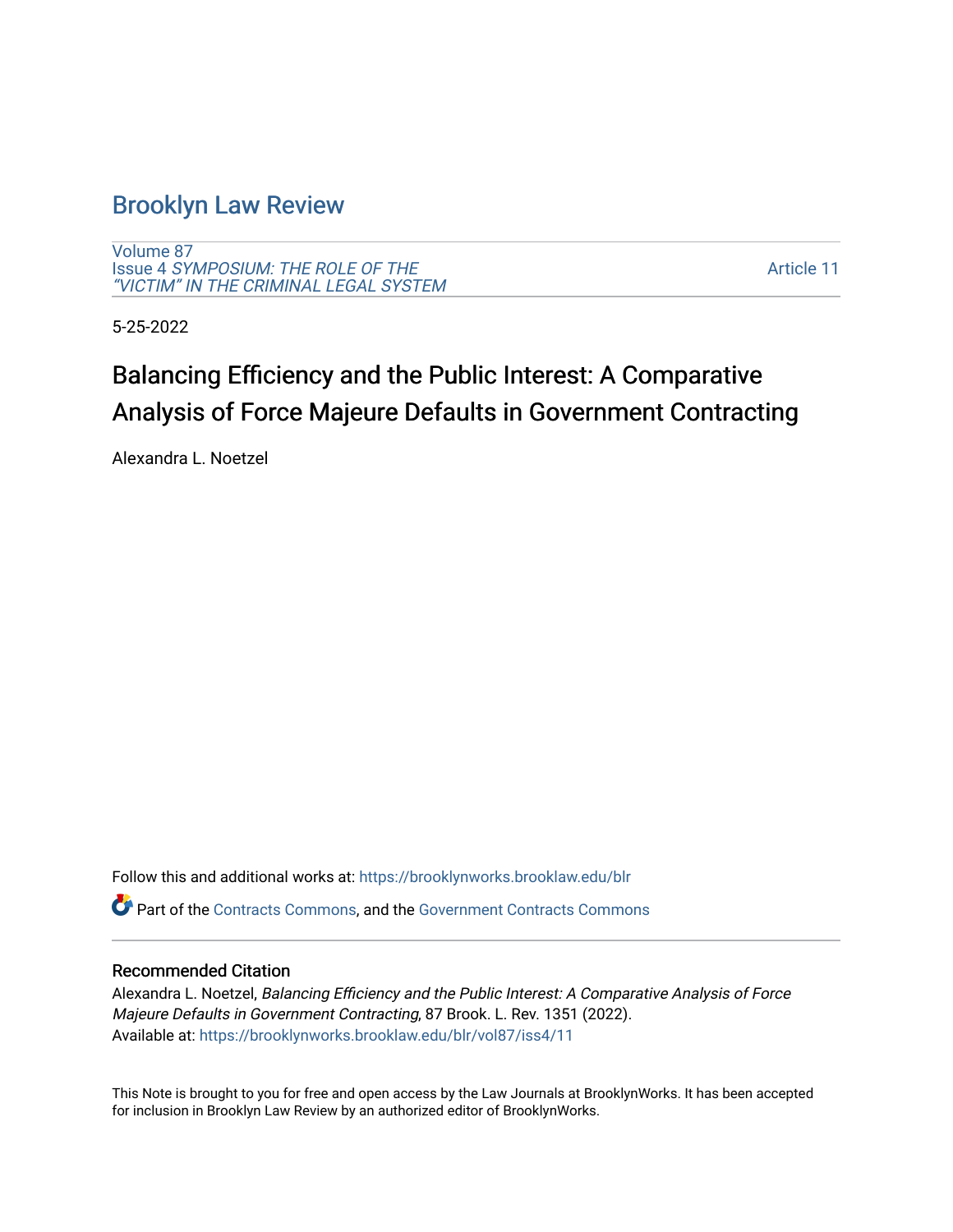# Balancing Efficiency and the **Public Interest**

# A COMPARATIVE ANALYSIS OF FORCE MAJEURE DEFAULTS IN GOVERNMENT CONTRACTING

## **INTRODUCTION**

In March 2020, the COVID-19 pandemic made its way into the United States, prompting then US President Donald Trump to declare a national state of emergency.<sup>1</sup> The COVID-19 pandemic has disrupted contracts across the country, including government contracts,<sup>2</sup> leading many contracting parties to take a closer look at their contracts and the provisions that bind them.<sup>3</sup> Particularly, US courts in 2021 saw an increase in case filings relating to COVID-19 and force majeure provisions.<sup>4</sup>

With the high stakes of federal contract performance and the risks associated with contract nonperformance, the Federal Acquisition Regulation (FAR), the regulatory scheme governing federal contracts, its force majeure-like rule,<sup>5</sup> and its effect on government contracts are being looked at closer than ever.<sup>6</sup> In taking a critical look at both the risk allocation under the FAR's

<sup>&</sup>lt;sup>1</sup> President Trump Declares State of Emergency for COVID-19, NAT'L CONF. OF STATE LEGISLATURES (Mar. 25, 2020), https://www.ncsl.org/ncsl-in-dc/publications-andresources/president-trump-declares-state-of-emergency-for-covid-19.aspx [https://perma.cc /W26U-ETPZI.

<sup>&</sup>lt;sup>2</sup> See Scott Maucione, Defense Department Working on Policy to Pay Back Contractors Faster for Work Stopped by COVID, FED. NEWS NETWORK (Aug. 14, 2020), https://federalnewsnetwork.com/dod-reporters-notebook-jared-serbu/2020/08/defense-depart ment-working-on-policy-to-pay-back-contractors-faster-for-work-stopped-by-covid/ [https:// perma.cc/LRY9-8LGA].

<sup>&</sup>lt;sup>3</sup> See Melis Acuner et al., COVID-19 Update: The Impact of COVID-19 on Financial Contracts, NATL L. REV. (Apr. 20, 2020), https://www.natlawreview.com/art icle/covid-19-update-impact-covid-19-financial-contracts [https://perma.cc/49XD-4XZK].

<sup>&</sup>lt;sup>4</sup> Ray F. Middleman, Litigation Trends Involving Force Majeure Clauses and Coronavirus 2020, ECKERT SEAMANS (Apr. 27, 2020), https://www.eckertseamans.com/le gal-updates/litigation-trends-involving-force-majeure-clauses-and-coronavirus-2020 [https:// perma.cc/AWZ7-Y6AMI.

 $5$  See 48 C.F.R. § 52.249-14.

<sup>&</sup>lt;sup>6</sup> See Navigating the COVID-19 Challenge—Delays, Changes and Cost Recovery Under Federal Contracts, MCGUIRE WOODS (March 26, 2020), https://www.mcguirewoods. com/client-resources/Alerts/2020/3/navigating-the-covid-19-challenge-delays-changes-andcost-recovery-under-federal-contracts [https://perma.cc/UL4Z-4N68].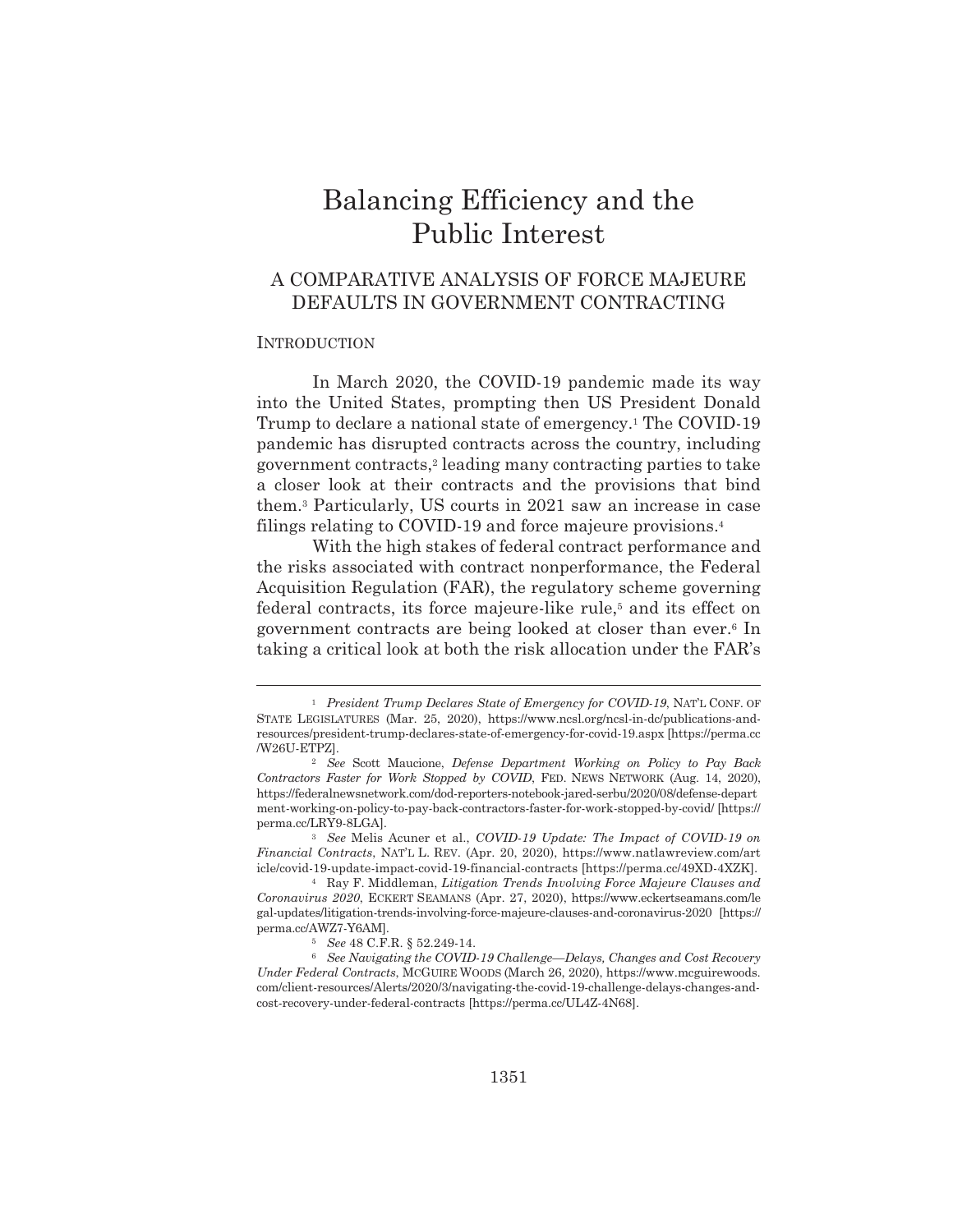excusable delay provision and the approach taken in other common law jurisdictions, it is clear that the United States can bolster its own regulatory scheme by incorporating language from other regulations.<sup>7</sup>

Risk allocation accomplished through contractual provisions is essential to not only business-to-business contracts, but also to contracts between private parties and the state. The US federal government, along with its agencies, is the largest buyer of good and services across the globe.<sup>8</sup> Privatization—where the federal government purchases goods or services from another party—has become increasingly popular in the past few decades, with the aim of making such acquisitions more efficient.<sup>9</sup>

The US government has been armed with the ability to purchase from the public sector since its inception.<sup>10</sup> Article I, Section 8 of the US Constitution gives the federal government the power to "pay the Debts and provide for the common Defense and general Welfare of the United States."<sup>11</sup> Section 9 goes on to establish the "power of the purse," allowing the federal government to appropriate federal funds.<sup>12</sup> From 1779 to 1947, there was no consolidated rulebook for federal acquisition until the Armed Services Procurement Regulations (ASPR) were adopted in 1948.<sup>13</sup> The Office of Federal Procurement Policy Act Amendments of 1979 authorized the issuance of "policy directives... for the purpose of promoting the development and implementation of the uniform procurement system."<sup>14</sup> The resulting FAR went into effect on

<sup>&</sup>lt;sup>7</sup> Such as one of Canada's force majeure-like provisions in the Standard Acquisitions Clauses and Conditions Manual. See Section 3-General Conditions: General Conditions-Higher Complexity-Goods: 2030 11 (2014-09-25) Excusable Delay, in STANDARD ACQUISITION CLAUSES AND CONDITIONS MANUAL (Pub. Works & Gov't Servs. Can. 2021) [hereinafter SACC MANUAL] (last visited Apr. 3, 2022), https://buyandsell.gc. ca/policy-and-guidelines/standard-acquisition-clauses-and-conditions-manual.

<sup>&</sup>lt;sup>8</sup> See, e.g., Exec. Order No. 13,627, 3 C.F.R. (2012) (characterizing the federal government as "the largest single purchaser of goods and services in the world").

<sup>&</sup>lt;sup>9</sup> See Jon D. Michaels, Privatization's Pretensions, 77 U. CHI. L. REV. 717, 717-19, 733 (2010).

<sup>&</sup>lt;sup>10</sup> See Christopher R. Yukins, *The U.S. Federal Procurement System: An* Introduction, 2017 UPPHANDLINGSRÄTTSLIG TIDSKRIFT 69, 70-71 (2017) ("Important patterns in modern federal procurement can be traced back to the Revolutionary War....The new United States inherited this traditional contracting system from Europe . . .").

<sup>&</sup>lt;sup>11</sup> U.S. CONST. art. I, § 8, cl. 1.

<sup>&</sup>lt;sup>12</sup> Id. § 9, cl. 7; see Kate Stith, Appropriations Clause, NAT'L CONST. CTR., https://bit.ly/3G6hpRt [https://perma.cc/A36U-P5K5].

<sup>&</sup>lt;sup>13</sup> See U.S. Defense Procurement, GEO. WASH. UNIV. JACOB BURNS L. LIBR., https://law.gwu.libguides.com/c.php?g=330645&p=2219710 [https://perma.cc/Q2PA-KS] 3L] ("Issued under the Armed Services Procurement Act, the ASPR established defense procurement regulations and was in effect from 1948 to 1978.").

<sup>&</sup>lt;sup>14</sup> KATE M. MANUEL ET AL., CONG. RSCH. SERV. R42826, THE FEDERAL ACQUISITION REGULATION (FAR): ANSWERS TO FREQUENTLY ASKED QUESTIONS 10 (2015), https://sgp.fas.org/crs/misc/R42826.pdf [https://perma.cc/Q5EH-JHPY].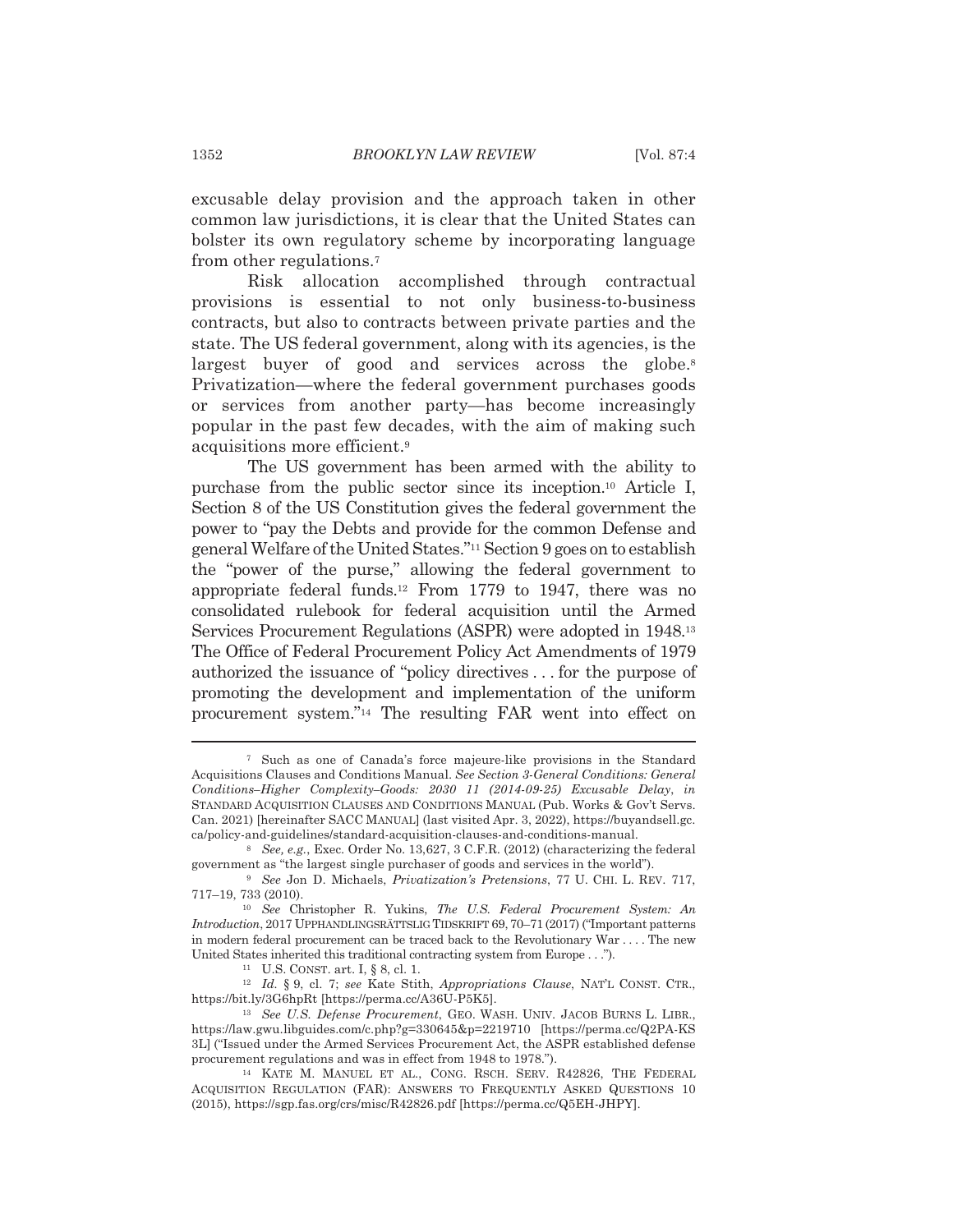October 1, 1984, codifying the policies for acquisition for almost all executive agencies.<sup>15</sup> Accordingly, the FAR governs contracts accounting for billions of dollars of federal agency spending, exerting incredible influence on the US federal procurement regime.<sup>16</sup>

Government contracts are notoriously complex, often spanning thousands of pages and reading like a foreign language to those unfamiliar with contractual jargon.<sup>17</sup> The FAR itself spans thousands of pages from cover to cover.<sup>18</sup> Many of the provisions within government contracts serve to allocate risk between the government agency and federal contractors.<sup>19</sup> Pricing and termination clauses are the two main contractual provisions that help to define risk allocation between parties.<sup>20</sup> The excusable delay provision is one of these provisions.<sup>21</sup>

Recognizing the unique risks that the government must balance as a sovereign entity, the FAR equips the government with the unilateral right to terminate a contract for default if a contractor fails to perform or, for some contracts, simply for convenience in the government's "best interest."<sup>22</sup> However, a contractor's nonperformance will not always lead to a default termination for delays outside of its control.<sup>23</sup>

<sup>17</sup> See Federal Government Contract Overview, FINDLAW (Feb. 2, 2018), https://corporate.findlaw.com/law-library/federal-government-contract-overview.html

[https://perma.cc/A7HH-GR4Q] (providing examples of the numerous complex requirements that may be included in a government contract and noting that "[t] hese requirements necessitate the development of relatively complex, government contract-unique . . . systems").

<sup>18</sup> Richard D. Lieberman, *Is the Entire Federal Acquisition Regulation (FAR)* Incorporated in Your Government Contract?, PUB. CONTRACTING INST. (Oct. 5, 2017), https://bit.ly/3PyhJfZ [https://perma.cc/9AUP-2HUD] (noting the FAR consists of thirty-seven chapters, with Chapter 1, applicable to all agencies, comprising over two thousand pages).

<sup>19</sup> Ralph C. Nash, Jr., *Risk Allocation in Government Contracts*, 34 GEO. WASH. L. REV. 693, 694 (1966).

 $20$  *Id.* This note will discuss termination provisions only-specifically the excusable delay provision—while acknowledging that other provisions, such as pricing provisions, can affect the risk allocation of a specific contract.

<sup>21</sup> 48 C.F.R. § 52.249-14.

<sup>22</sup> See Douglas P. Hibshman, Federal Contractors' Guide to Coronavirus Contract Impacts, FOX ROTHSCHILD LLP (Mar. 24, 2020), https://bit.ly/3Pzfh8R [https:// perma.cc/N5VM-HTCG]; 48 C.F.R. § 52.249-1 ("The Contracting Officer... may terminate this contract . . . when it is in the Government's interest.").

<sup>23</sup> Nicholas Solosky, COVID-19 and Government Contracting Best Practices: Part 1-Excusable Delay Claims, JD SUPRA (Apr. 1, 2020), https://www.jdsupra.com/legalnews/covid-19and-government-contracting-75822/ [https://perma.cc/2ZDE-YRMV].

<sup>&</sup>lt;sup>15</sup> See id. at 11; id. at 3 (stating that the FAR does not apply to legislative or judicial branch agencies and "does not necessarily apply to all executive branch agencies," such as the Federal Aviation Administration); see also Federal Acquisition Regulation ("FAR"), 48 C.F.R. §§ 1-53.300.

<sup>&</sup>lt;sup>16</sup> See Federal Procurement Spending Up \$120 Billion Since 2015, GA. TECH CONTRACTING EDUC. ACAD. (June 4, 2020), https://contractingacademy.gatech.edu/2020/ 06/04/federal-procurement-spending-up-120-billion-since-2015/ [https://perma.cc/R326-AF2G] ("The Government Accountability Office found agencies spent \$584 billion on procurement last year .... The Defense Department accounted for \$381 billion while civilian agencies spent \$205 billion.").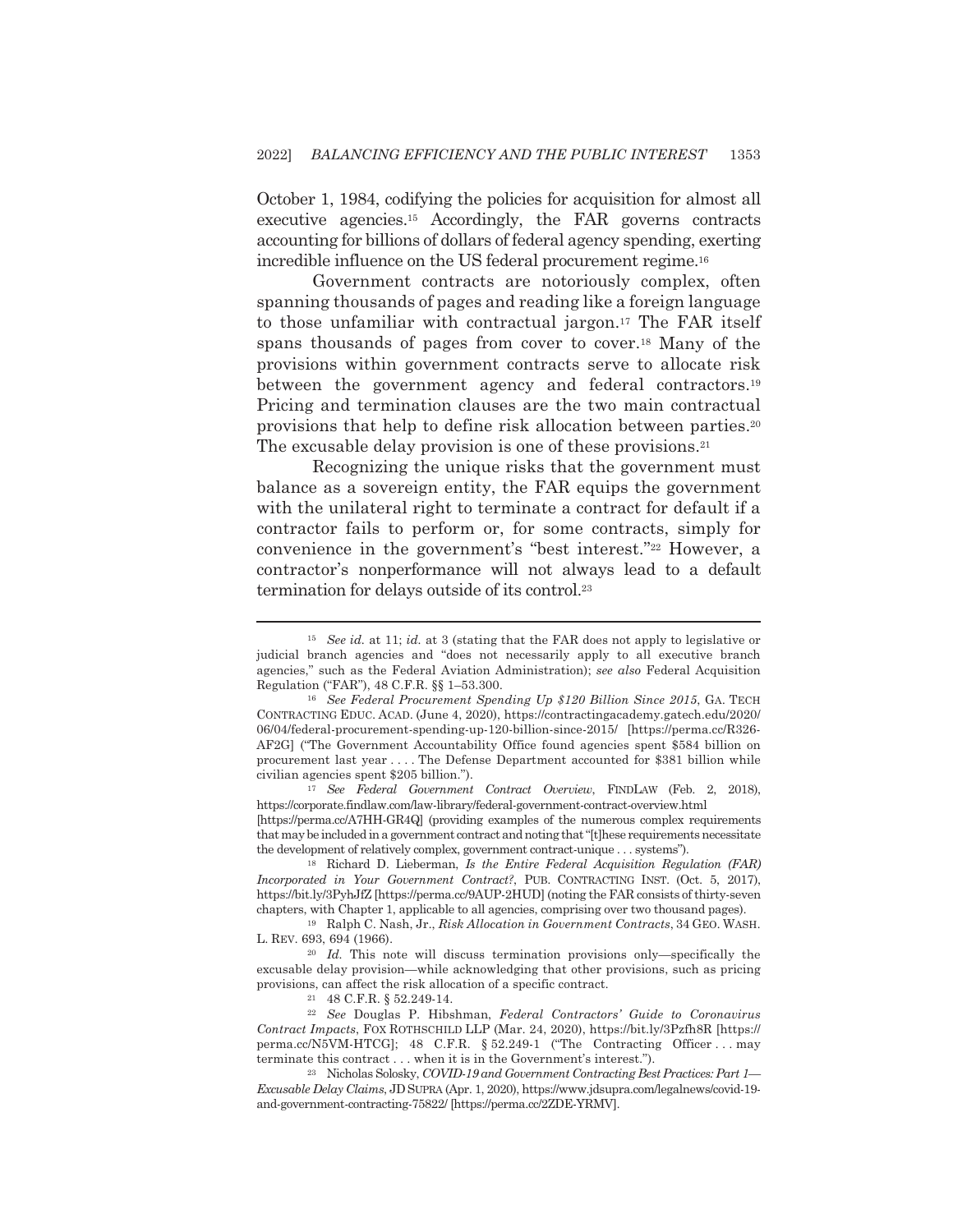The FAR's excusable delay provision serves as the default force majeure-like provision for most federal acquisition contracts<sup>24</sup> and states that the contractor will not be in default for nonperformance of the contract if the cause of the nonperformance is both "beyond the control" of the contractor "and without the fault or negligence of the [c] ontractor."<sup>25</sup> The provision also provides a nonexhaustive list of possible causes that could be deemed beyond the control of the contractor, including: "(1) acts of God or of the public enemy, (2) acts of the Government  $\dots$  (3) fires, (4) floods, (5) epidemics,  $(6)$  quarantine restrictions,  $(7)$  strikes,  $(8)$  freight embargoes, and (9) unusually severe weather."26 Further, the provision states that if the contractor's failure to perform is a result of a "failure of a subcontractor," the contractor will be held in default of the contract unless the cause of the nonperformance was beyond the control and without the fault or negligence of both the contractor and subcontractor.<sup>27</sup>

The standard excusable delay provision also allows contractors to obtain schedule relief only through a time extension, not recovery for costs, if the contractor can meet the requirements under the provision.<sup>28</sup> This also keeps the government from terminating the contract for default or from asserting a breach of contract claim.<sup>29</sup> However, "there are no automatic FAR remedies," regardless of the severity of the event that causes a delay.<sup>30</sup> The provision imposes stringent requirements on contractors<sup>31</sup> for awarding a time extension.

The excusable delay provision places the risk and cost of nonperformance on contractors in the event that the

<sup>&</sup>lt;sup>24</sup> See STEVEN W. FELDMAN, GOVERNMENT CONTRACT GUIDEBOOK § 26:6 (4th ed.), Westlaw (database updated Dec. 2021) (noting that excusable delay clauses are included in almost "all cost-reimbursement prime contracts"); see also 48 C.F.R.  $\S$  52.249-8(c) (the equivalent default provision for fixed-price contracts).

 $25$  48 C.F.R. § 52.249-14(a).

 $26$  *Id.* 

<sup>&</sup>lt;sup>27</sup> Id. § 52.249-14(b). Section (b) goes on to state "unless (1) The subcontracted supplies or service were obtainable from other sources; (2) The Contracting Officer ordered the Contractor in writing to purchase these supplies or services from the other source; and (3) The Contractor failed to reasonably comply with this order."  $Id$ .

<sup>&</sup>lt;sup>28</sup> See COVID-19: Preparing for Its Effects on Government Contracts, COVINGTON & BURLING LLP 1, 4 (2020), https://www.cov.com/-/media/files/corporate/pub lications/2020/04/covid-19-preparing-for-its-effects-on-government-contracts-takeaways .pdf [https://perma.cc/Z2MW-5XQX].

 $29$  See id.

<sup>&</sup>lt;sup>30</sup> See Nicholas T. Solosky, COVID-19 and Government Contracting Best Practices: Part 2-Recovering Extra Costs, FOX ROTHSCHILD LLP (Apr. 1, 2020), https:// governmentcontracts.foxrothschild.com/2020/04/articles/general-federal-government-co ntracts-news-updates/covid-19-and-government-contracting-best-practices-part-2-recov ering-extra-costs/ [https://perma.cc/VP7Z-YBKJ].

<sup>&</sup>lt;sup>31</sup> See infra Part II.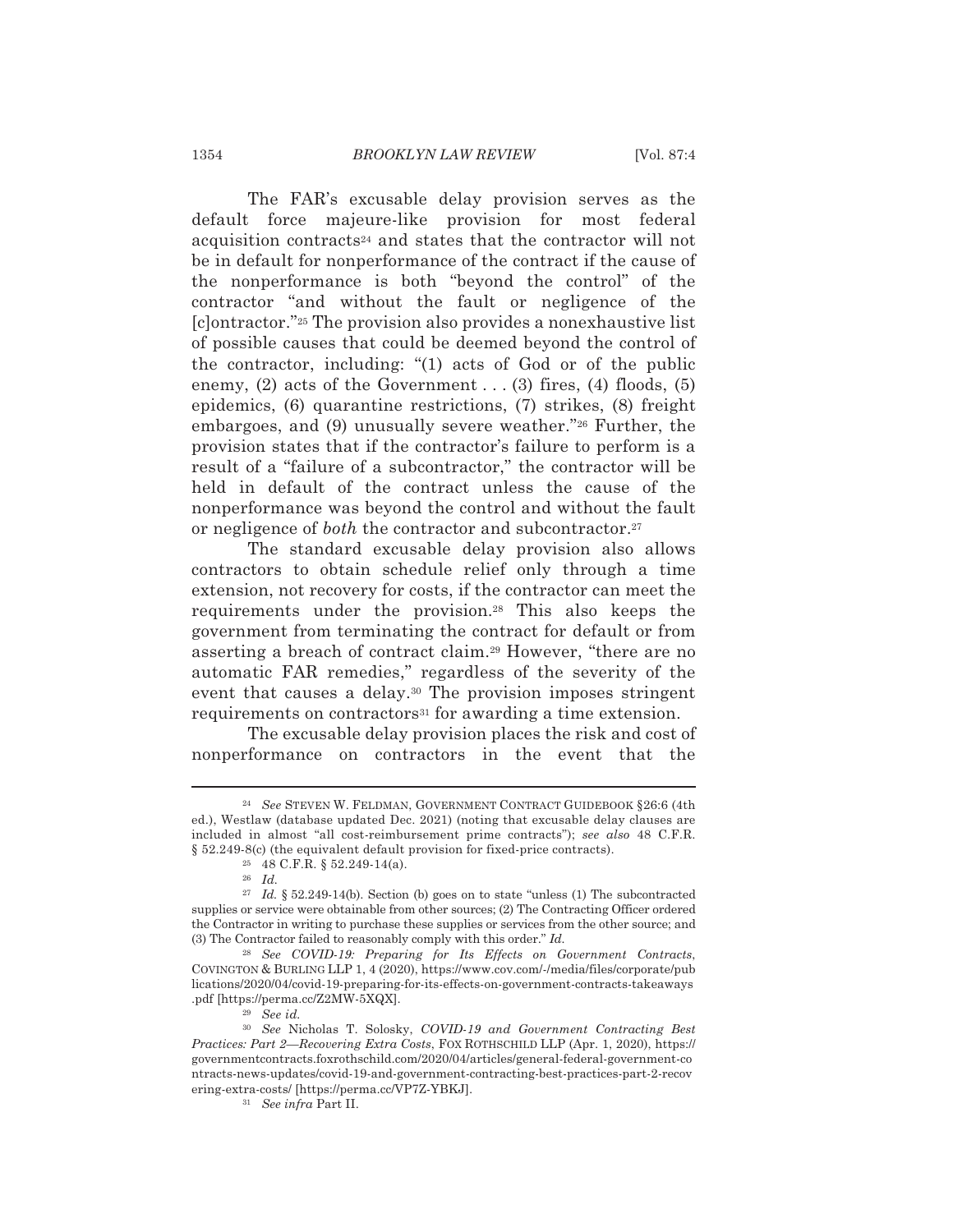requirements of the provision are not met.<sup>32</sup> While the FAR is drafted to favor the US government in regard to contract risk allocation, there are modifications that can be made to the acquisition process, both within and outside of the FAR, to displace some of the burdens on contractors while also continuing to protect the federal government from unnecessary risk. In contrast to the FAR, the language of Canada's excusable delay provision, referred to herein as "SACC 11," allows contractors to help mold the provision and provide for greater cooperation and coordination between contractors and the government agency up front.<sup>33</sup> Modifying the FAR's excusable delay provision by taking pieces of Canada's provision will allow contractors to better assess their possible future risks ex ante. build the cost of any such risks into their contracts, and save both parties from the costs of potential future litigation.

Part I of this note looks at force majeure provisions historically and how these provisions allocate risk under general contracts and contracts to which the federal government is a party. Part II outlines the different requirements for federal contractors to receive a time extension under FAR § 52.249-14 and how courts have interpreted such requirements. Part III looks at federal acquisition contracts in Canada and its standard excusable delay provision. Part IV looks deeper into the risk allocation tradeoffs of the US and Canadian regulations. Finally, Part V proposes a streamlined version of the FAR, addresses the tradeoffs of these proposed modifications, and considers how such a version of the FAR would affect future federal contractors in the United States.

### $\mathbf{I}$ **BACKGROUND OF FORCE MAJEURE PROVISIONS**

Force majeure has its historical roots in the Roman legal doctrines "*pacta sunt servanda* ('agreements must be kept') and *rebus sic stantibus* ('things standing thus')."<sup>34</sup> Together, "[these doctrines support the notion that contracts must be honored provided the circumstances remain the same."35 "Force majeure"

<sup>&</sup>lt;sup>32</sup> See Aron C. Beezley & Sarah Sutton Osborne, A Gov't Contractor's Guide to Excusable, Compensable Delays, LAW360 (Apr. 7, 2020, 4:57 PM), https://www.law360. com/articles/1261175/a-gov-t-contractor-s-guide-to-excusable-compensable-delay [https: //perma.cc/YC57-ZVKG] (discussing how an epidemic such as COVID-19 "does not create an excusable delay per se" but that contractors must prove that the epidemic both occurred and caused the delay in performance).

<sup>33</sup> See 2030 11 (2014-09-25) Excusable Delay, supra note 7.

<sup>&</sup>lt;sup>34</sup> Jocelyn L. Knoll & Shannon K. Bjorklund, Force Majeure and Climate Change: What Is the New Normal?, 8 AM. COLL. CONSTR. L.J. 1, 4 (2014).

<sup>&</sup>lt;sup>35</sup> See id. (emphasis added).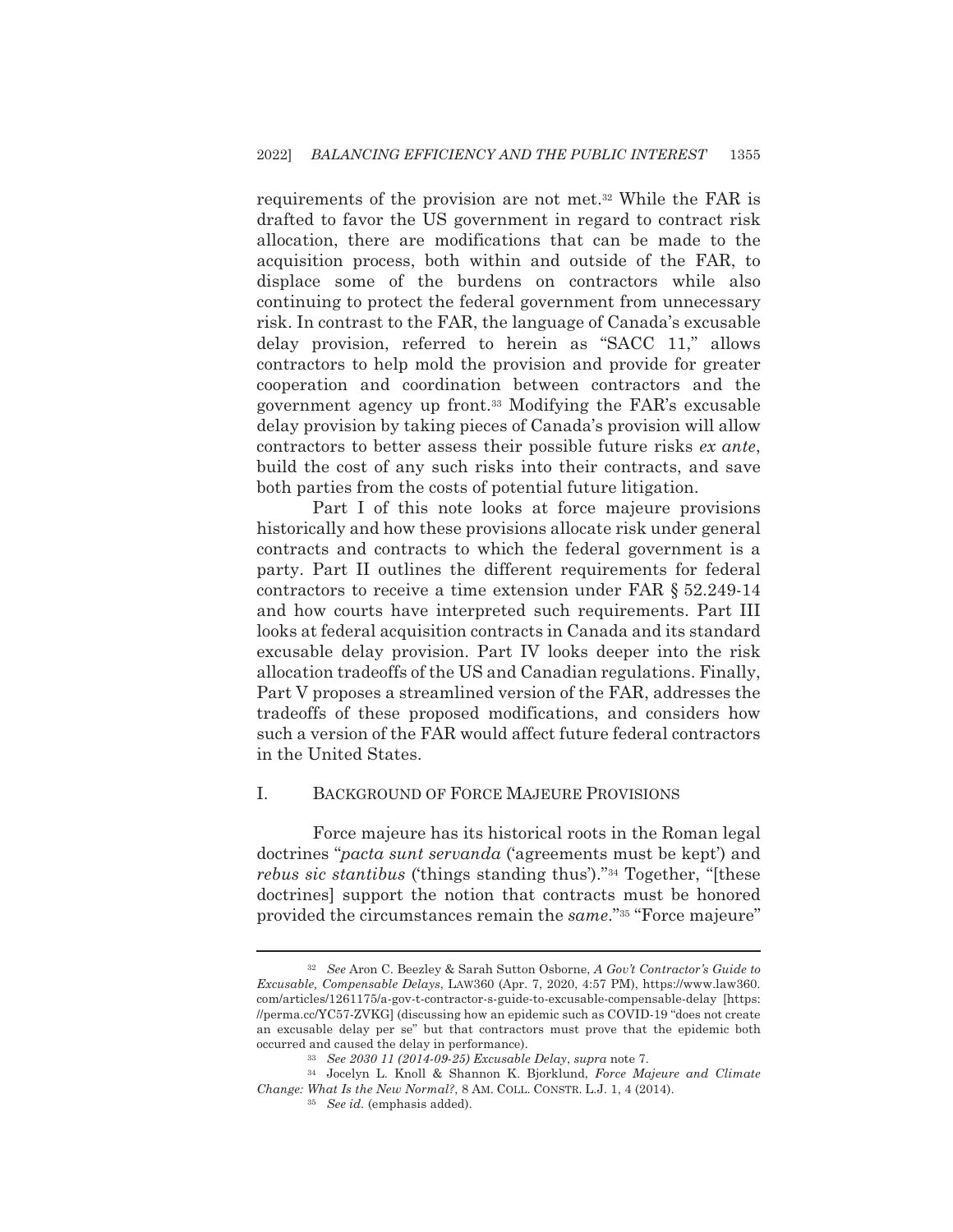is a phrase of French origin, meaning a "superior or insuperable" force ... that cannot be reasonably anticipated or controlled."36 Under a contract's force majeure provision, a party can be excused from performing with the stipulation that the event was unforeseen and "beyond the control of [both] part[ies]."37 While force majeure events are colloquially known as "acts of God," acts of people have also been viewed as force majeure events.<sup>38</sup> Force majeure provisions are interpreted differently in civil law and common law jurisdictions. Further, as discussed below, these provisions serve to allocate the risk between parties to a contract in various ways depending on the nature of the contract.

## Force Majeure Provisions in Civil Law Jurisdictions А.

Originating in Roman legal doctrines,<sup>39</sup> force majeure clauses generally only exist on their own and are incorporated into statutes in civil law countries.<sup>40</sup> In civil law countries, while jurisdictions may differ with respect to the possible triggering events, the interpretation of requirements, or the relief granted, the concept of force majeure automatically applies to the analysis of nonperformance of a party even if the contract does not expressly contain a force majeure clause.<sup>41</sup> The Quebec Civil Code is among the most detailed and one of the only truly defined force majeure provisions even among civil law jurisdictions.<sup>42</sup> The force majeure provision states that "[a] person may free himself from his liability... by proving that the injury results from superior

<sup>&</sup>lt;sup>36</sup> Force Majeure, MERRIAM-WEBSTER'S DICTIONARY, https://www.merriamwebster.com/dictionary/force%20majeure [https://perma.cc/RU39-XF78].

<sup>&</sup>lt;sup>37</sup> See Knoll & Bjorklund, *supra* note 34, at 3-4.

<sup>38</sup> See Beth W. Petronio et al., COVID-19: Applicability of Force Majeure Clauses in the United States, K&L GATES LLP (Mar. 18, 2020), https://www.klgates.com/COVID-19-Applicability-of-Force-Majeure-Clauses-in-the-US-03-18-2020 [https://perma.cc/YPQ7-GW83] ("Following the terrorist attacks on September 11, 2001, many companies began to include 'acts of terrorism' as a force majeure trigger.").

<sup>&</sup>lt;sup>39</sup> See Knoll & Bjorklund, *supra* note 34, at 4. One of the main distinctions between civil law and common law countries is that judicial decisions are binding in common law systems whereas only legislation is considered binding in civil law systems. See Key Features of Common Law or Civil Law Systems, WORLD BANK (May 25, 2021), https://ppp.worldbank.org/publicprivate-partnership/legislation-regulation/framework-assessment/legal-systems/common-vs-civ il-law [https://perma.cc/M44M-DQUY]. Further, there is less freedom of contract in civil law systems as compared to common law systems. See id.

<sup>&</sup>lt;sup>40</sup> See Andrew C. Smith et al., Tour de Force: Force Majeure in Civil Law Jurisdictions—A Superior Force Majeure Doctrine?, PILLSBURY LLP (Dec. 2, 2020), https://www.pillsburylaw.com/en/news-and-insights/force-majeure-civil-versus-common -law.html [https://perma.cc/8LKQ-VQF5].

<sup>&</sup>lt;sup>41</sup> Michael Polkinghorne & Charles B. Rosenberg, Paris Energy Series No. 9: *Expecting the Unexpected: The Force Majeure Clause, WHITE & CASE LLP 1-2 (Feb. 2015),* https://www.jdsupra.com/legalnews/paris-energy-series-no-9-expecting-the-25888/ [https:// perma.cc/C76P-WSCF].

 $42$  *Id.* at 2.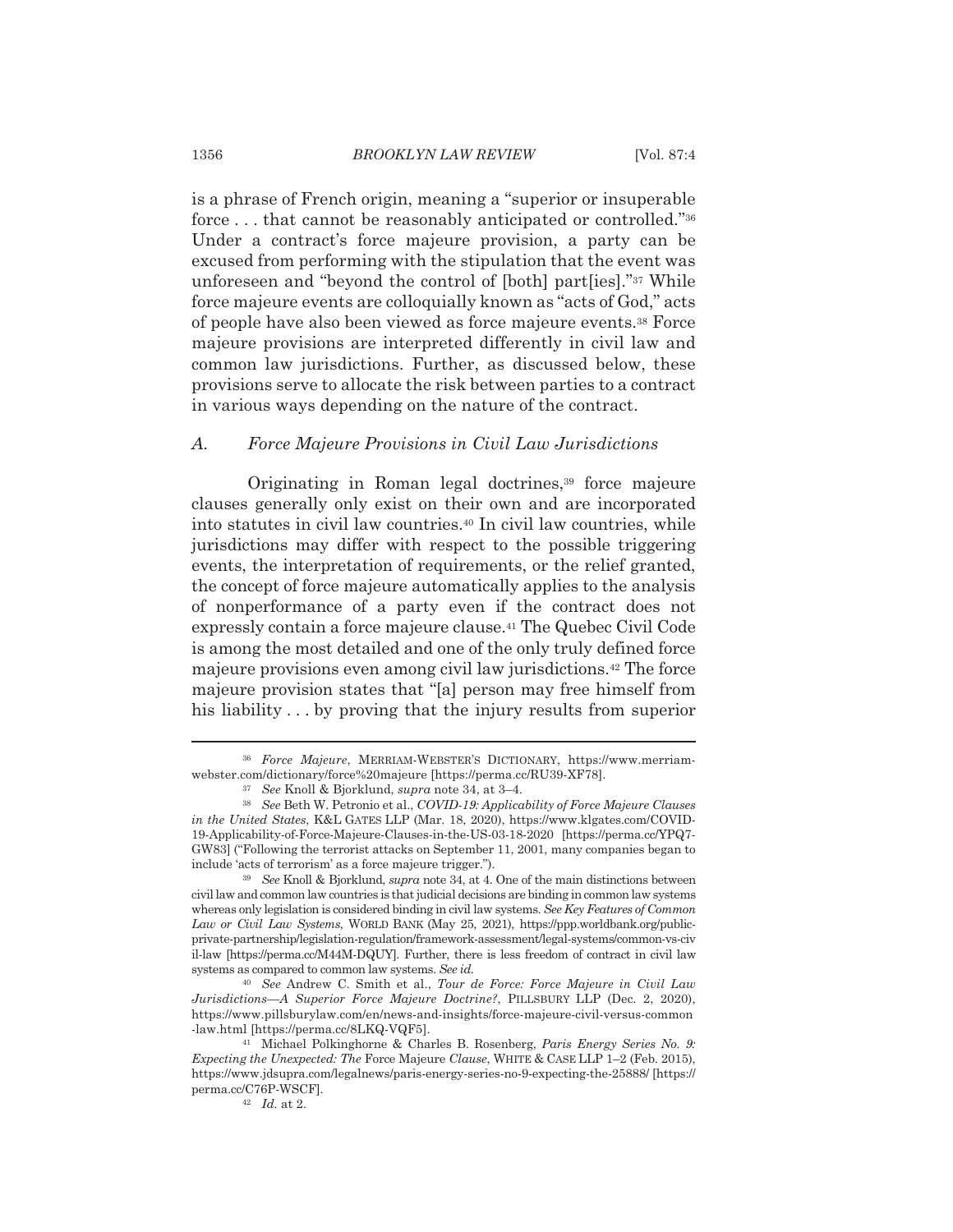force....Superior force is an unforeseeable and irresistible event, including external causes ...."<sup>43</sup> Quebec's Civil Code exemplifies three common themes that emerge in almost all force majeure provisions regardless of jurisdiction: the event (1) was "unforeseeable at the time of contracting," (2) was "caused by an external force," and (3) was brought about by effects that cannot be mitigated by the party.<sup>44</sup>

Despite civil law courts inferring the application of force majeure provisions even if not expressly included, civil law countries such as France also include theories of unforeseeability and force majeure in their public procurement codes,<sup>45</sup> largely allocating the risk to contracts in a similar fashion as common law countries. However, as noted above, even civil law countries without express force majeure provisions in their government contract regulations will likely impute a force majeure provision into the contract.

## $B<sub>1</sub>$ Force Majeure Provisions in Common Law Jurisdictions

"Under the common law of contracts," parties are bound to perform all of their obligations under a contract.<sup>46</sup> Contrary to civil law jurisdictions, force majeure provisions in common law countries, such as the United States and Canada, are generally "creature[s] of consent," and only apply if expressly included in a contract by the parties.<sup>47</sup> This reality reflects the desire of the United States and other common law countries to enforce contracts by determining the intent of the parties at the time of contracting. allowing parties the freedom to contract how they choose.<sup>48</sup>

Regardless of common law jurisdictions' unwillingness to adopt force majeure provisions statutorily, the provisions used in these jurisdictions generally include three common elements when used: the event (1) can occur by human or natural forces, (2) "cannot have reasonably been foreseen by the parties," and

 $43$  *Id.* 

<sup>&</sup>lt;sup>44</sup> See Knoll & Bjorklund, *supra* note 34, at 4 (emphasis omitted).

<sup>&</sup>lt;sup>45</sup> See Public Procurement Contracts in the Context of the COVID-19 Crisis in France, CMS LAW-NOW (May 29, 2020), https://www.cms-lawnow.com/ealerts/2020/05/ public-procurement-contracts-in-the-context-of-the-covid-19-crisis-in-france?cc\_lang=en [https://perma.cc/D5ZY-AR9Z].

<sup>&</sup>lt;sup>46</sup> See Paul Venus, Force Majeure and COVID-19-What You Need to Know, LEXOLOGY (Mar. 18, 2020), https://www.lexology.com/library/detail.aspx?g=9d59884ea093-44a1-97e4-97f69fa12925 [https://perma.cc/A96Y-U4GE].

<sup>&</sup>lt;sup>47</sup> See Polkinghorne & Rosenberg, supra note 41, at 1.

<sup>&</sup>lt;sup>48</sup> See Nancy Yamaguchi et al., Cross-Border Transactions Caught at the Crossroads: Navigating the Global COVID-19 Crisis Through Force Majeure Provisions, MORGAN, LEWIS & BOCKIUS LLP 1, 4 (July 2020), https://www.morganlewis.com/pubs/20 20/07/cross-border-transaction-caught-at-the-crossroads-navigating-the-global-covid-19 -crisis-through-force-majeure-provisions-cv19-o [https://perma.cc/B2E4-K5EG].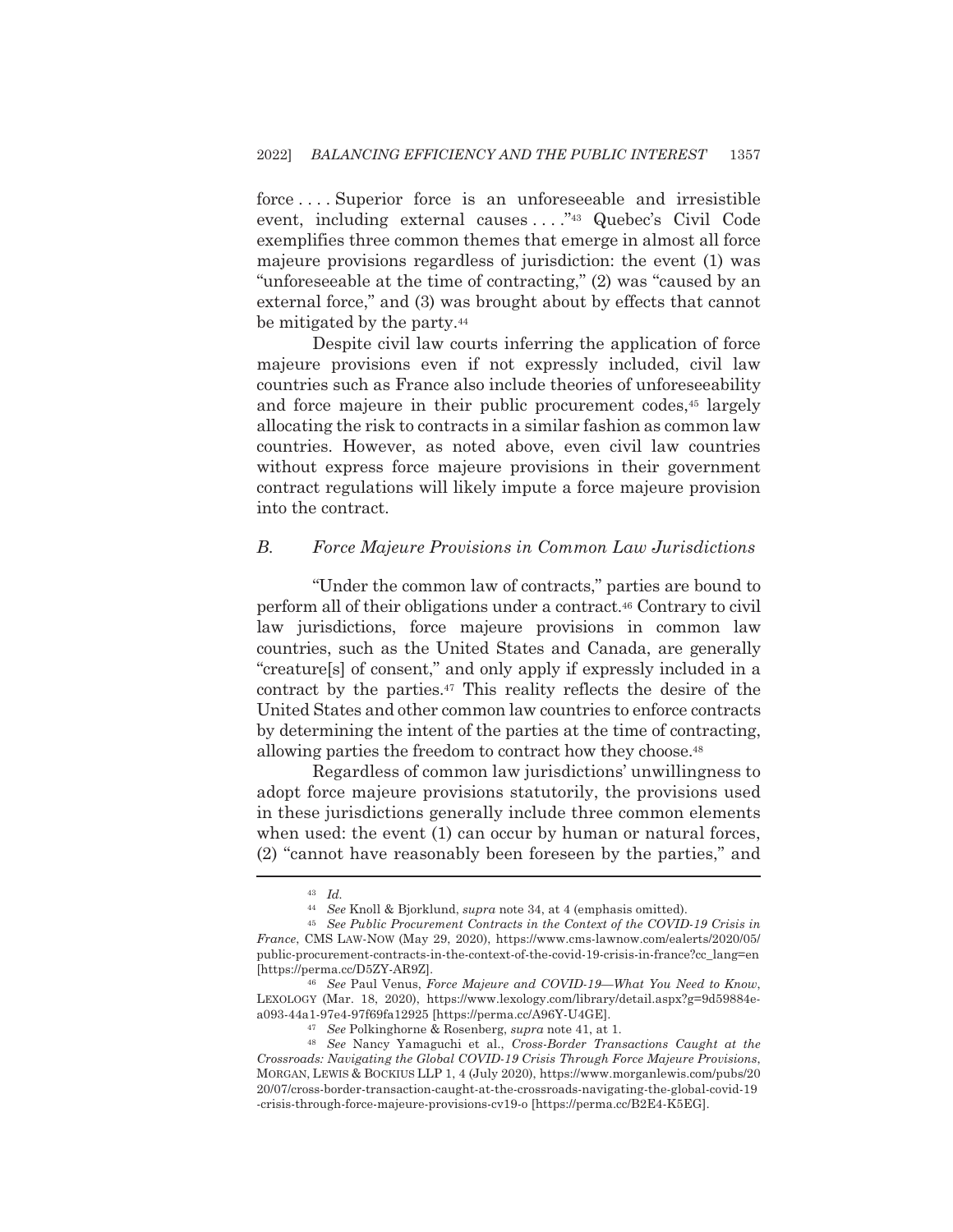(3) "was completely beyond the parties' control and they could not have prevented its consequences."<sup>49</sup> However, parties are generally free to shape their own provisions to meet their specific contractual needs.<sup>50</sup> While the finer points may differ on a case-by-case basis, force majeure provisions often specifically define and limit (1) the definition of force majeure under the contract, (2) examples of events that may be considered a force majeure event, (3) notice or other procedural requirements to invoke the clause, and (4) the relief granted.<sup>51</sup>

While the common law system does not imply the existence of a force majeure provision that is not expressly provided for in a contract, the common law does offer contracting parties some limited relief through the principles of impossibility of performance, frustration of purpose, and impracticability of performance.<sup>52</sup> However, these doctrines are more open to interpretation by courts than a strictly defined and limited force majeure clause.<sup>53</sup> Thus, express clauses, like force majeure, create more certainty in contracting than the implied doctrines of impossibility, impracticability, and frustration.

<sup>&</sup>lt;sup>49</sup> See Venus, supra note 46 (citing Lebeaupin v. Richard Crispin & Co. [1920] 2 KB 714); Rand-Whitney Containerboard Ltd. P'ship v. Town of Montville, No. 96-CV-413, 2005 WL 2481480, at  $*2-5$  (D. Conn. Aug. 31, 2005) (explaining that a foreseeable need does not qualify as a force majeure event and the duty to mitigate damages begins at the time of the breach of contract).

<sup>&</sup>lt;sup>50</sup> See generally Force Majeure Under Common Law, ASHURST (Mar. 17, 2020), https://www.ashurst.com/en/news-and-insights/legal-updates/quickguide—force-majeureunder-common-law/[https://perma.cc/UUE7-CQ45] (discussing the different approaches that common law contracts may choose to take in constructing a force majeure provision). <sup>51</sup> See Polkinghorne & Rosenberg, supra note 41, at 3-4.

<sup>&</sup>lt;sup>52</sup> A party's contract performance is excused for "impossibility of performance . . . when an unforeseen event makes performance objectively impossible." Client Alert: Impossibility, Frustration of Purpose, and Impracticability: Doctrines That May Excuse Contractual Performance During the COVID-19 Pandemic, BLEAKLEY PLATT & SCHMIDT LLP (Apr. 28, 2020), https://www.bpslaw.com/client-alertimpossibility-frustration-of-purpose-and-impracticability-doctrines-that-may-excusecontractual-performance-during-the-covid-19-pandemic/ [https://perma.cc/4T7K-ZZ2N]. "Frustration of purpose" applies in a narrower context when a change in circumstances after contract formation "makes one party's performance worthless to the other." Id. Lastly, impracticability of performance applies to the sale of goods and is "essentially a codification of the [impossibility] doctrine."  $Id$ . The principles behind these doctrines originated with Taylor v. Caldwell, see 122 Eng. Rep. 309, 314 (1863). Two decades later, the US Supreme Court would adopt the same rule of law in The Tornado, see 108 U.S. 342, 351 (1883).

<sup>53</sup> See David J. Ball et al., Contractual Performance in the Age of Coronavirus: Force Majeure, Impossibility and Other Considerations, NAT'L L. REV. (Mar. 18, 2020), https://www.natlawreview.com/article/contractual-performance-age-coronavirus-forcemajeure-impossibility-and-other [https://perma.cc/93HQ-J2CK].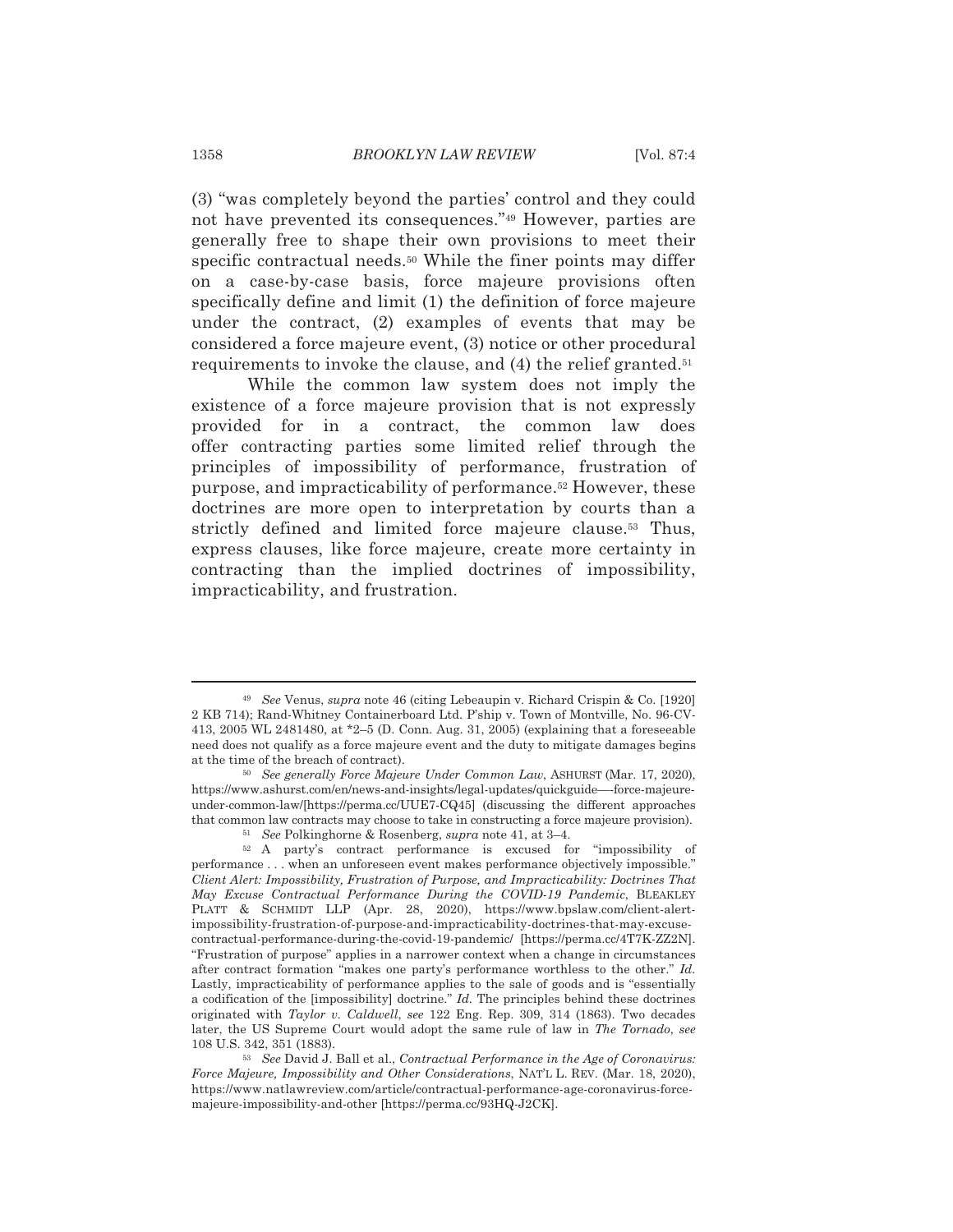### $C_{\cdot}$ Force Majeure Risk Allocation for General Contracts

At the outset, "contract liability is strict liability."<sup>54</sup> Catastrophic events—such as the September 11 terrorist attacks and the Ebola virus epidemic—compound the common risks that come with conducting business in an ever-changing economy.<sup>55</sup> Therefore, contracts must not only consider common contracting risks but must also prepare as much as possible for events that are unforeseeable.

Despite the rule of strict liability, parties to a contract often engage in a bargaining process to minimize their risk and maximize their reward by molding the contract to their specific needs.<sup>56</sup> Force majeure clauses work to allocate the risk of nonperformance to one party upon the occurrence of an event that the parties could not have foreseen.<sup>57</sup> These clauses put parties on notice for certain events that may suspend or excuse performance.<sup>58</sup> Therefore, force majeure provisions allow contracting parties to mitigate the risk of a breach of contract due to an unforeseeable event.<sup>59</sup> The force majeure provision ideally also addresses questions, such as what remedies are available when the clause is invoked, who can invoke the clause, and what constitutes inability to perform.<sup>60</sup>

While all contracts are accompanied by risks that may occur during the ordinary course of business and contracting—such as financial risk, legal risk, security risk, etc.<sup>61</sup>—the risks and

<sup>56</sup> Using Contractual Risk Allocation Provisions to Minimize Risk and Maximize Reward, PRAC. L. COM. 1 (July 10, 2013), Westlaw W 5-532-2743.

59 See Risk Allocation in Commercial Contracts, PRAC. L. COM. TRANSACTIONS (2022), Westlaw W 4-519-5496.

<sup>54</sup> See Melvin Aron Eisenberg, The Role of Fault in Contract Law: Unconscionability, Unexpected Circumstances, Interpretation, Mistake, and Nonperformance, 107 MICH. L. REV. 1413, 1413 (June 2009) (quoting RESTATEMENT (SECOND) OF CONTRACTS ch. 11, intro. note (1981)) ("Contract liability is strict liability. It is an accepted maxim that pacta sunt servanda, contracts are to be kept. The obligor is therefore liable in damages for breach of contract even if he is without fault," and even if circumstances have made the contract more burdensome or less desirable than he had anticipated.).

<sup>&</sup>lt;sup>55</sup> See Peter J. Wiazowski & Trevor Zeyl, Contract Performance in a Coronavirus World: Force Majeure Clauses and the Doctrine of Frustration, NORTON ROSE FULBRIGHT (Mar. 18, 2020), https://www.nortonrosefulbright.com/en/knowledge/publications/844d7c f4/contract-performance-in-a-coronavirus-world-force-majeure-clauses-and-the-doctrine-of -frustration [https://perma.cc/EQC8-XD4B] ("[F]orce majeure clauses ... protect the parties from events that are agreed to be outside normal business risk.").

 $57$  *Id.* 

<sup>&</sup>lt;sup>58</sup> P.J.M. Declercq, Modern Analysis of the Legal Effect of Force Majeure Clauses in Situations of Commercial Impracticability, 15 J.L. & COM. 213, 214 (1995).

<sup>&</sup>lt;sup>60</sup> See Matt T. Paxton, Force Majeure—Allocating Risks for Unforeseen and Uncontrollable Events—Are Raccoons a Force Majeure Event?, AHLERS CRESSMAN & SLEIGHT PLLC (Apr. 4, 2013), https://www.acslawyers.com/force-majeure-allocating-risks -for-unforeseen-and-uncontrollable-events-are-raccoons-a-force-majeure-event/ [https://pe rma.cc/8LDG-3FXP].

<sup>&</sup>lt;sup>61</sup> See David Parks, Overview of 4 Common Contract Risk Types, CONTRACT LOGIX, https://bit.ly/3wIvvnt [https://perma.cc/3DPF-S5WR].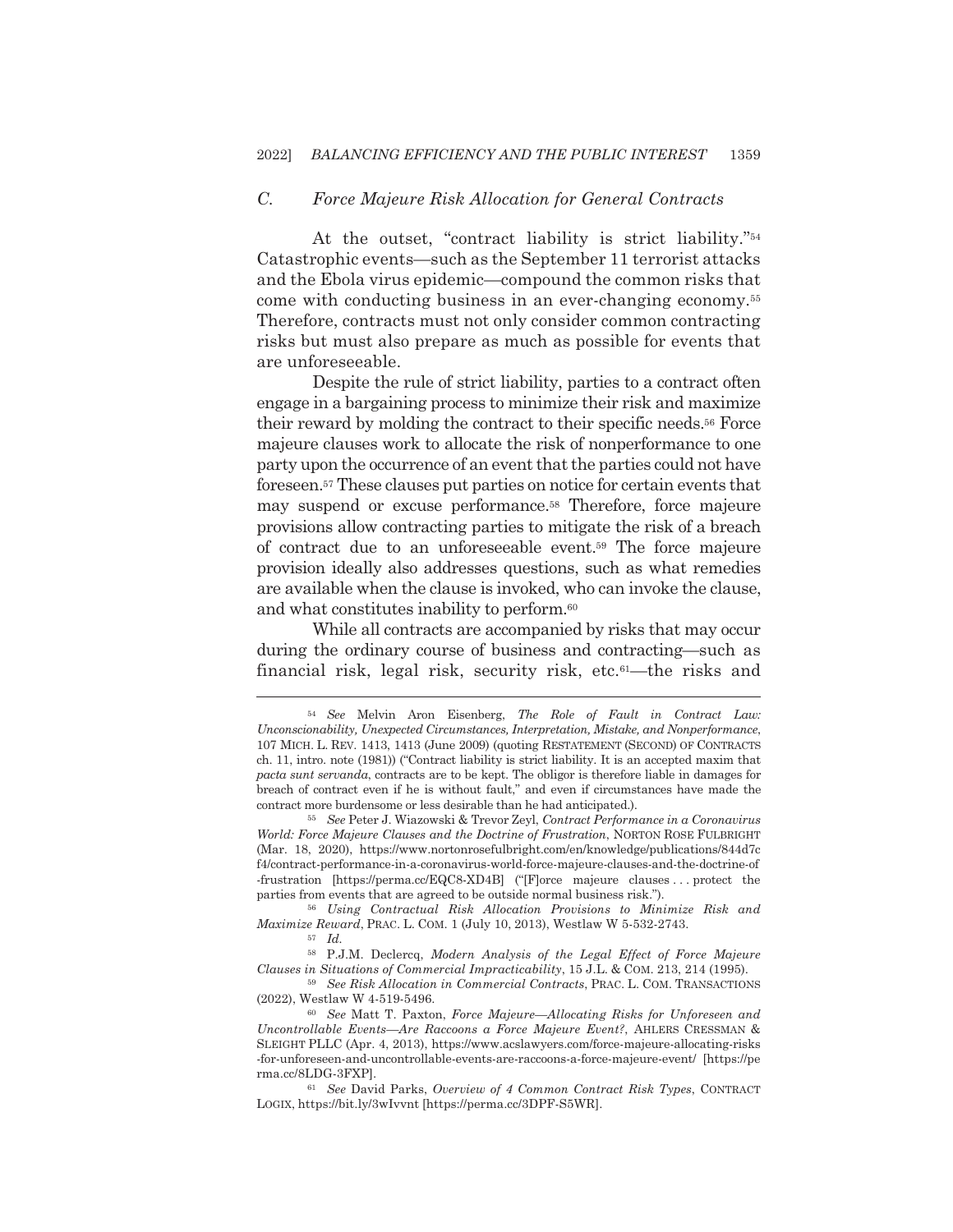effects of specific unforeseeable events differ based on the nature and type of contract at hand.<sup>62</sup> For example, while common risks in construction contracts include weather and labor strikes that may delay a project, contractors to government agencies face unique risks at a national level outside of the ordinary course of business.<sup>63</sup>

#### $D_{\cdot}$ Force Majeure Risk Allocation for Government Contracts

The federal government and individual government agencies face different contracting risks as compared to other sophisticated parties. For most contracting parties, "[t]he essential risk is thus financial."<sup>64</sup> The other main contracting risk outside of cost is performance risk, requiring an analysis of which party bears the responsibility to perform.<sup>65</sup> For private parties, as force majeure clauses excuse the performance of one party, that party may face financial disruption due to a delay but usually is not encumbered with loss of reputation or further business opportunities.<sup>66</sup> However, when the government is party to a contract, the government bears unique risks, such as "the risk of not obtaining...services or supplies when needed...or the risk that the agency will be discredited because of the way its contracts are performed."<sup>67</sup>

Generally, the assumption with private contractors is that they aim to "maximize personal welfare" or profits," whereas the government ideally seeks to maximize the public welfare.<sup>68</sup> In contracts between a private party and the state, however, the government must decide how to balance public interests with the ultimate goal of having an efficient contracting process and management system.<sup>69</sup> Three of the federal government's largest

1360

<sup>62</sup> See Contract Types, CTRS. FOR DISEASE CONTROL & PREVENTION (June 21, 2021), https://www.cdc.gov/contracts/about-cdc-contracts/types.html [https://perma.cc/3EAT-MYHX].

<sup>63</sup> See C. Todd Lopez, DOD Focuses on Minimizing Cyber Threats to Department, Contractors, U.S. DEP'T OF DEF. (Aug. 13, 2020), https://www.defense.gov/ Explore/News/Article/Article/2312512/dod-focuses-on-minimizing-cyber-threats-to-depa rtment-contractors/ [https://perma.cc/HQ59-F2F5 ] (stating that "efforts related to the [Defense] [Dlepartment's Cybersecurity Maturity Model Certification . . . are underway to mitigate risks as they relate to both the department and contractors"); see also Top  $6$ Construction Delay Factors, ALICE TECHS. (Aug. 19, 2021), https://blog.alice technologies.com/construction-delay-factors [https://perma.cc/9QH8-4XVB].

<sup>&</sup>lt;sup>64</sup> Nash, *supra* note 19, at 693.

 $165$  *Id.* at 693, 710.

<sup>&</sup>lt;sup>66</sup> See id. at 693.

 $67$  Id.

<sup>&</sup>lt;sup>68</sup> See Ronald A. Cass & Clayton P. Gillette, *The Government Contractor* Defense: Contractual Allocation of Public Risk, 77 VA. L. REV. 257, 273, 320 (1991).

<sup>&</sup>lt;sup>69</sup> See Andrew Smith, New Administration's Infrastructure List Could Mean Billions of Dollars in Government Contract Opportunities, GA. TECH ENTER. INNOV. INST. (Jan. 16, 2017), https://gtpac.org/2017/01/26/new-administrations-infrastructure-list-could-mean-billions-ofdollars-in-government-contract-opportunities/ [https://perma.cc/3ML3-XD23].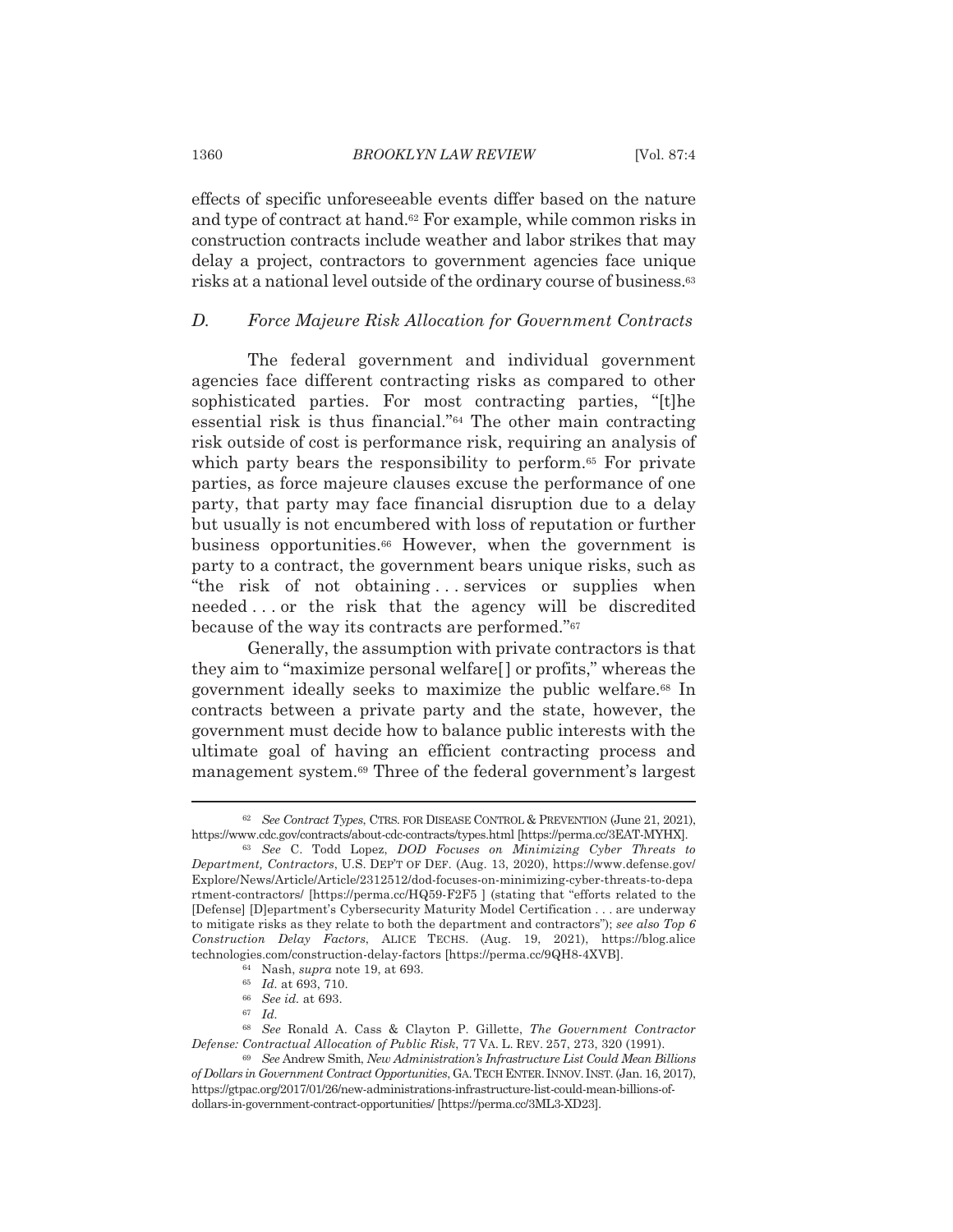areas of risk, with respect to contracting that intersects with public welfare, are associated with the economy, defense and national security, and infrastructure.<sup>70</sup>

On the economic scale, the federal government's spending on different sectors can have an aggregate effect reflected in the country's gross domestic product, the measure of a nation's economic growth.<sup>71</sup> Locally, federal spending and contracting drives the regional economy of areas that are the largest recipients of federal contract dollars.<sup>72</sup> Globally, foreign acquisition can also cause adverse economic effects due to unforeseeable events—such as wars, intranational conflicts, and political tensions with other foreign nations—affecting the economy of foreign countries and, thereby, affecting their contracts with the United States.<sup>73</sup> For example, in May 2021, China issued updated procurement guidelines requiring "up to 100% local content on hundreds of items."<sup>74</sup> These guidelines, coupled with President Biden's subsequent "Buy American" executive order, will affect billions of dollars' worth of trade between the two nations.<sup>75</sup> Further, rising tensions in the policy environment between China and the United States were compounded by the COVID-19 pandemic, impacting supply chains and causing national manufacturers to divert trade and reallocate workers, often leading to increased layoffs.<sup>76</sup>

<sup>&</sup>lt;sup>70</sup> See Lisa Brown, Massive Government Contracting Drives Economy, GLOBEST (Sept. 28, 2018, 3:45 AM), https://www.globest.com/2018/09/28/massive-governmentcontracting-drives-economy/?slreturn=20200822181318 [https://perma.cc/R27X-E6EC]; Mayfield, infra note 80; Bousquin, infra note 86 (discussing the impact and risk associated with government contracts related to the economy, defense, and infrastructure).

<sup>&</sup>lt;sup>71</sup> See Tejvan Pettinger, *Impact of Increasing Government Spending*, ECON. HELP (Mar. 19, 2019), https://www.economicshelp.org/blog/2731/economics/impact-ofincreasing-government-spending/ [https://perma.cc/2GMR-9CJ2].

 $72$  See Brown, supra note 70 ("T] he federal government procured \$116 billion in  $R&D \ldots$  and where these dollars flow really drives the regional economy.").

<sup>&</sup>lt;sup>73</sup> See Richard D. Harroch et al., *The Impact of the Coronavirus Crisis on* Mergers and Acquisitions, FORBES (Apr. 17, 2020, 6:00 AM), https://www.forbes.com/ sites/allbusiness/2020/04/17/impact-of-coronavirus-crisis-on-mergers-and-acquisitions/? sh=d4b2a5f200ad [https://perma.cc/PT8D-KLUD].

<sup>74</sup> Andrea Shalal, China Quietly Sets New "Buy Chinese" Targets for State Companies—U.S. Sources, REUTERS (Aug. 2, 2021), https://www.reuters.com/business/aerospa ce-defense/china-quietly-sets-new-buy-chinese-targets-state-companies-us-sources-2021-08-02/.

<sup>&</sup>lt;sup>75</sup> Id.; see also Press Release, White House, Off. of the Press Sec'y, Fact Sheet: Biden-Harris Administration Issues Proposed Buy American Rule, Advancing the President's Commitment to Ensuring the Future of American is Made in America by All of America's Workers (July 28, 2021), https://www.whitehouse.gov/briefing-room/statementsreleases/2021/07/28/fact-sheet-biden-harris-administration-issues-proposed-buy-american -rule-advancing-the-presidents-commitment-to-ensuring-the-future-of-america-is-made-in -america-by-all-of-americas/ [https://perma.cc/DH29-M374].

<sup>&</sup>lt;sup>76</sup> See Yukon Huang & Jeremy Smith, *In U.S.-China Trade War*, *New Supply* Chains Rattle Markets, CARNEGIE ENDOWMENT FOR INT'L PEACE (June 24, 2020), https://carnegieendowment.org/2020/06/24/in-u.s.-china-trade-war-new-supply-chains-r attle-markets-pub-82145 [https://perma.cc/6FBM-J3LY].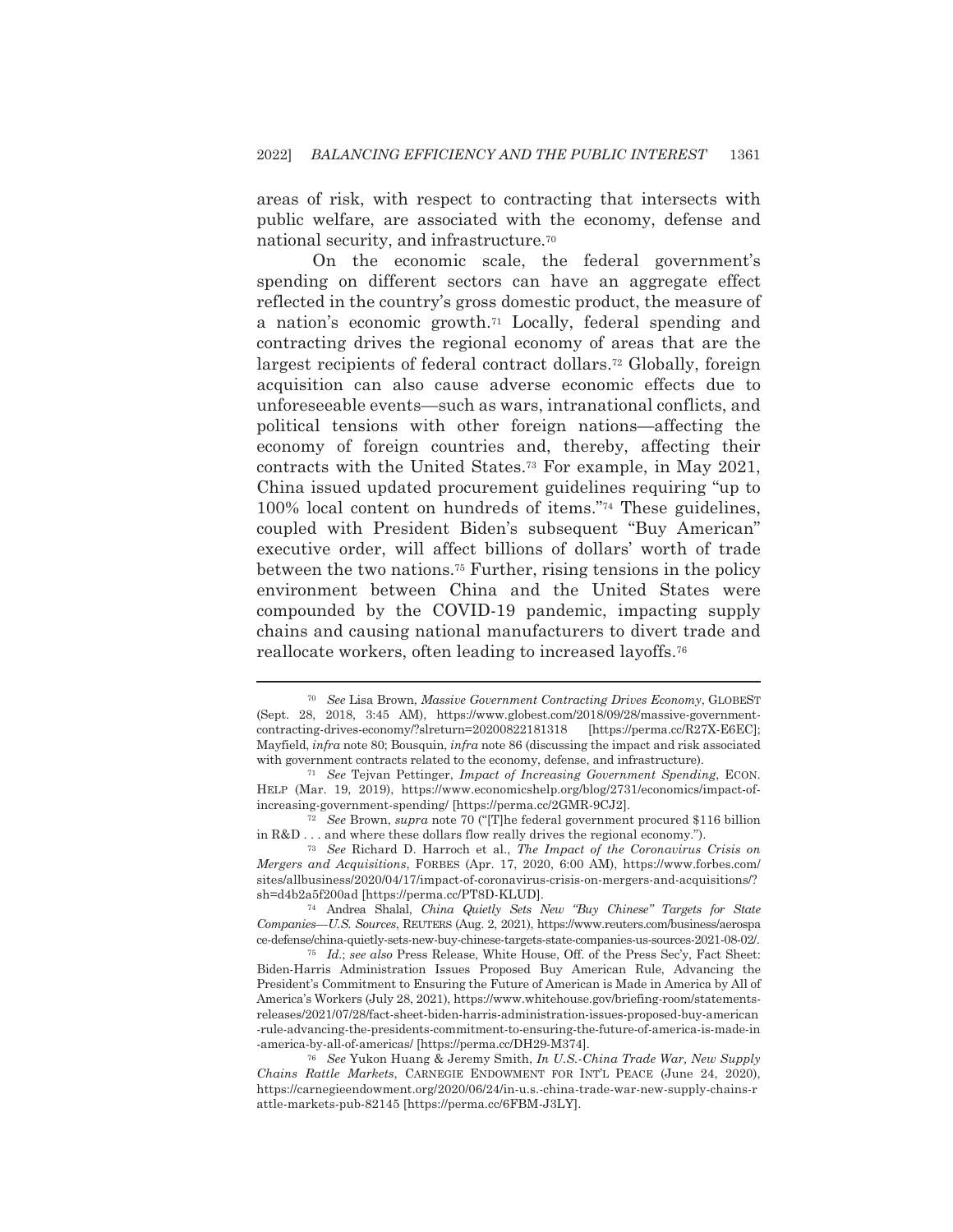As one of the world's economic leaders, the US federal government's ability to contract, at what scope and to what expense, has the power to tip the scales of economic growth, in regional US cities and in foreign countries by manipulating the global marketplace.<sup>77</sup>

The US Department of Defense (DOD) also utilizes procurement to obtain materials such as military hardware, upgrades to existing equipment, and weapons.<sup>78</sup> The DOD's procurement spending has one of the largest impacts on US military presence internationally.<sup>79</sup> Disruptions in the supply chain affect the DOD's ability to contract for materials and services needed by its military branches and foreign allies when contractors, subcontractors, and vendors are unable to manufacture or acquire needed items or meet deadlines.<sup>80</sup> For example, Italy's industrial facilities were negatively impacted by COVID-19, affecting the US Air Force's ability to receive needed materials for a US nuclear program.<sup>81</sup> Further, forty-eight defense acquisition programs including contractors such as Boeing and Lockheed Martin—were delayed due to COVID-19.82

The federal government not only faces these national risks that may delay or hinder contracting, but also faces external risks from foreign governments. Contractors for the DOD often receive classified information, and the misuse or inadequate protection of this information potentially endangers the national security of the country.<sup>83</sup> These oversights by contractors have the potential to create incredible cybersecurity risks.<sup>84</sup>

<sup>&</sup>lt;sup>77</sup> M. Ayhan Kose et al., *The Global Role of the U.S. Economy: Linkages*, Policies, and Spillovers 1, 19 (World Bank Ctr. for Applied Macroeconomic Analysis, Working Paper No.7962, 2017), https://openknowledge.worldbank.org/handle/10986/260 21 [https://perma.cc/E9NX-HCX9].

<sup>78</sup> See HEIDI M. PETERS & BRENDAN W. MCGARRY, CONG. RSCH. SERV., IF10599, DEFENSE PRIMER: PROCUREMENT (2021), https://fas.org/sgp/crs/natsec/IF10599 .pdf [https://perma.cc/UW2N-VDN6].

<sup>79</sup> See HEIDI M. PETERS, CONG. RSCH. SERV., R44116, DEPARTMENT OF DEFENSE CONTRACTOR AND TROOPS LEVELS IN AFGHANISTAN AND IRAQ: 2007-2020, 1 (2021), https://sgp.fas.org/crs/natsec/R44116.pdf [https://perma.cc/PL4W-QHTN].

<sup>&</sup>lt;sup>80</sup> See Mandy Mayfield, COVID-19 Pandemic Delaying Some Defense Programs, NAT'L DEF. INDUS. ASS'N (May 11, 2020), https://bit.ly/3sQd3se [https://perma.cc/5LU9-2MTT] (noting that small business are integral to the supply chain for federal contracts and that the federal government is looking at internal solutions, such as accelerating percentages, and external solutions, such as working with international partners, to protect the supply chains).

<sup>81</sup> See Aaron Mehta & Valerie Insinna, Chaos, Cash and COVID-19: How the Defense Industry Survived—and Thrived—During the Pandemic, DEF. NEWS (Mar. 15, 2021), https://www.defensenews.com/industry/2021/03/15/chaos-cash-and-covid-19-how-the-defenseindustry-survived-and-thrived-during-the-pandemic/ [https://perma.cc/MQD2-47QX].

<sup>82</sup> Id.

<sup>83</sup> See Derek B. Johnson, Supply Chain Security: The Subcontractor Risk, DEF. SYS. (Apr. 1, 2019), https://bit.ly/3wwAkl2 [https://perma.cc/CB46-FPV5].

<sup>&</sup>lt;sup>84</sup> See id. (stating that in 2018, Chinese hackers targeted a US Navy contractor and uncovered "massive' amounts of sensitive data").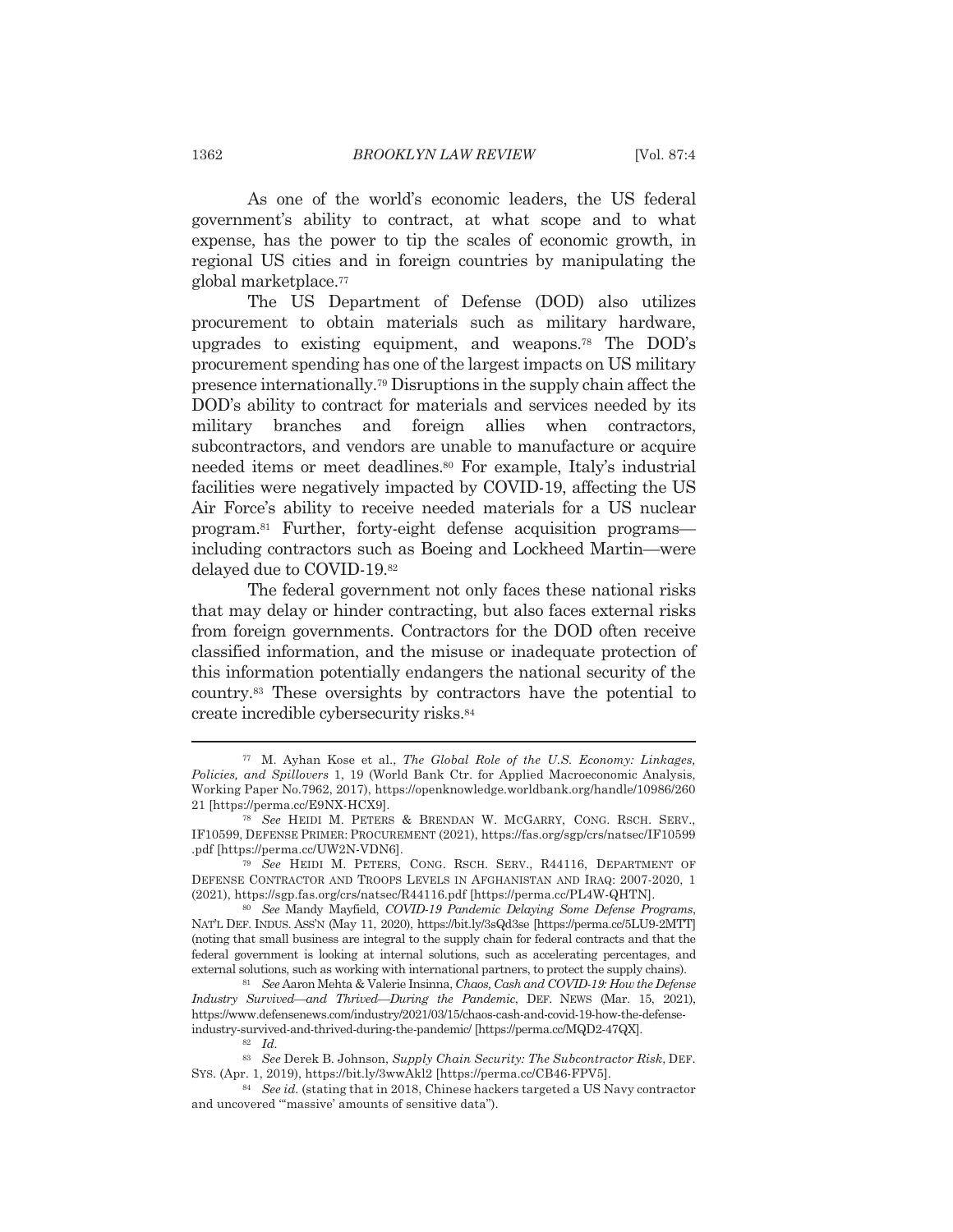While other sophisticated parties to a contract may experience construction delays or financial loss in contracts for private infrastructure projects, such as office buildings or retail stores, the federal government is often party to contracts for *public* infrastructure projects, such as roads, highways, and bridges.<sup>85</sup> When unforeseeable events come to fruition and parties are unable to perform under the contract, the federal government is left with incomplete, yet crucial infrastructure projects that citizens rely on.<sup>86</sup> Infrastructure projects have an important impact on public welfare and quality of life. Public infrastructure allows cities to grow, decentralize, and regulate economic activity by mitigating problems associated with transportation, waste management, and educational facilities.<sup>87</sup> Historically, developments in the transportation sector leading to modern day trains allowed workers to live farther from workplaces, expanding the size of the urbanized area.<sup>88</sup> These considerations of public welfare and quality of life may be affected if force majeure events occur that render performance impossible or render the government unable to adequately pay for services.

The federal government, due to the unique contracting risks it faces, is not in the business of losing time, reputation, or money.<sup>89</sup> Thus, government contracts and the regulations that govern them typically allocate most of the risk to contractors. leaving those contractors in a volatile environment of uncertainty.<sup>90</sup> Further, the force majeure-like provision in the FAR creates potential traps for contractors that could deprive contractors of relief for nonperformance.<sup>91</sup>

<sup>&</sup>lt;sup>85</sup> See James McBride & Anshu Siripurapu, The State of U.S. Infrastructure, COUNCIL ON FOREIGN REL. (Aug. 4, 2021), https://www.cfr.org/backgrounder/state-usinfrastructure [https://perma.cc/LYV4-P2UU] (discussing an infrastructure package passed by the House of Representatives that provided for federal spending on bridges, roads, and public transit).

See Joe Bousquin, \$9.6B Worth of Infrastructure Projects Delayed or Cancelled During COVID-19, CONSTR. DIVE (Aug. 4, 2020), https://www.construction dive.com/news/96b-worth-of-infrastructure-projects-delayed-or-canceled-during-covid-1 9/582713/ [https://perma.cc/8G2Z-L9Q3] (noting that the American Road and Transportation Builders Association reported that sixteen states had "project delays or cancellations worth approximately \$5 billion").

<sup>87</sup> See Andrew F. Haughwout, Infrastructure and Social Welfare in Metropolitan America, FRBNY ECON. POL'Y REV. (Dec. 2001), https://www.newyorkfed.org/medialibrary /media/research/epr/01v07n3/0112haug.html [https://perma.cc/N5D6-PMYN].

 $88$  See id.

<sup>&</sup>lt;sup>89</sup> See Hibshman, supra note 22.

<sup>&</sup>lt;sup>90</sup> See, e.g., Lambert Constr. Co. v. Fed. Aviation Admin., DOTCAB 77-9, 78-1 BCA [13,221 (showing a typical risk allocation).

 $91$  See Beezley & Osborne, supra note 32 (detailing some of the requirements that contractors must meet for their nonperformance to be excused and the difficulty of meeting such requirements as exemplified by the COVID-19 pandemic).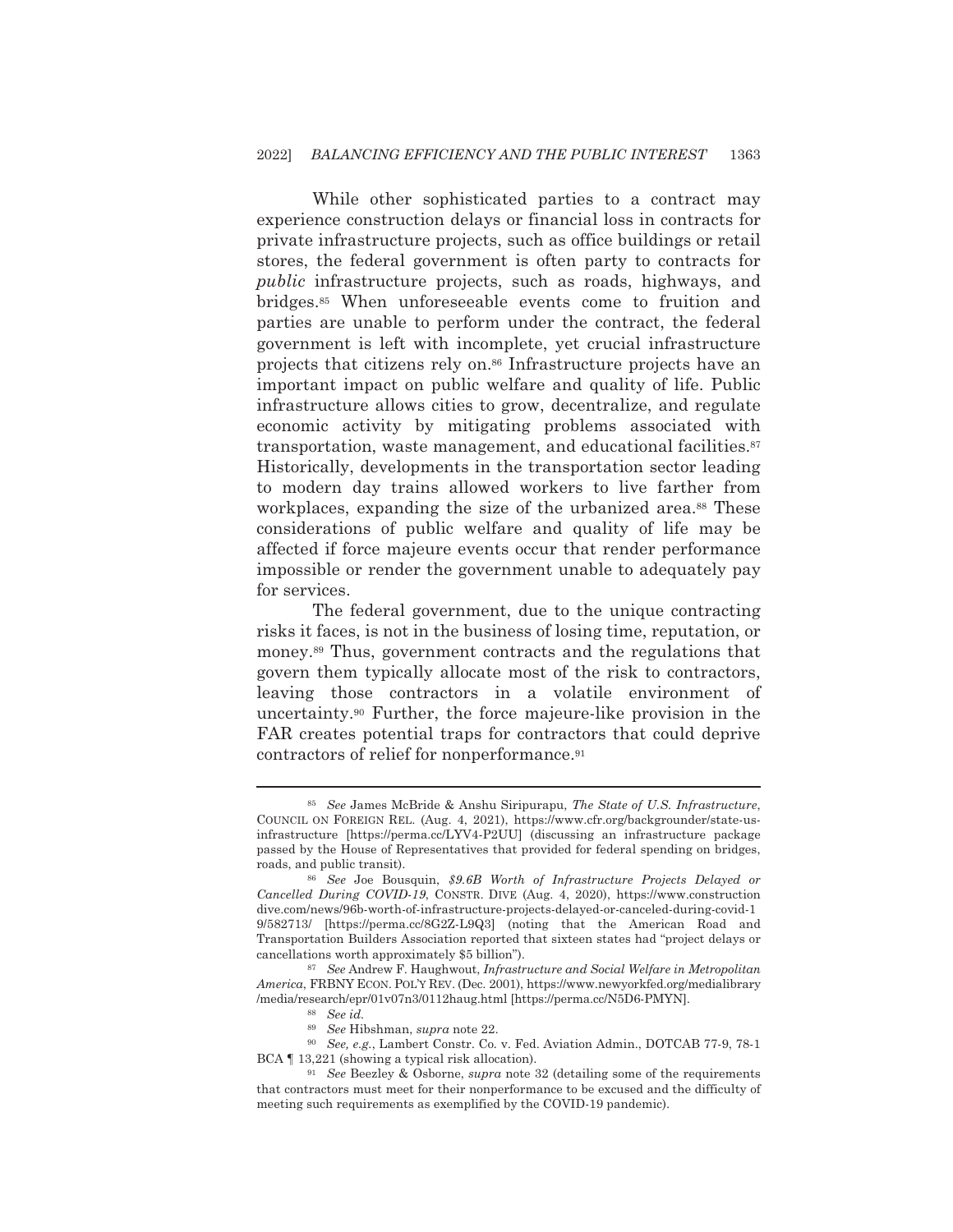## II. THE FEDERAL ACQUISITION REGULATION AND ITS **EXCUSABLE DELAY PROVISION**

The US federal government's bargaining power during contract formation "far outweighs that of ... contractor[s]," as the FAR is largely formulated to meet the government's needs as a sovereign entity and to fulfill its duty to serve public interests.<sup>92</sup> While a contractor's failure to perform its obligations under a contract "establishes a prima facie case of default,"<sup>93</sup> the excusable delay provision does not leave contractors without any adequate remedy for such nonperformance.

Since its adoption in 1984, provisions of the FAR have been periodically revised and updated to reflect the needs of the nation and federal government. As recently as July 2021, multiple government agencies proposed an amendment to the FAR to address changes in "domestic preferences in [g]overnment procurement."<sup>94</sup> The excusable delay provision has only been amended once, in May 2007, for minor clarification and language changes.<sup>95</sup>

As previously discussed, FAR  $\S$  52.249-14, the excusable delay provision, serves as the default force majeure provision for most US government acquisition contracts.<sup>96</sup> Under the provision, excusable delays excuse the contractor from nonperformance and allow for a time extension.<sup>97</sup> On the other hand, inexcusable delays—delays within the control of the contractor or its subcontractor-do not absolve the contractor of liability for nonperformance and do not allow for any relief.<sup>98</sup>

The beginning of an excusable delay claim commences with the contracting officer (CO) of the contract denying a claim made by the contractor.<sup>99</sup> The contractor may appeal the denial

1364

<sup>&</sup>lt;sup>92</sup> See Lauren Olmstead. Note. The Amazon-ization of Federal Procurement: Using the Uniform Commercial Code to Moderate an Inevitable Innovation, 48 PUB. CONT. L.J. 101, 112 (2018).

<sup>93</sup> See id. at 111.

<sup>94</sup> See Federal Acquisition Regulation: Amendments to the FAR Buy American Act Requirements, 86 Fed. Reg. 40,980, 40,980 (proposed July 30, 2021) (to be codified at 48 C.F.R. pts. 1, 25, 52).

<sup>&</sup>lt;sup>95</sup> See 48 § C.F.R. §52.249-14 (2007); e.g., 72 Fed. Reg. 27364 (May 15, 2007) (summary of final rule).

<sup>96 48</sup> C.F.R. § 52.249-14 (2007). See also §§ 52.212-4(f), 52.213-4I, 52.249-8, and 52.249-9 for the excusable delay provisions for commercial item, simplified acquisitions, fixed-price supply and service contracts, and fixed-price research and development contracts.

<sup>97 48</sup> C.F.R. § 52.249-14. While the FAR does not define "delay," "delay" is commonly understood as "an act or event that extends the time required to perform tasks under a contract." See George R. Stumpf, Schedule Delay Analysis, 42 COST ENG'G J. 32 (2020).

 $98$  See id at 33

<sup>99</sup> See Appealing Claims to the ASBCA, WHAY L. FIRM, https://www.whay law.com/asbca [https://perma.cc/2P2L-96TD].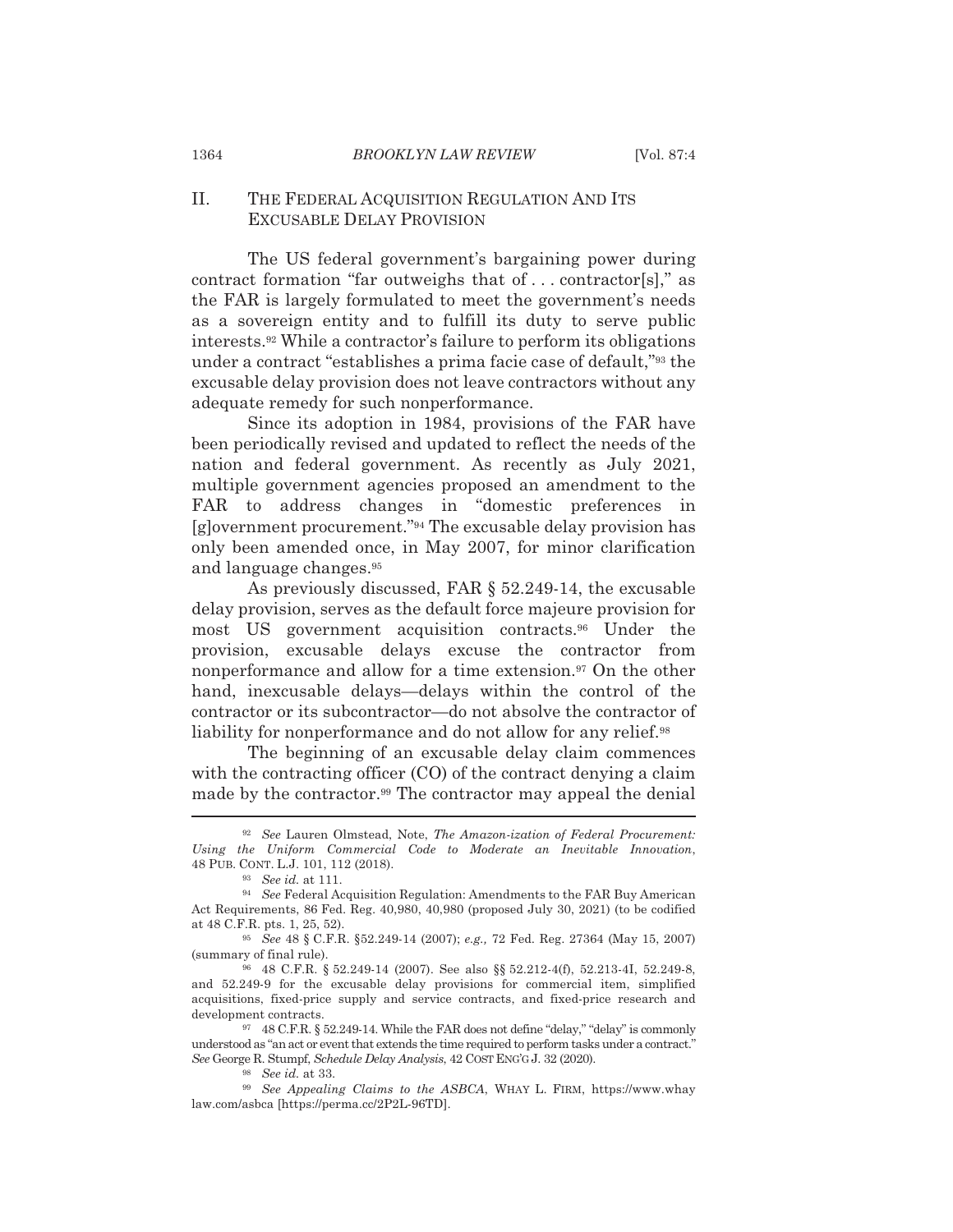of the claim to the appropriate Board of Contract Appeals,<sup>100</sup> such as the Armed Services Board of Contract Appeals (ASBCA) or the Civilian Board of Contract Appeals (CBCA). The appropriate board reviews the case de novo, with the board's decision appealable to the US Court of Appeals for the Federal Circuit.<sup>101</sup> The court of appeals provides great deference to the board's decision and will only set aside a Board decision if the decision is fraudulent, arbitrary, capricious, grossly erroneous, "or if such decision is not supported by substantial evidence."102

## $\overline{A}$ . The First Hurdle—The Types of Delays That May Be Excusable

Notably, the excusable delay provision provides stringent requirements that contractors must meet in order to receive a time extension on the contract and to eliminate liability to the government for default.<sup>103</sup> The government bears "the initial burden" of showing that a contractor did not adequately perform its obligations or that the contract was not timely completed.<sup>104</sup> Once the government has met its burden, the burden then shifts to the contractor to jump the first hurdle—showing that any delay experienced was excusable.<sup>105</sup>

The excusable delay provision provides a nonexhaustive list of occurrences that *may* qualify as an excusable delay: " $(1)$ acts of God or of the public enemy, (2) acts of the Government in either its sovereign or contractual capacity, (3) fires, (4) floods,  $(5)$  epidemics,  $(6)$  quarantine restrictions,  $(7)$  strikes,  $(8)$ freight embargoes, and (9) unusually severe weather."<sup>106</sup> In determining whether there is an excusable delay, however, courts do not confine contractors to this list.<sup>107</sup> While the text of the provision seems clear on its face, in that occurrences outside of the contractor's control are excusable, the mere fact that the delay was caused by an enumerated excuse does not

<sup>&</sup>lt;sup>100</sup> See Kevin Casey et al., Standards of Appellate Review in the Federal Circuit: Substance and Semantics, 11 FED. CIR. BAR J. 279, 348-49 (2002).

 $101$  See id.

<sup>&</sup>lt;sup>102</sup> See id. at 349 (quoting 41 U.S.C. § 609(b)).

<sup>&</sup>lt;sup>103</sup> See Beezley & Osborne, *supra* note 32.

<sup>&</sup>lt;sup>104</sup> See Yates-Desbuild Joint Venture v. Dep't of State, CBCA 3350, 17-1 BCA ¶ 36,870 (quoting Cent. Ohio Bldg., Inc., PSBCA 2742, 92-1 BCA 1 24,399).

 $105$  See id.

<sup>106 48</sup> C.F.R. § 52.249-14.

<sup>&</sup>lt;sup>107</sup> See Yates-Desbuild, CBCA 3350, 17-1 BCA 1 36,870 (holding that "a change in the [Government of India's] policy ... that forced [the contractor to] temporarily remove workers from India . . . [was] not [the contractor's] fault" and was an "excusable delay[]").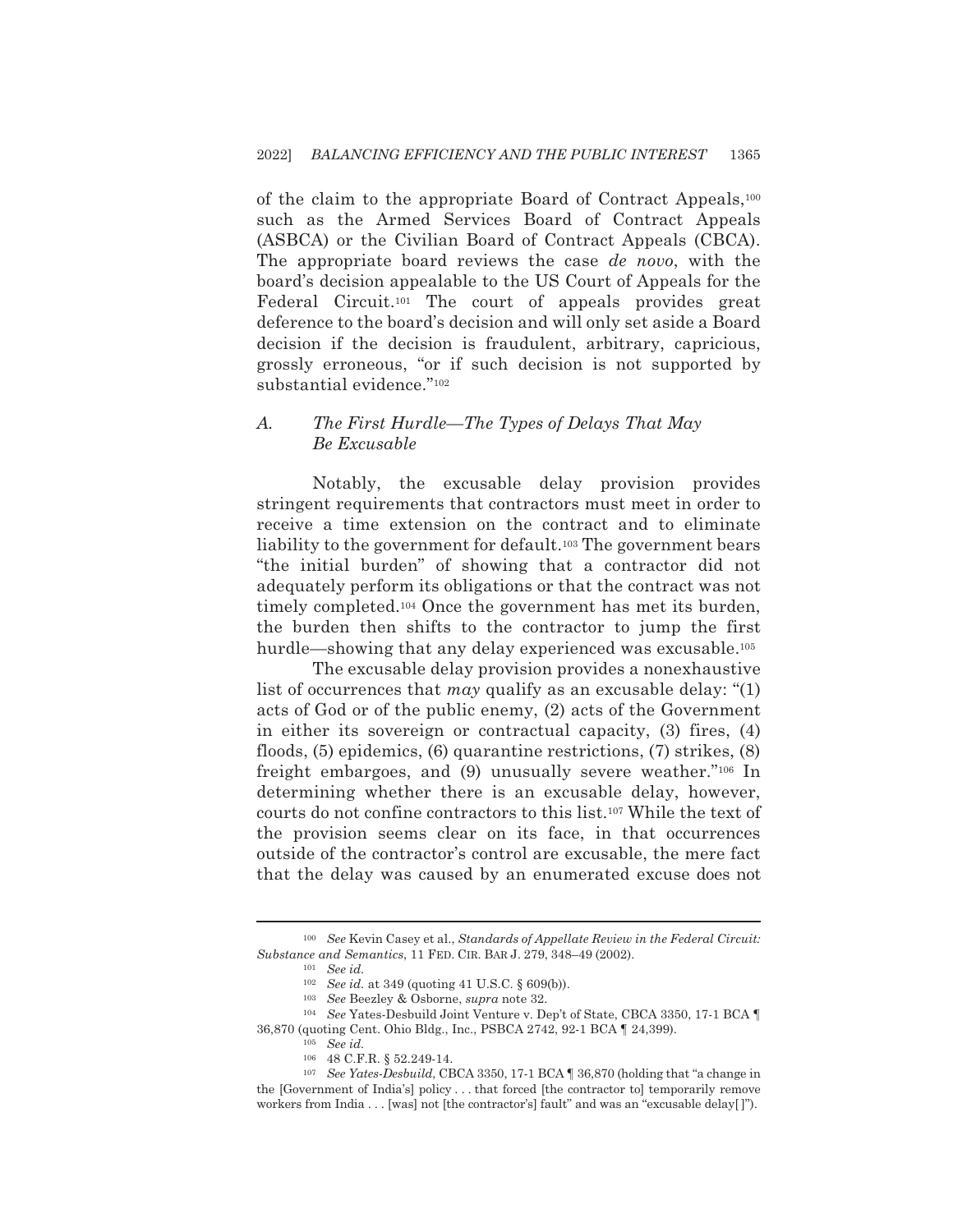necessarily give the contractor the ability to rely on the occurrence alone to seek relief.<sup>108</sup>

## Unforeseeability of the Delay  $B<sub>1</sub>$

In addition to proving that the delay was excusable, the contractor must also prove that the event was unforeseeable to both contracting parties at the time the contract award was given.<sup>109</sup> The CBCA<sup>110</sup> has stated that the purpose of the excusable delay provision is "to protect the contractor against the unexpected, and its grammatical sense both militate against holding that the listed events are always to be regarded as unforeseeable, no matter what the attendant circumstances are."<sup>111</sup> To determine unforeseeability—an area of ambiguity in the provision—courts examine "the location of the work . . . and the circumstances under which the project must be completed."<sup>112</sup> Foreseeable delays that do not absolve contractors from liability for nonperformance include "delays due to normal" weather conditions, subcontractor delays, late deliveries of materials  $\dots$ , [and] failure to evaluate project site."<sup>113</sup>

Occasionally, the government will assert successfully that certain occurrences, such as bad weather or a labor strike. do not qualify as unusually severe because the weather's severity was not unusual for that region or because the labor strike was foreseeable.<sup>114</sup> For example, a labor strike that did not

<sup>&</sup>lt;sup>108</sup> Fluor Intercontinental, Inc. v. Dep't of State, CBCA 1559, 13 BCA ¶ 35,334 ("With a basis for excusable delay established, relief...under the clause requires that ... the failure to perform must be beyond the control and without the fault or negligence of the contractor, and the failure to perform  $\dots$  (1) must be one that the contractor could not have reasonably anticipated and taken adequate measures to protect against, (2) cannot be overcome by reasonable efforts to reschedule the work, and (3) directly and materially affects the date of final completion of the project.").

<sup>&</sup>lt;sup>109</sup> See Yates-Desbuild, CBCA 3350, 17-1 BCA | 36,870.

<sup>&</sup>lt;sup>110</sup> See Civilian Board of Contract Appeals, U.S. CIVILIAN BD. OF CONT. APPEALS, https://www.cbca.gov [https://perma.cc/ND68-TQ4M] (describing the CBCA as an "independent tribunal.... [i]ts primary responsibility is to resolve contract disputes between government contractors and agencies under the Contract Disputes Act").

<sup>&</sup>lt;sup>111</sup> Yates-Desbuild, CBCA 3350, 17-1 BCA | 36,870 (quoting United States v. Brooks-Callaway Co., 318 U.S. 120, 122-23 (1943)); see also Tri-State Constr. Co. v. Dep't of Interior, IBCA 63, 57-1 BCA | 1184 (explaining that "the mere fact that strikes are among the enumerated causes of [excusable] delay does not make every strike and its consequences unforeseeable").

<sup>&</sup>lt;sup>112</sup> See BARRY B. BRAMBLE & MICHAEL T. CALLAHAN, CONSTRUCTION DELAY CLAIMS § 6.05 (7th ed. Supp. 12022), Westlaw; Ace Elecs. Assocs., Inc., ASBCA No. 11781, 67-2 BCA  $\parallel$  6,456 (finding that loss of a key and indispensable laboratory technician who had been in charge of preproduction testing under the terminated contract at appellant's plant was unforeseeable).

 $^{113}$   $\,$  See BRAMBLE & CALLAHAN,  ${supra}$  note 112, § 1.01.

<sup>&</sup>lt;sup>114</sup> See, e.g., Diversified Marine Tech, Inc. v. U.S. Coast Guard, DOTCAB No. 2484, 93-2 BCA | 25,720 (explaining that frequent rain and high humidity were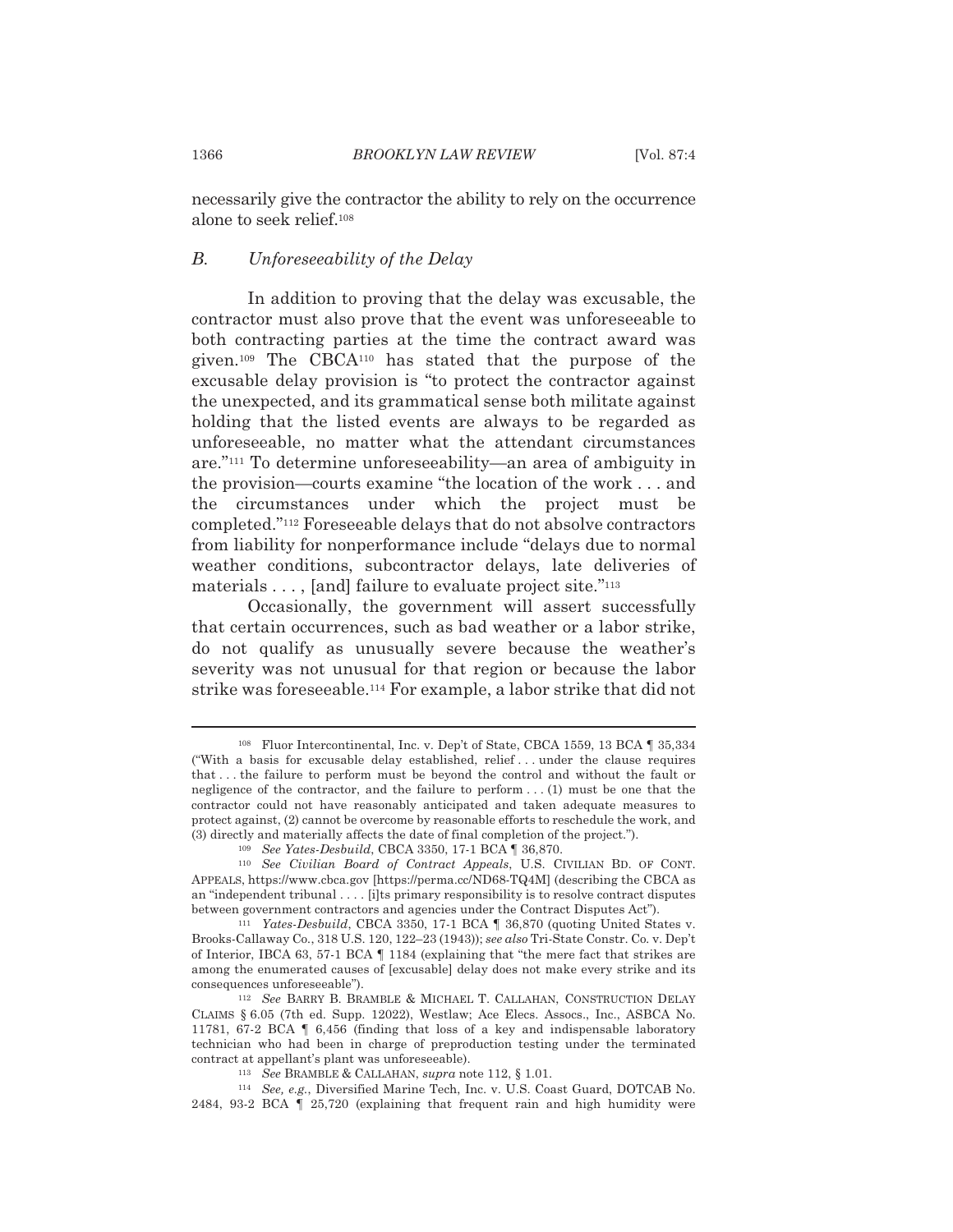affect delivery times until two months after the contract was entered into was held as an unforeseeable event,<sup>115</sup> while a strike caused by the contractor's discontinuation of paying travel time for employees was deemed foreseeable due to the customs of the area.<sup>116</sup> Contractors are also often required to provide statistical evidence of unforeseeability or severity of an occurrence, and the lack thereof often bars contractors' claims for a time extension.<sup>117</sup>

## $\overline{C}$ . **Effect of Concurrent Delays by Contractors** or Subcontractors

In addition to the above, contractors must also prove that the delay was of no fault of their own or of their subcontractors.<sup>118</sup> Even upon the showing of an unforeseeable occurrence, the contractor must also show that it did not contribute to or independently cause the delay.<sup>119</sup> While the problem of concurrent delays normally arises in cases disputing liquidated damages in which both the contractor and the government agency caused delays, a contractor's delay can also run concurrently to a force majeure event.<sup>120</sup> And although concurrent delays by contractors are less common in force majeure-like situations, concurrent delay claims "add several layers of complexity" to cases due to the various parties responsible for performance under the contract, and due to courts' inconsistency in defining concurrent delays.<sup>121</sup>

Another issue for contractors is the general rule that contractors are not absolved from liability for nonperformance

foreseeable in the location, and therefore the contractor was not entitled to additional time); BRAMBLE & CALLAHAN, supra note 112, § 1.01.

<sup>115</sup> Woodington Corp., ASBCA No. 37885, 91-1 BCA | 23,579.

<sup>116</sup> Tri-State Constr. Co., IBCA 63, 57-1 BCA | 1184.

<sup>117</sup> Lambert Constr. Co., DOTCAB No. 77-9, 78-1 BCA ¶ 13,221 (Both the contractor and the government utilized statistical data of historical weather patterns and conditions, including average rainfall, to prove the "unusual severity" of the weather conditions at issue.).

<sup>118</sup> 48 C.F.R. § 52.249-14(a) ("Except for defaults of subcontractors at any tier the Contractor shall not be in default because of any failure to perform this contract under its terms if the failure arises from causes beyond the control and without the fault or negligence of the Contractor.").

<sup>119</sup> See Yates-Desbuild Joint Venture v. Dep't of State, CBCA 3350, 17-1 BCA ¶ 36,870.

<sup>120</sup> Concurrent Delay as a Defense to Liquidated Damages, EXCELL CONSULTING INTL, INC. (Dec. 5, 2019), https://www.excellconsulting.net/concurrent-delay-as-a-de fense-to-liquidated-damages [https://perma.cc/X8YC-JRJ8].

<sup>121</sup> See Dr. Amin Terouhid, Assessing Concurrent Delays: A Challenging Exercise, ADROIT CONSULTANTS, LLC (Jan. 28, 2019), https://www.adroitproject consultants.com/2019/01/28/assessing-concurrent-delays-a-challenging-exercise/ [https: //perma.cc/8BLR-GQWA]; BRAMBLE & CALLAHAN, supra note 112, § 1.01 (explaining that courts differ on whether the concurrent delay needs to be simultaneous, offsetting, critical, and how to apportion damages).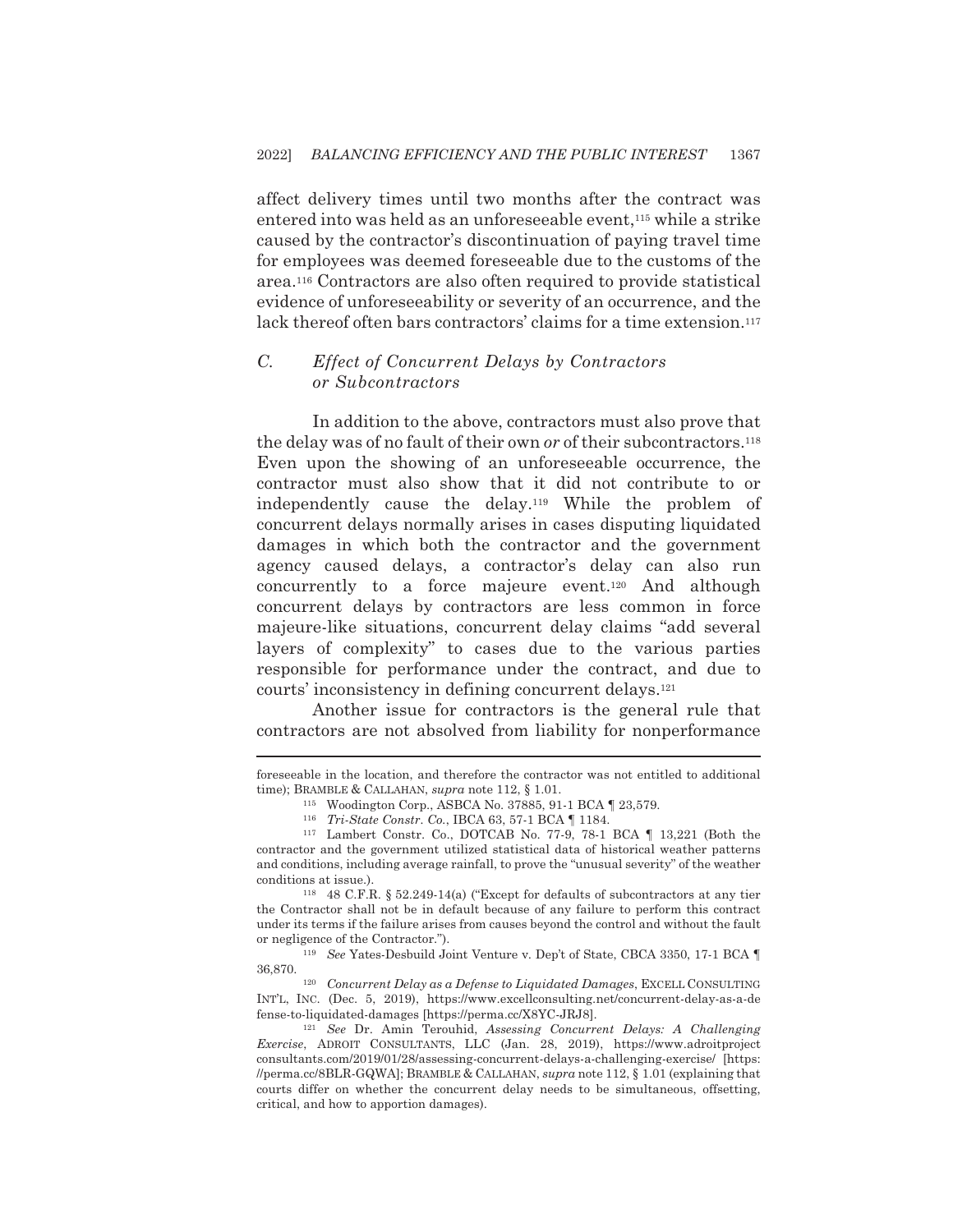nor are they granted a time extension if the subcontractor encounters delay, unless the subcontractor was not at fault for the delay.<sup>122</sup> Courts generally interpret this rule strictly. In a case before the ASBCA, the court held that a circumstance in which the prime contractor was not liable for delay due to a subcontractor's nonperformance was an "exceptional circumstance<sup>[1]</sup>.<sup>"123</sup> A general principle of risk allocation is that "[r]isks associated with labor and subcontractor agreements...should be assigned to the contractor," as the contractor is "best able to deal with the [subcontractor]."<sup>124</sup> This rule adds an additional burden on contractors to diligently document possible delays that may affect their performance, including the delays created by subcontractors.<sup>125</sup>

### $D_{\cdot}$ Adequately Proving the Extent and Effect of the Delay

Adequate evidence that a delay qualifies as "excusable" under the FAR—namely, that the delay was unforeseeable and due to no fault of the contractor or subcontractor—still does not automatically provide relief to the contractor via a time extension.<sup>126</sup> Once the contractor recognizes a delay and the contractor has given proper notice, the contractor continues to bear the burden of proof in showing (1) that the delay prevented timely completion of the contract by proving the extent of the delay,  $(2)$  the amount of damages, and  $(3)$  that the contractor took reasonable efforts to mitigate the risks of the delay.<sup>127</sup>

It is generally held that contractors are only entitled to a time extension to the extent that the event "actually delayed" performance," regardless of any finding of excusability.<sup>128</sup> The standard rule is that the unforeseeable occurrence must affect the "critical path"<sup>129</sup> of the contract, delaying "interim

<sup>&</sup>lt;sup>122</sup> See John Manfredonia, A Refresher on Delays in Federal Government Contracting, MANFREDONIA L. (Feb. 21, 2007), http://manfredonialaw.com/wp-content/themes/sdvosblaw/ Resources/A-Refresher-on-Delays.pdf [https://perma.cc/S2F3-AZHQ]; see also General Injectables & Vaccines, Inc. v. Gates, 527 F.3d 1375, 1376 (Fed. Cir. 2008).

<sup>&</sup>lt;sup>123</sup> See General Injectables, 527 F.3d at 1376 n.1.

<sup>&</sup>lt;sup>124</sup> Bruce C. Babchyck, Risk Allocation in Construction Contracting 27 (Fall 1992) (Master of Engineering thesis, University of Florida), https://calhoun.nps.edu/bit stream/handle/10945/23763/riskallocationin00babc.pdf?sequence=1&isAllowed=y [https:// perma.cc/SG53-NEV7].

<sup>&</sup>lt;sup>125</sup> See Beezley & Osborne, *supra* note 32.

<sup>&</sup>lt;sup>126</sup> See Walter A.I. Wilson, COVID-19 as a Cause for Excusable Delay in Federal Contracts, NAT'L. L. REV. (Mar. 15, 2020), https://www.natlawreview.com/article/covid-19-cause-excusable-delay-federal-contracts [https://perma.cc/A9RU-4WSF].

 $127$  See id.

<sup>&</sup>lt;sup>128</sup> Robert P. Jones Co. v. Dep't of Agric., AGBCA No. 391, 76-1 BCA 1 11,824.

<sup>&</sup>lt;sup>129</sup> See Michael J. Patterson, Critical Path Method Networks and Their Use in Claims Analysis 2 (1984) (Master of Engineering thesis, University of Florida),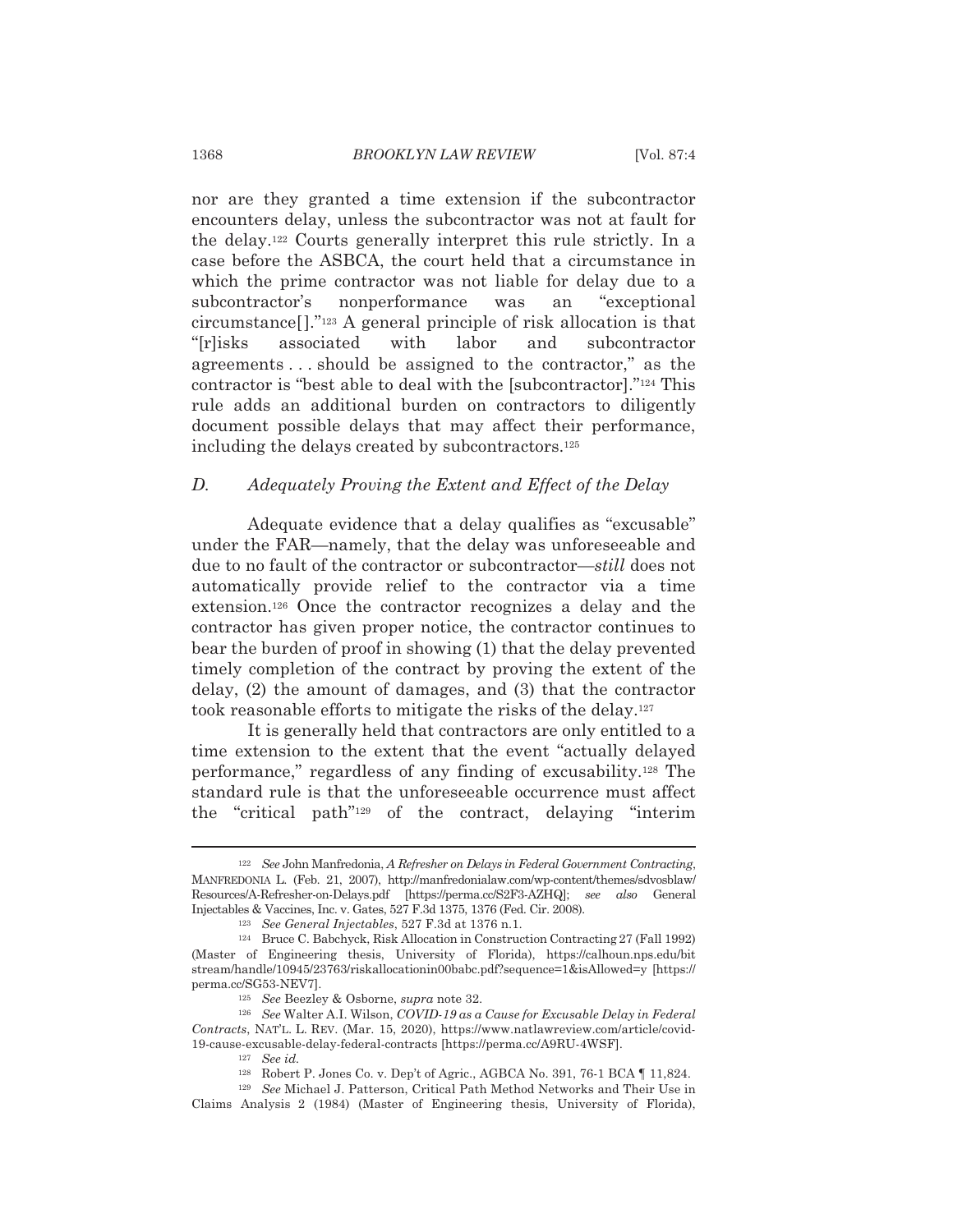milestones" or "overall project completion."<sup>130</sup> Contractors cannot simply state that a delay affects the critical path nor can they rely on unsubstantiated assertions, but instead must back up their assertion with adequate evidence.<sup>131</sup>

For a contractor to succeed on an excusable delay claim, the contractor will need to have an "as planned' schedule and an 'as built' schedule" to show how excusable delays impacted the "critical path" to completion.<sup>132</sup> The lack of any one of these plans could result in the court refusing to grant a time extension, even in the face of an otherwise unforeseeable event.<sup>133</sup> Critical path review is usually the most contentious part of a case examining whether a time extension is warranted or not as courts will often "inquire into the accuracy and reliability of the data and logic underlying the [critical path method] evaluation."<sup>134</sup>

As evidenced by the need to state with particularity the effect of delays on the critical path of the contract to establish causation, it is paramount that contractors back up each requirement of the excusable delay provision with adequate evidence, requiring constant documentation of project delays. Ace Electronics Associates, Inc. is the leading case exemplifying the particularity with which contractors must specify the delay in order for the contractor to obtain relief for nonperformance.<sup>135</sup> In Ace Electronics, the contractor claimed an excusable delay based on a flu epidemic that caused a "30% to 40% rate of [employee] absenteeism" in its plant.<sup>136</sup> While an epidemic is one

https://archive.org/details/criticalpathmeth1094519221 [https://perma.cc/PQQ3-X4NC] (defining "critical path" as "the longest continuous performance path through the network used to determine the shortest possible duration for the project".

<sup>&</sup>lt;sup>130</sup> See id.; Darren S. Long, Documentation Requirements for Contractor Pursuit of Delay Claims 22 (July 1995) (M.S. thesis, Massachusetts Institute of Technology), https://www.semanticscholar.org/paper/Documentation-requirements-forcontractor-pursuit-Long/a5759f5837638dee49d9664bcb89338f3c76865e (last visited May 17, 2022).

 $^{131}$  See AEI Pac., Inc., ASBCA No. 53806, 08-1 BCA  $\P$  33,792 (holding that the contractor did not adequately prove that delays affected the critical path by relying only on unsubstantiated assertions and failing to rebut testimony from the government agency officials).

<sup>&</sup>lt;sup>132</sup> See 1-A Constr. & Fire, LLP v. Dep't of Agric., CBCA 2693, 15-1 BCA | 35,913.

<sup>&</sup>lt;sup>133</sup> See id. (holding that because "1-A Construction never had an 'as-planned' schedule," it could not "show the extent to which . . . those defects actually caused a delay beyond the work performance period originally anticipated").

<sup>&</sup>lt;sup>134</sup> See Yates-Desbuild Joint Venture v. Dep't of State, CBCA 3350, 17-1 BCA ¶ 36,870.

<sup>&</sup>lt;sup>135</sup> Ace Elecs. Assocs., Inc., ASBCA No. 11781, 67-2 BCA | 6,456.

<sup>&</sup>lt;sup>136</sup> Id.; see, e.g., Iversen Constr. Co. v. Dep't of Interior, IBCA 981-1-73, 76-1 BCA | 11,844 (deeming contractor to not be actively pursuing its claim for a time extension by failing to support its claim of unusually severe weather with long-term weather records); Coliseum Constr., Inc. v. Veterans Admin. Med. Ctr., VABCA 2192, 86-2 BCA | 18,857 ("Appellant has not shown the Board, with any specificity, how much performance was delayed by the unusually severe weather. A mere recitation of the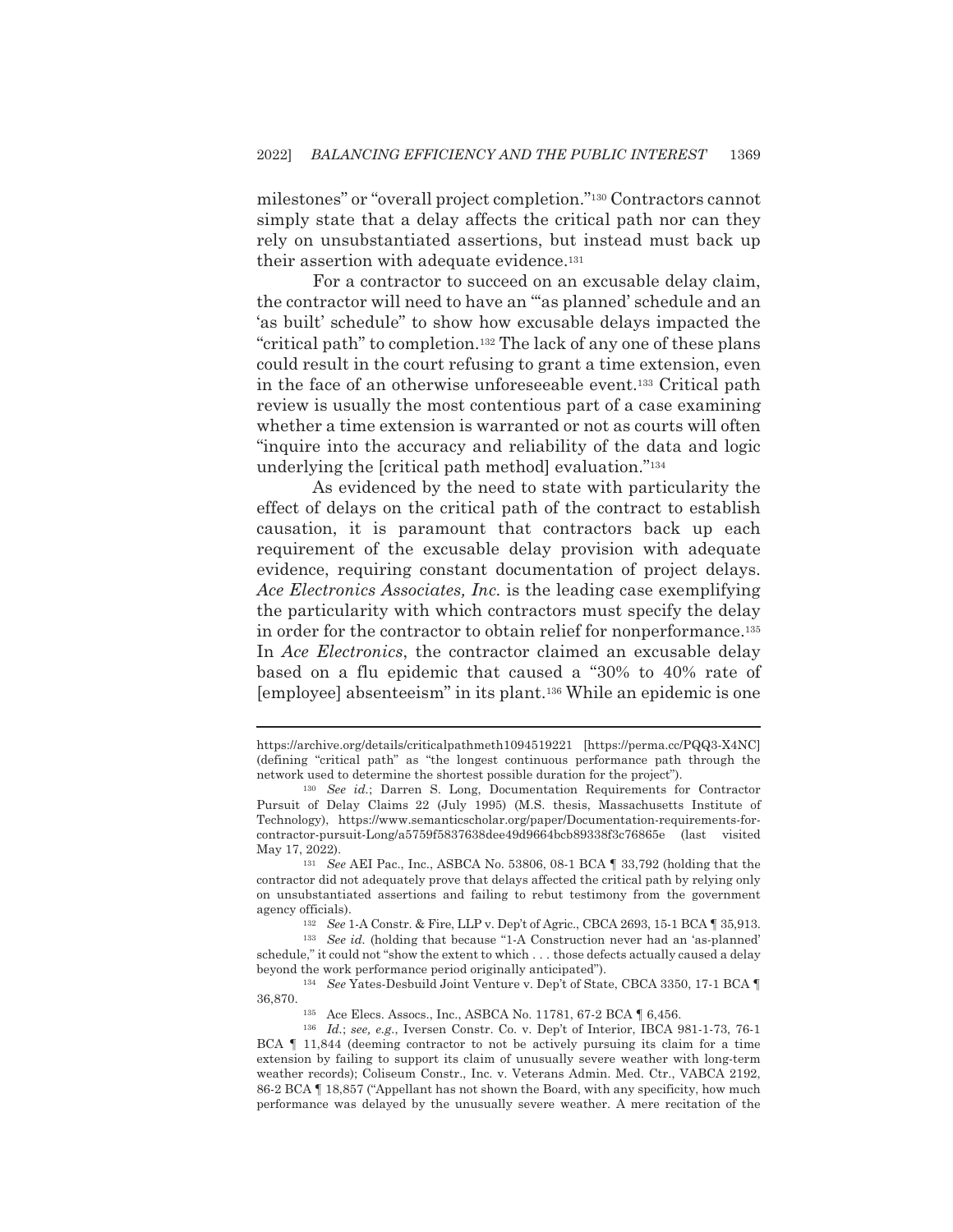of the enumerated causes of excusable delay under the provision, the ASBCA denied relief because the contractor failed to show "when the flu epidemic occurred or its precise duration, what personnel were affected and the periods during which they were absent . . . whether such absences in fact caused delay . . . and if so the extent of such delay . . . . "137 The ASBCA's decision in Ace *Electronics* put contractors across the country on notice that they should be specifically documenting the impact of all delaying events on their performance, and not merely relying on the occurrence of an enumerated event under the delay provision when pursuing a time extension claim.<sup>138</sup>

## $E$ . One Last Pitfall: The Need for Mitigation Efforts

Lastly, even after proving with particularity the existence of a delay, that the delay was not foreseeable nor the fault of the contractor or their subcontractor, and that the delay affected the critical path of the contract, the contractor is *still* not entitled to relief under the contract. Specifically, the contractor must also sufficiently show that the contractor attempted to mitigate any delay and that it provided sufficient notice to its CO.<sup>139</sup> If the contractor fails to reasonably mitigate damage, it will not be able to recover damages, "which could have been avoided by reasonable precautionary action on its part."<sup>140</sup> The delay provision itself explicitly states that, regardless of meeting the other requirements for an excusable delay, the contractor will still be deemed to be in default if "[t] he subcontracted supplies or services were obtainable from other sources."<sup>141</sup> Further, following from the rule that a contractor is responsible for the delays of its subcontractors, a contractor has a duty to reasonably mitigate any delays affecting its direct

amount of rainfall or number of rain days during the performance period is insufficient to show excusable delay.").

<sup>137</sup> Ace Elecs., ASBCA No. 11781, 67-2 BCA | 6,456.

 $138$  *Id.* (stating that the existence of an enumerated excusable delay does not make the occurrence "an excusable cause per se").

<sup>139</sup> See U.S. DEP'T OF STATE, FOREIGN AFFAIRS HANDBOOK, 14 FAH-2 H-141(a), RESPONSIBILITIES OF THE CONTRACTING OFFICER (2019) ("The contracting officer is the U.S. Government's authorized agent for dealing with contractors and has sole authority to solicit proposals, negotiate ... modify, or terminate contracts and make related determinations and findings on behalf of the U.S. Government.").

<sup>&</sup>lt;sup>140</sup> Yates-Desbuild Joint Venture v. Dep't of State, CBCA 3350, 17-1 BCA ¶ 36,870; see also Ace Elecs., ASBCA No. 11781, 67-2 BCA 1 6,456 (further denying contractor recovery because contractor did not state "what efforts were made during such [employee] absences . . . to keep the work going"); J.C. Hester Co., Inc. v. Bureau of Indian Affs., IBCA 1114-7-76, 77-1 BCA  $\P$  12,292 (in "denying the time extension request, the contracting officer found . . . the contractor made no effort to mitigate the effect of the delay").

<sup>141 48</sup> C.F.R. § 52.249-14(b)(1).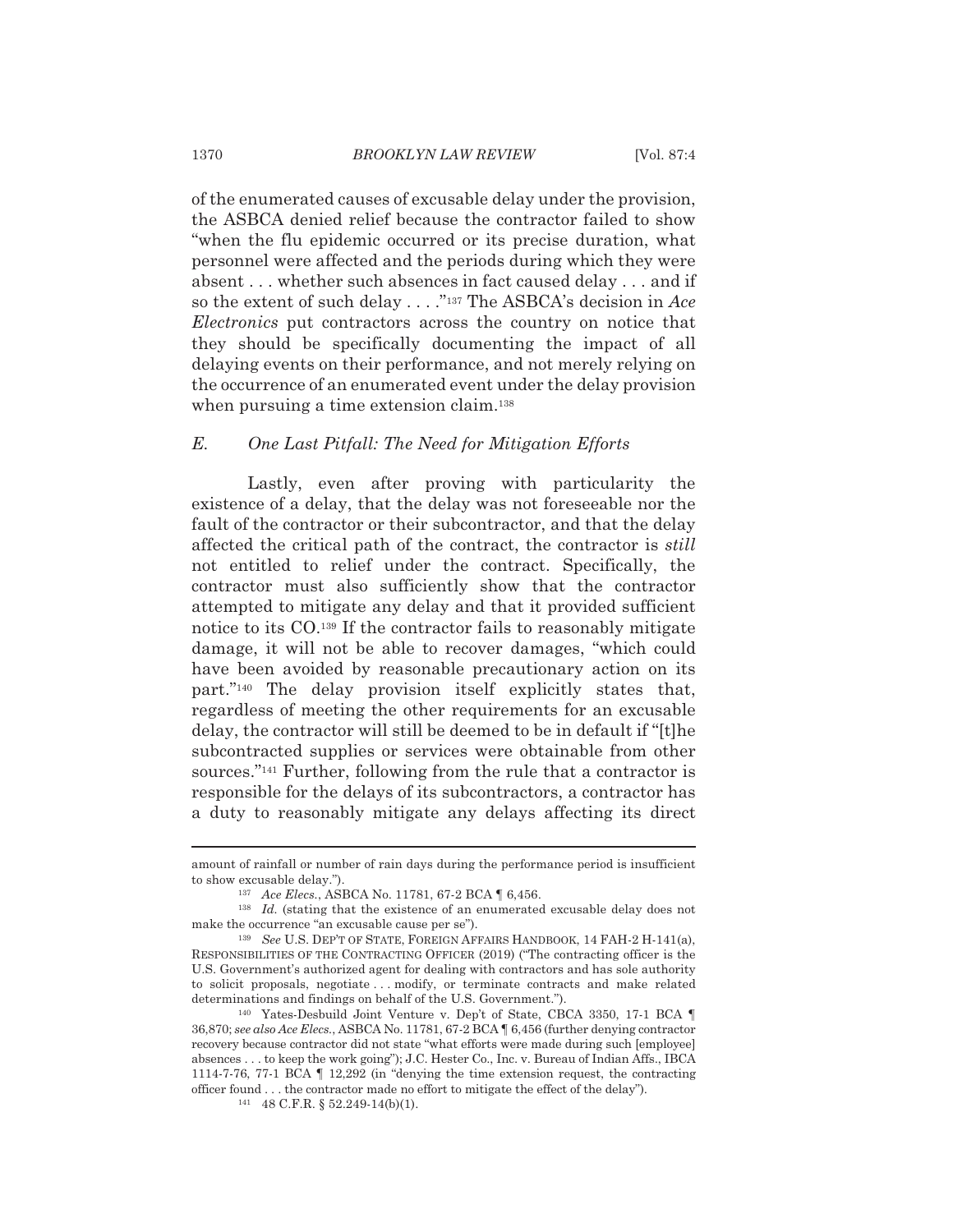performance and any delays resulting from its subcontractor's nonperformance.<sup>142</sup> Lastly, the CO is not required to give the contractor guidance on how to respond to any event, leaving the contractor at risk that, down the road, the CO or the court will decide that the contractor did not do enough to mitigate.<sup>143</sup>

Contractors, bound by the inflexible language and numerous requirements, are at a problematically inherent disadvantage under the FAR's excusable delay provision. This makes it difficult for contractors to efficiently allocate their risks and resources during contract performance. It is arguably in the government's best interest to place the contractor at greater risk for nonperformance. However, there are solutions that can be implemented to retain this advantage for the government while providing the contractor with the ability to attain needed relief.

## III. **CANADA'S EXCUSABLE DELAY PROVISION**

Generally, the concept of force majeure in Canada—a common law jurisdiction—looks almost identical to that in the United States. That is, force majeure is nonexistent absent an explicit provision in a contract.<sup>144</sup> The leading Canadian case on the common law concept of force majeure is *Atlantic Paper Stock* v. St. Anne-Nackawic Pulp and Paper Company.<sup>145</sup> Atlantic *Paper Stock* defined force majeure as "generally operating to discharge a contracting party when  $a[n] \dots$  event... make[s] performance impossible," and that "[t] he common thread [among] all force majeure clauses is that of the unexpected, something beyond reasonable human foresight and skill," and narrowly interpreted the list of triggering force majeure events.<sup>146</sup>

Public Works and Government Services Canada (PWGSC) does most of the government purchasing for Canada, totaling over \$200 billion each year.<sup>147</sup> "The leading legislation" and policies that apply to federal contracts for goods and services" include those found in the Standard Acquisition Clauses and Conditions  $(SACC)$  Manual.<sup>148</sup> Canadian

 $^{142}$  See id.

<sup>143</sup> See, e.g., Pernix Serka Joint Venture v. Dep't of State, CBCA 5683, 20-1 BCA 1 37,589 (holding that the contractor needed "to make its own decisions," without guidance from the DOS, "about the process for completing contract performance").

<sup>&</sup>lt;sup>144</sup> See Polkinghorne & Rosenberg, *supra* note 41, at 2.

<sup>145</sup> Atl. Paper Stock Ltd. v. St. Anne-Nackawic Pulp & Paper Co., [1976] 1 S.C.R. 580 (Can.).

 $146$  *Id.* 

<sup>&</sup>lt;sup>147</sup> See BRENDA C. SWICK, Public Procurement in Canada: Overview, PRAC. L. COUNTRY Q&A 2 (Jun. 1, 2014), Westlaw W4-521-6007.

 $148$  See id.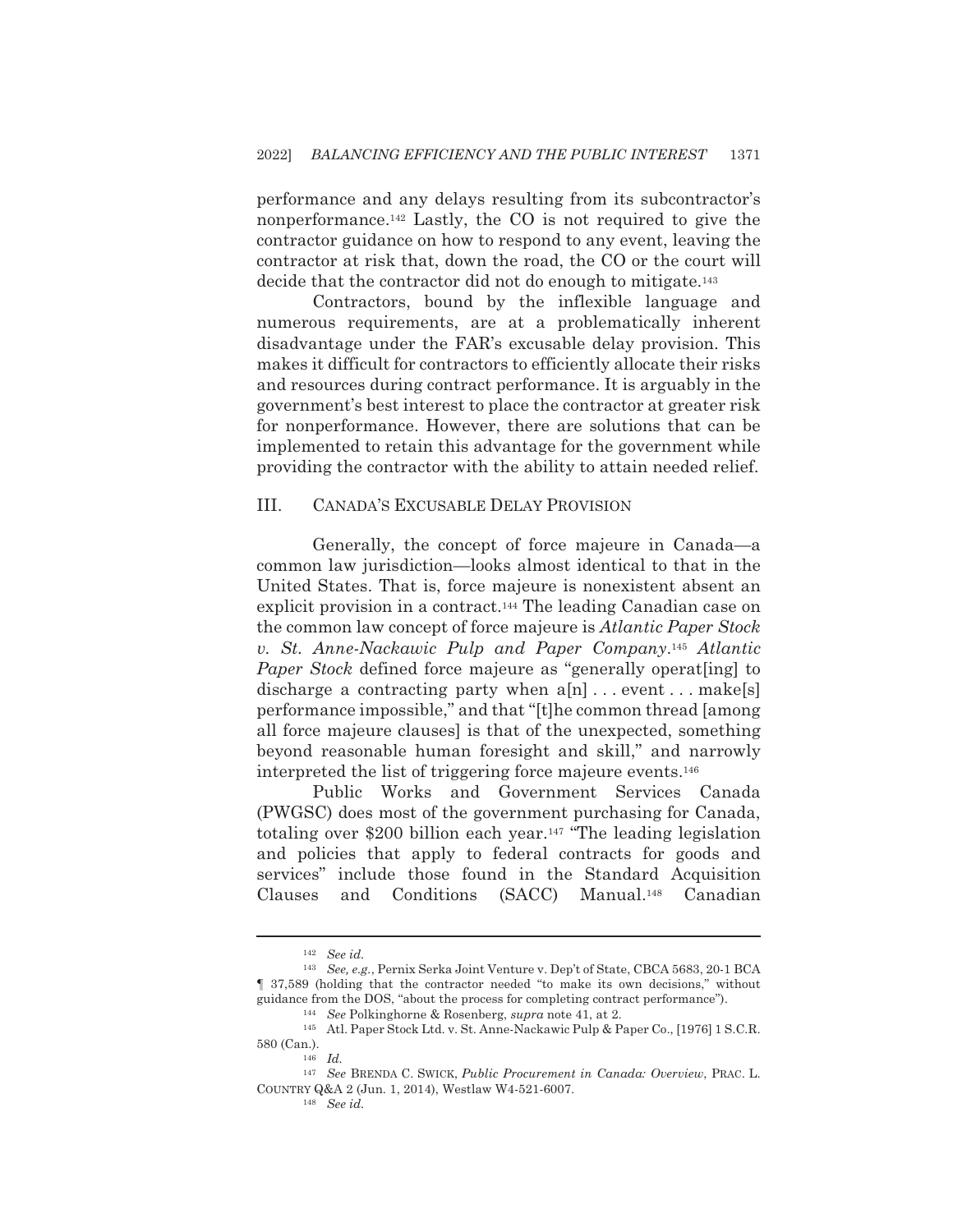government contracts typically incorporate the SACC 2030 (11) Excusable Delay, Canada's force majeure-like default provision, into general procurement contracts.<sup>149</sup> Like the United States, Canadian law utilizes specific regulations for the procurement of military, defense, and construction.<sup>150</sup>

One caveat to using Canada as a model is that, despite the prevalence of force majeure provisions in commercial and federal procurement contracts, there is little case law interpreting the provisions and no case law interpreting the excusable delay provision itself.<sup>151</sup> This is because commercial contracts usually contain mandatory arbitration clauses and federal procurement contracts provide for internal alternative dispute resolution processes.<sup>152</sup> Thus, this Section will look at how Canadian courts have interpreted the various elements of general force majeure clauses that are also found within the SACC's excusable delay provision. This analysis will serve to envision how Canadian courts would review future disputes involving the SACC excusable delay provision.

The current version of the SACC defines an excusable delay as an event that meets the following four criteria: the delay  $(1)$  "is beyond the reasonable control of the [c] ontractor;"  $(2)$  "could" not reasonably have been foreseen;" (3) "could not reasonably have been prevented by means reasonably available to the [c] ontractor;" and (4) "occurred without the fault or neglect of the [c] ontractor."<sup>153</sup> Upon the showing of these requirements, dates affected by the delay are "postponed for a reasonable time."<sup>154</sup> Only if Canada or one of its government agencies "cause[s] the delay by failing to meet an obligation under the [c]ontract" will the government be responsible for the costs incurred.<sup>155</sup>

<sup>&</sup>lt;sup>149</sup> See Marcia Mills, Triggering an "Excusable Delay" Claim During the COVID-19 Pandemic: What Federal Contractors Need to Know. FASKEN (Mar. 19, 2020). https://www.fasken.com/en/knowledge/2020/03/covid-19-triggering-an-excusable-delayclaim-during-the-covid-19-pandemic/ [https://perma.cc/PWZ3-E8NB]; 2030 11 (2014-09-25) Excusable Delay, supra note 7.

<sup>&</sup>lt;sup>150</sup> See Swick, supra note 147.

<sup>&</sup>lt;sup>151</sup> See also Phuong T.V. Ngo & Daniel Chomski, Canada: COVID-19 and "Excusable Delay": What Contractors with Canadian Federal and Provincial/Territorial Governments Need to Know, MONDAQ (Mar. 31, 2020), https://bit.ly/3PK9Moa [https://perma .cc/W6N9-JVYA]; Force Majeure, OFF. OF THE PROCUREMENT OMBUDSMAN (Sept. 24, 2021), https://opo-boa.gc.ca/forcemajeure-eng.html#s2 [https://perma.cc/5C7E-Z6AD] (stating that few Canadian courts have reviewed force majeure common law clauses and not noting any courts revieing the excusable delay provision).

<sup>&</sup>lt;sup>152</sup> See Michael P. Theroux & April D. Grosse, Force Majeure in Canadian Law, 49 ALBERTA L. REV. 397, 401 (2011); Learn About the Procurement Dispute Management and Complaint Processes, GOV. OF CANADA (May 14, 2021), https://www.tpsgcpwgsc.gc.ca/app-acq/differends-disputes-eng.html [https://perma.cc/2BQ5-Q8TD].

<sup>&</sup>lt;sup>153</sup> 2030 11 (2014-09-25) Excusable Delay, supra note 7.

 $154$  *Id.* 

 $155$  *Id.*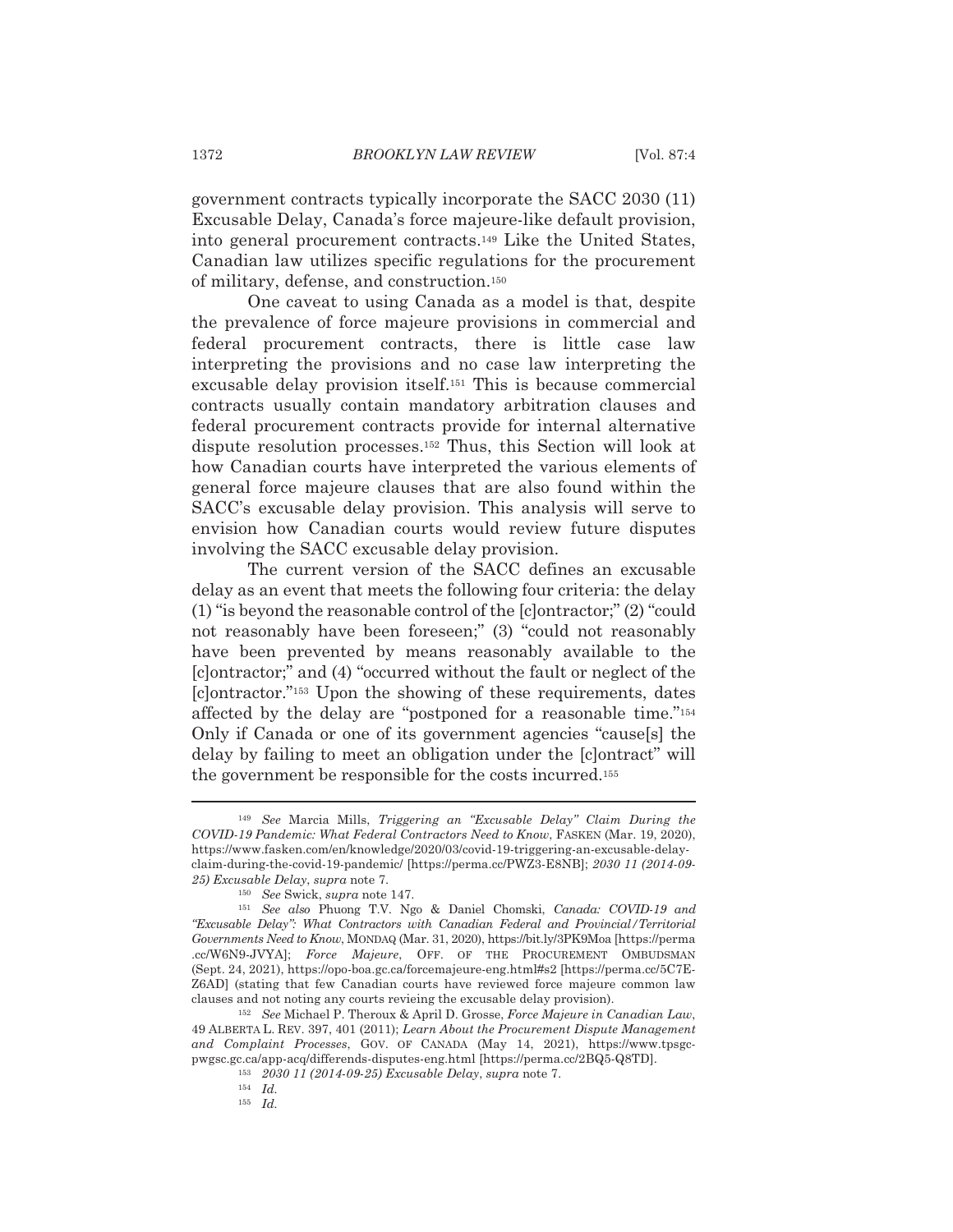#### $A_{\cdot}$ The Enumerated List, or Lack Thereof, of Excusable Events

One notable difference from the FAR is that the SACC does not include an enumerated list of possible excusable events.<sup>156</sup> Thus, contracting parties are likely able to include more specific events, such as legal lockouts and other labor disturbances<sup>157</sup> or "breakages of or accidents to...lines of pipe"<sup>158</sup> to the list of possible triggering events and can expressly exclude others.<sup>159</sup> Further, parties may include "basket clauses," such as "any other cause whatsoever beyond the reasonable control of the parties," at the end of the contract in addition to an enumerated list to cover events not specifically mentioned.<sup>160</sup> However, the Supreme Court of Canada has used the principle of ejusdem generis<sup>161</sup> to limit the language of the contract to the occurrence of an enumerated event over which the contractor exercised no control.<sup>162</sup> This interpretation means that these basket clauses are not always interpreted as broadly as the contracting parties may have intended them to be.<sup>163</sup>

### В. Foreseeability, Cause, and Effect of the Delay

Canadian courts routinely interpret the foreseeability prong under a similar analysis as US courts, which entails evaluating the circumstances of the contract and knowledge of the parties at the time of contracting.<sup>164</sup> There is also a causation and impact requirement implicit in Canada's delay provision, but it does not state the extent to which performance must be

<sup>&</sup>lt;sup>156</sup> See id; 48 C.F.R. § 52.249-14.

<sup>&</sup>lt;sup>157</sup> See Tenneco Can. Inc. v. B. C. Hydro & Power Auth., 1998 CarswellBC 662, para. 23 (Can. B.C. Sup. Ct.) (WL).

<sup>&</sup>lt;sup>158</sup> See Atcor Ltd. V. Cont'l Energy Mktg. Ltd., 1994 CarswellAlta 231, para. 12 (Can. Alta. Q.B.) (WL).

<sup>&</sup>lt;sup>159</sup> See, e.g., Corbel Mgmt. Corp. v. Dep't of Pub. Works & Gov't Servs., PR-2009-009 (Can. Int'l Trade Trib. 2009), https://decisions.citt-tcce.gc.ca/citt-tcce/p/en/item/3553 36/index.do [https://perma.cc/5QQM-8YFF] (the bidder instructions expressly excluded "Implismenting, traffic volume, weather disturbances, [and] labour disputes ..." from the acceptable reasons for late delivery of bid. Due to these instructions, the court declined to hold that traffic resulting from a car accident was unanticipated and not a force majeure event.).

<sup>&</sup>lt;sup>160</sup> See Theroux & Grosse, *supra* note 152, at 403; see also Tenneco Can., 1998 CarswellBC 662.

<sup>&</sup>lt;sup>161</sup> See Theroux & Grosse, *supra* note 152, at 404 (*Ejusdem generis* provides that "when interpreting documents containing a list of specific items followed by more general items, the general items will not be interpreted in a broad or wide sense, but instead will be limited to the type or class of specific items previously listed.").

 $162$  See id.

<sup>&</sup>lt;sup>163</sup> See id. at 403, 405-06.

 $164$  See id. at 407-08 (explaining that the court in West Fraser Mills Ltd v. Crown Zellerbach Canada Ltd. held that while the contractor could have foreseen the change in market conditions, the contract had no control over it and, thus, it was permitted under the force majeure clause).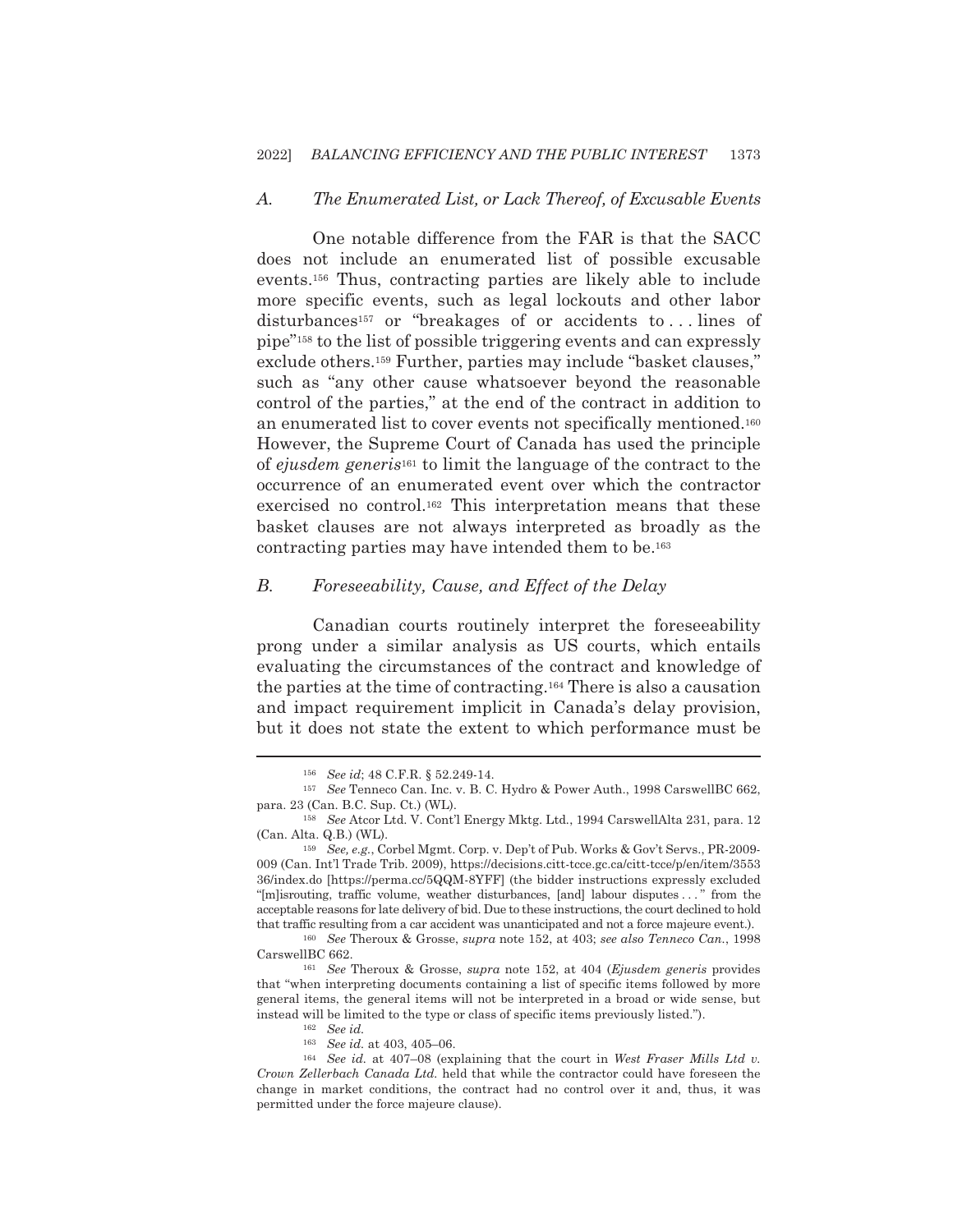delayed. Court decisions have shown that "in the absence of clear language about the impact required...courts have found a range of thresholds."<sup>165</sup> The causation requirement is also often intertwined with the requirement of mitigation, which necessitates that the contractor could not have prevented the delay by means reasonably available. Even if not expressly mentioned in the contract, courts have held that if contractors can perform their obligations in another manner outside of what is specified in the contract, the contractor cannot recover for delays, such as supply chain disruption or increased market prices.<sup>166</sup> For force majeure events occurring along the contractual chain negatively affecting the contracting parties' supplier, service provider, customer, etc., there is very little case law discussing the effect of a subcontractor's default.<sup>167</sup> "[T]he general rule," however, "is that a default by an independent contractor that impacts performance by the contracting party can be an event of force majeure to excuse that party's performance."<sup>168</sup> Lastly, Canadian courts hold, in line with US courts, that the delay cannot be at the fault of the contractor.<sup>169</sup> Although the Canadian provision closely mirrors the US provision in many aspects, there are clear distinctions in the Canadian provision that lead to different remedies and risk allocations for contractors.

## $C_{\cdot}$ Comparison of Requirements and the Remedies that Follow

The stark differences between the US FAR's excusable delay provision and Canada's SACC provision are the (1) clear notice requirements, (2) clear evidentiary requirements, and (3) the contracting authority's remedies upon an excusable delay.<sup>170</sup>

<sup>&</sup>lt;sup>165</sup> See id. at 414 (noting that the court in *Atlantic Paper* assumed an impossibility standard, while the court in *Atcor* assumed a "commercially unfeasible" standard).

 $166$  See id. at 415-16 (explaining that the court in Atcor reversed because the trial judge did not address whether Atcor could have performed its obligations in another manner); see also Domtar Inc. v. Univar Canada Ltd., 2011 CarswellBC 3501 (Can. B.C. Sup. Ct.) (holding that the supplier could not charge the buyer the market price "simply" because the [supplier] could not obtain it anywhere else for less.... [m]aking commercially reasonable efforts to continue to perform must mean, at least, that both parties . . . share the burden of the rising prices").

<sup>&</sup>lt;sup>167</sup> See Theroux & Grosse, *supra* note 152, at 409.

 $168$  *Id.* 

<sup>&</sup>lt;sup>169</sup> See id. at 407 ("The Court stated: 'I do not think [the contractor] can rely on a condition which it brought upon itself.").

<sup>&</sup>lt;sup>170</sup> Under the SACC provisions, "contracting authority" has the same effect as "contracting officer" under the FAR. Compare Section 3-General Conditions: General Conditions-Higher Complexity-Goods: SACC 2030 01 (2016-04-04) Interpretation, in SACC MANUAL, *supra* note 7 ("the person designated....to act as Canada's representative to manage the Contract"), with 48 C.F.R. § 2.101 Definitions ("a person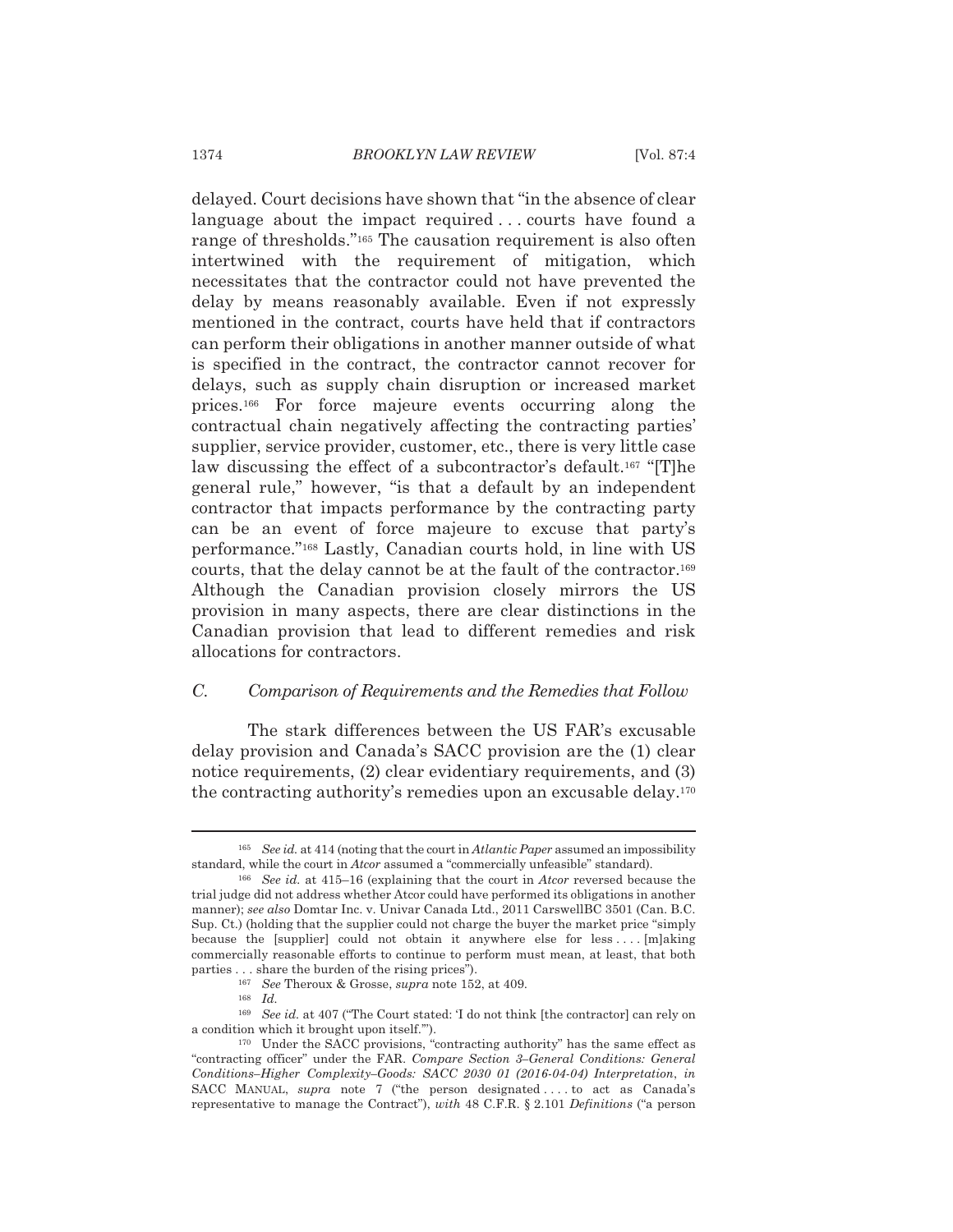The excusable delay provision under the SACC states that a delay in performance that is caused by an event meeting the provision's requirements "will be considered an excusable delay" if:

the Contractor advises the Contracting Authority of the occurrence of the delay . . . as soon as the Contractor becomes aware of it [and] advise[s] the Contracting Authority, within 15 working days, of all the circumstances relating to the delay and provides... for approval a clear work around plan explaining in detail the steps that the Contractor proposes to take in order to minimize the impact of the event  $\dots$ .  $^{171}$ 

These requirements set out, from the beginning, what the contracting agency expects from the contractor with respect to the notice and documentation required for a time extension.<sup>172</sup>

In contrast, the US approach leaves it up to the courts to determine if the mitigation steps are appropriate as, under the FAR, any acts taken to mitigate the delay are only examined ex post when the contractor disputes the CO's decision regarding a time extension.<sup>173</sup> An ex post analysis leaves room for judicial intervention and analysis of the contract, whereas the ex ante approach of the Canadian provision yields efficient risk allocation.<sup>174</sup>

While both governments have the ability to terminate contracts for convenience, the Canadian provision also allows the government to terminate the contract if the excusable delay has continued for at least thirty days.<sup>175</sup> In these situations, the provision further stipulates that "the Parties agree that neither will make any claim against the other for damages, costs, expected profits or any other loss arising out of the termination or the event that contributed to the [e]xcusable [d]elay."176 Although this provision's purpose is to benefit the government agency, the contractor is still given clear notice, up front, of the possible effect of a long-lasting excusable delay and decreasing uncertainty. Thus, the differences between the Canadian and US provisions, while seemingly slight, provide clearer requirements for Canadian contractors allowing them to more efficiently allocate their risk prior to entering into a contract.

with the authority to enter into, administer, and/or terminate contracts and make related determinations and findings").

<sup>171 2030 11 (2014-09-25)</sup> Excusable Delay, supra note 7.

 $172$  *Id.* (requiring notice within fifteen days and a clear, detailed "work-around plan").

 $^{173}$   $\,$  See Ace Elecs. Assocs., Inc., ASBCA No. 11781, 67-2 BCA  $\parallel$  6,456.

<sup>&</sup>lt;sup>174</sup> See George G. Triantis, Unforeseen Contingencies: Risk Allocation in Contracts, in ENCYCLOPEDIA OF LAW AND ECONOMICS 100, 100-11 (Boudewijn Bouckaert and Gerrit de Geest eds., 2000).

<sup>175 2030 11 (2014-09-25)</sup> Excusable Delay, supra note 7.

 $176$  *Id.*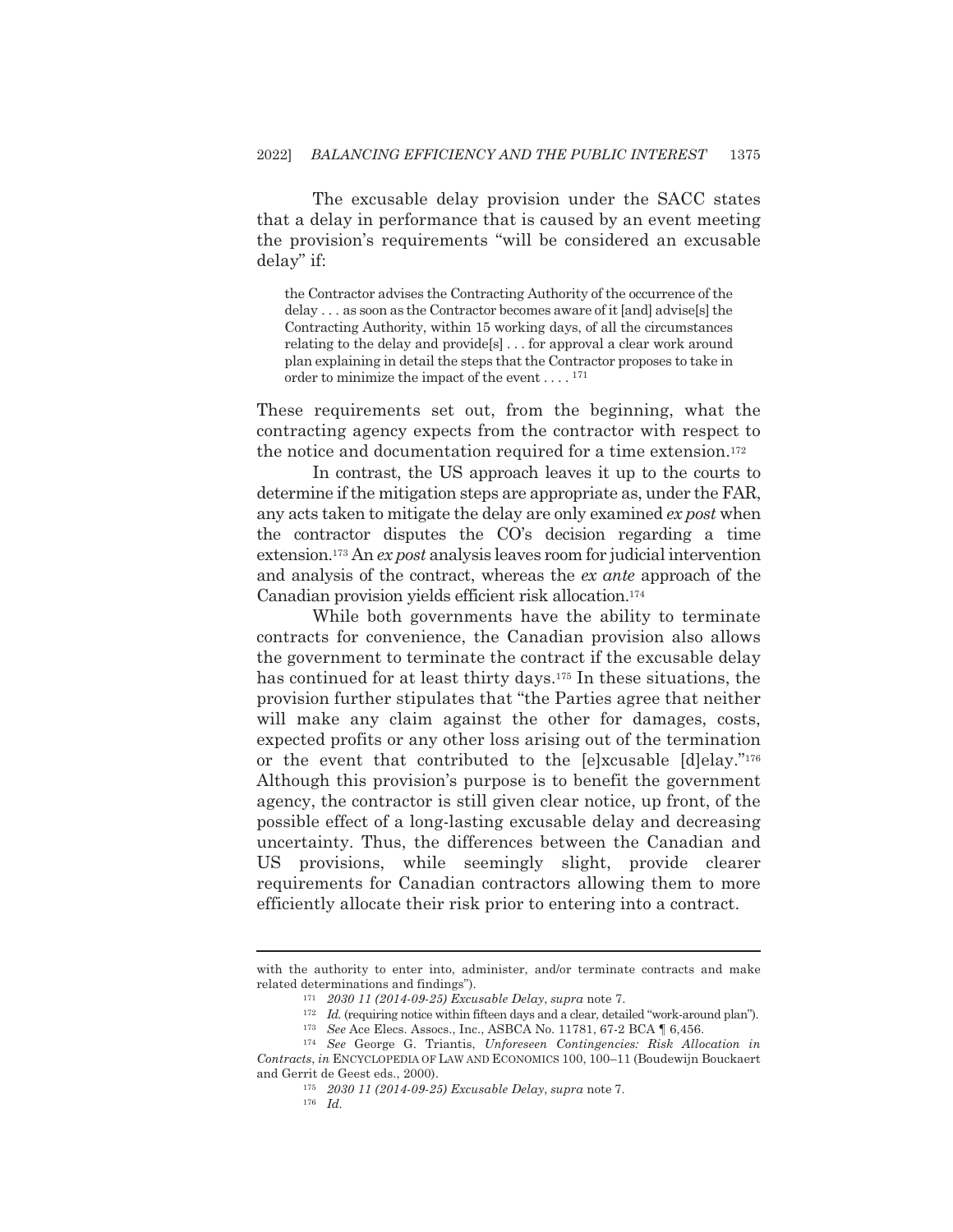### IV. **COMPARATIVE ANALYSIS OF RISK ALLOCATION**

The distinct requirements and language of the Canadian and US provisions also serve to allocate the risk to contractors in different ways. While the US provision takes a more rigid approach to analyzing a contractor's excusable delay claim, the Canadian provision allows for more flexibility for a contractor to argue that the unforeseeable event falls within the excusable delay provision. This key difference can lead to vastly different outcomes and remedies for contractors.

## Risk Allocation Under the US Excusable Delay Provision  $\overline{A}$ .

"[I] ncidental to its sovereign immunity," the US federal government enjoys a broad unilateral termination right for convenience under the FAR.<sup>177</sup> The construction of the FAR represents the government's responsibility "to serve the public interest," with the government having almost all of the bargaining power—many FAR provisions are essentially copied and pasted into contracts with little to no modification.<sup>178</sup> Thus, in contrast to contracts between private parties, FAR provisions are rarely the product of any extensive negotiation between a contractor and the government agency.<sup>179</sup>

The ability of contractors to be compensated for such delays is increasingly difficult as contractors must not only document the occurrence of the event in detail but also how it affected the contractor's performance.<sup>180</sup> Contractors often struggle in "thinking broadly or creatively enough about potential types of cost impacts" prior to contract formation that might entitle them to an extension or delay.<sup>181</sup> Further complicating matters, some clauses contain strict notice requirements, and some contracts may fall under multiple

1376

<sup>&</sup>lt;sup>177</sup> See Olmstead, *supra* note 92, at 119; *e.g.*, 48 C.F.R.  $\S52.249-2(a)$  (example of a Termination for Convenience provision for Fixed-Price contracts allowing the government to "terminate performance of work under this contract in whole or, from time to time . . . in the Government's interest").

<sup>&</sup>lt;sup>178</sup> See Olmstead, *supra* note 92, at 112; 48 C.F.R. § 52.104 (stating that "[t]he contracting officer must not modify provisions and clauses unless the FAR authorizes their modification").

<sup>&</sup>lt;sup>179</sup> While the contract itself can be modified pursuant to 48 C.F.R.  $\S$  43.103, there is no indication that the specific FAR provisions may be modified.

<sup>&</sup>lt;sup>180</sup> See Beezley & Osborne, *supra* note 32 ("T]he contractor should be prepared to prove aspects [of the event]  $\dots$  that materially impacted performance  $\dots$ .").

<sup>181</sup> See COVID-19: Preparing for Its Effects on Government Contracts, COVINGTON & BURLING LLP 6 (2020), https://www.cov.com/-/media/files/corporate/publi cations/2020/04/covid-19-preparing-for-its-effects-on-government-contracts-takeaways.pdf [https://perma.cc/TP5K-EGF7].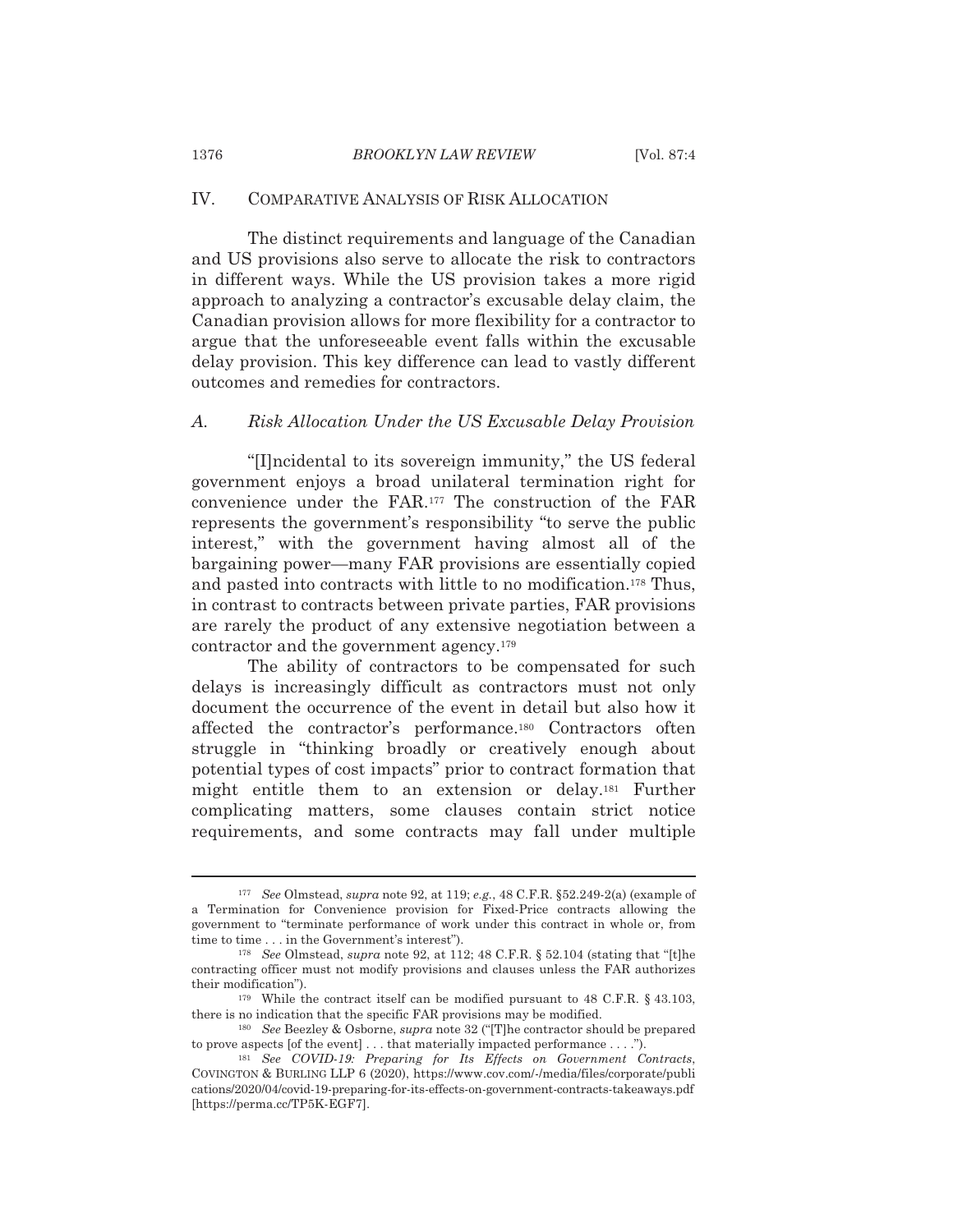regulatory provisions, requiring contractors to be acutely aware of the different provisions governing their contract.<sup>182</sup>

"The Christian Doctrine," arising from a "Court of Claims' 1963 decision," complicates contractors' ability to know exactly what provisions bind them.<sup>183</sup> The doctrine holds that certain provisions of the FAR will be automatically included in contracts if the provision reflects "a deeply ingrained strand of public procurement policy."<sup>184</sup> Courts have taken a broad view of this holding, with a 1993 ASCBA case incorporating FAR § 52.249-8, which includes an excusable delay section for fixedprice supply and service contracts.<sup>185</sup> Therefore, even if contractors are not expressly bound by the requirements of a delay provision, they may be implicitly bound if the court chooses to incorporate the provision into the contract.<sup>186</sup>

The specific requirements under the US excusable delay provision create obstacles to recovery, as contractors must balance overseeing and ensuring adequate progress under a contract and trying to document any possible events that may count as an excusable delay in the future. Further, the strict construction of the notice requirements, even taking into account the fact that the court often waives the notice requirement if the CO had actual knowledge of the delay, places the contractor at risk for not providing sufficient notice of the delay.<sup>187</sup>

Despite the standard form provided by the delay provision, the provision itself still includes some ambiguity, and interpretation is left up to the courts—what qualifies as unforeseeable, out of the contractor's control, severe enough of an event, or sufficient mitigation steps?<sup>188</sup>

Outside of the requirements inherent in the provision are factors at play that put the risk on the contractor. The initial decision of whether to grant a contract a time extension goes not to the courts, but to the contractor's CO.<sup>189</sup> COs and the agencies that they represent often fail to focus on contractor performance

 $182$  See id.

<sup>&</sup>lt;sup>183</sup> See Edward V. Arnold, *The Christian Doctrine: The Double-Secret Contract* Clause, MONDAQ (Apr. 16, 2019), https://www.mondaq.com/unitedstates/governmentcontracts-procurement-ppp/798410/the-christian-doctrine-the-double-secret-contract-clause [https://perma.cc/QF24-APNE].

 $184$  See id.

 $185$  See id.

<sup>&</sup>lt;sup>186</sup> Via the Christian Doctrine. G.L. Christian & Assocs. v. United States, 312 F.2d 418 (Ct. Cl. 1963).

<sup>&</sup>lt;sup>187</sup> See Airco, Inc. v. Bureau of Mines, IBCA 1074-8-875, 76-1 BCA | 11,822.

<sup>&</sup>lt;sup>188</sup> See Lambert Constr. Co. v. Fed. Aviation Admin., DOTCAB 77-9, 78-1 BCA ¶ 13,221; Yates-Desbuild Joint Venture v. Dep't of State, CBCA 3350, 17-1 BCA | 36,870; Dravo Corp. v. Corps of Eng'rs, ENGBCA No. 2950, 71-1 BCA [ 8676 (discussing these issues).

<sup>189</sup> See 48 C.F.R. § 52.249-14(c).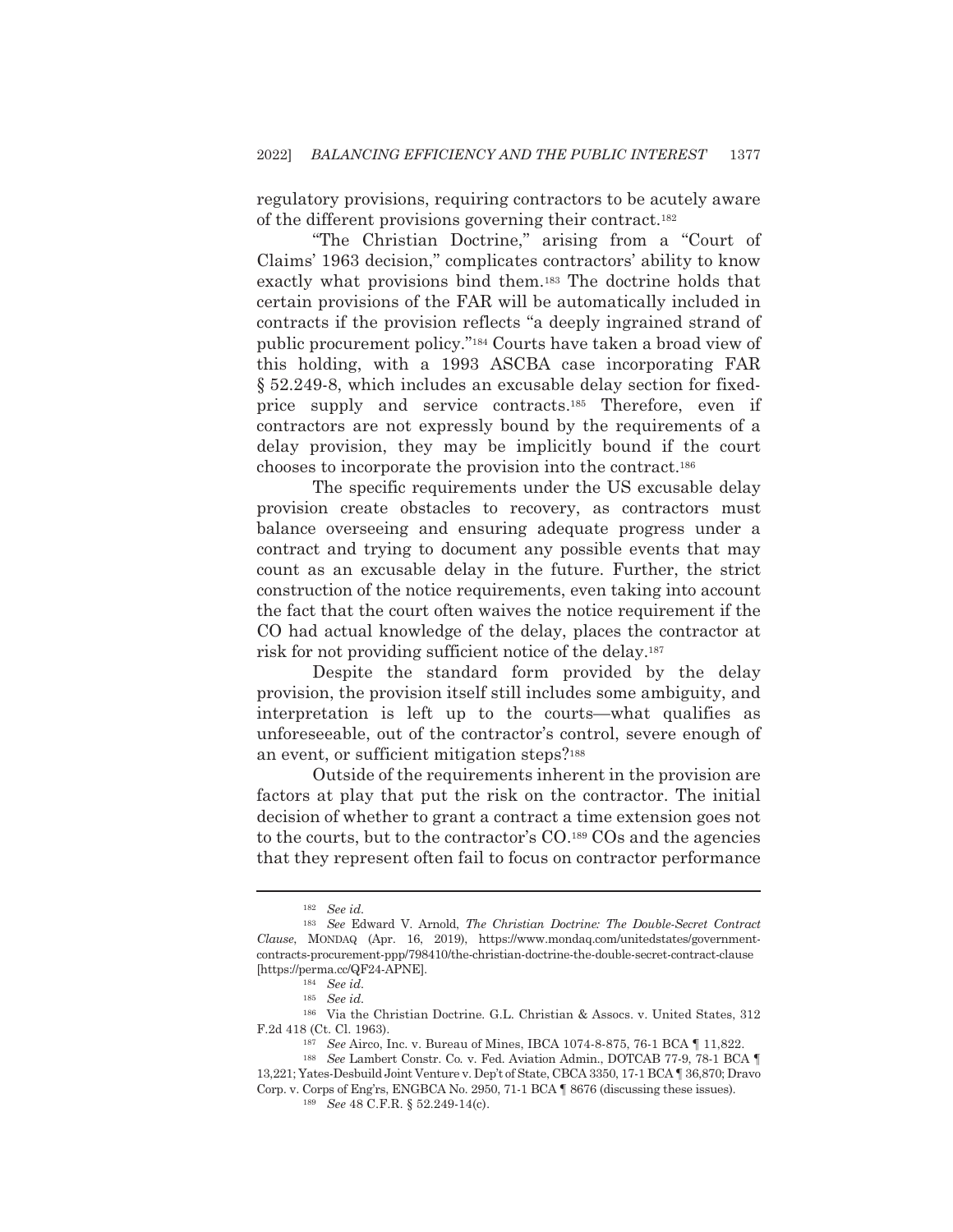after the contract has been awarded.<sup>190</sup> The DOD and a number of other agencies have faced criticism due to "inadequate" policies, procedures, and technology" in place to account for contract performance.<sup>191</sup> Thus, while the structure of the FAR is to promote the efficiency of the acquisition process, the lack of adequate oversight after a contract has been created undermines that exact goal.

Part of playing the role of a government contractor includes accepting the fact that "[t] he contractor possesses little power to negotiate and must accept this unequal bargaining power as a condition of doing business with the government."<sup>192</sup> Failure to think ahead, and failure to document, will often leave contractors without relief. The FAR and the provisions contained within the FAR are not without critique, and there is an argument to be made that the risk is appropriately placed on contractors as the federal government balances not only monetary risk, but a multitude of other risks unique to a sovereign entity: public welfare, national security, foreign relations, etc.<sup>193</sup> However, the structure of the delay provision causes it to function as a rigid, bright-line rule, allowing for little flexibility and little input from the contractor. Thus, the rigidity of the US provision, barring contractors from recovery unless each requirement of the provision is fully met, highlights the notion that contractors, not the government, should bear the risk of an unforeseeable event.

## Risk Allocation Under the Canadian Excusable  $B_{\cdot}$ Delay Provision

Contrary to the US provision acting as bright-line rule, Canada's provision acts more as a flexible standard.<sup>194</sup> While the SACC includes much of the same language of the FAR provision, the SACC's clear requirements make it easier for contractors ex *ante* to prepare for and insure against possible excusable delays by knowing what is expressly required from them. One main

<sup>&</sup>lt;sup>190</sup> See Allan V. Burman, Six Practical Steps to Improve Contracting, IBM CTR. FOR THE BUS. OF GOV'T 1, 5, https://www.businessofgovernment.org/sites/default/files/ SixPracticalSteps.pdf [https://perma.cc/6QEF-KR4A]; see also Laurel Adams, Lack of Contract Oversight Puts Billions at Risk, THE CTR. FOR PUB. INTEGRITY (Feb. 4, 2011), https://publicintegrity.org/accountability/lack-of-contract-oversight-puts-billions-at-risk/ [https://perma.cc/756S-JLJJ].

<sup>&</sup>lt;sup>191</sup> See KRONOS, IMPROVING ACCOUNTABILITY WITH BETTER CONTRACTOR OVERSIGHT 1, 2 (2016).

<sup>&</sup>lt;sup>192</sup> Olmstead, *supra* note 92, at 112.

<sup>&</sup>lt;sup>193</sup> Nash, *supra* note 19, at 695.

 $194$  See 2030 11 (2014-09-25) Excusable Delay, supra note 7 (containing no enumerated list of possible excusable delays).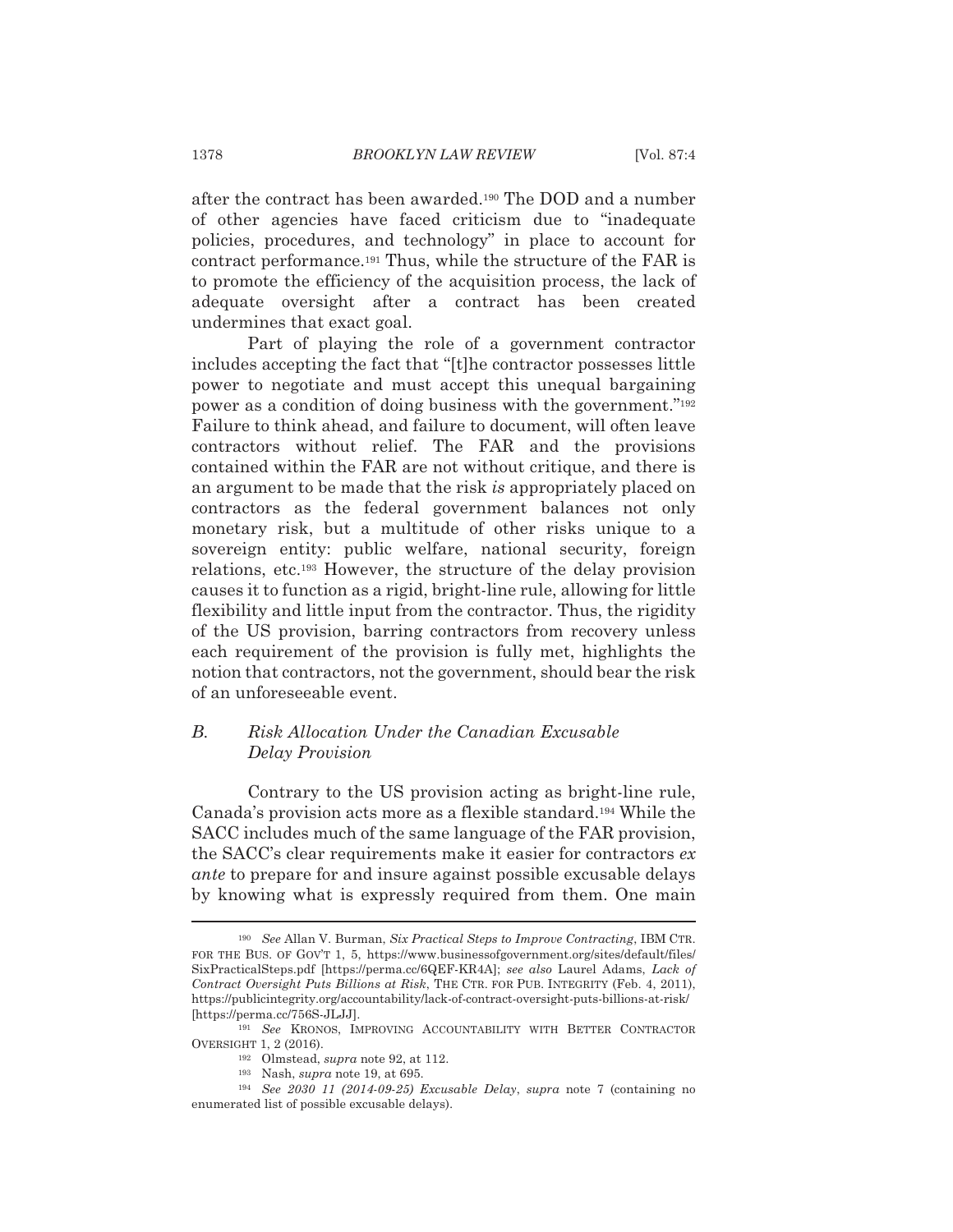difference between the US and Canadian force majeure default in government contracts is that the Canadian provision lacks the enumerated list of possible triggering events used in the US list.<sup>195</sup> In fact, there is no mention of possible triggering events in the Canadian provision.<sup>196</sup>

While US government contracts incorporating the excusable delay provision seem to never stray from the enumerated list of triggering events due to a "copy and paste" approach,<sup>197</sup> Canadian contractors seemingly have more freedom to tailor the list of possible triggering events to the circumstances and specificity of their contract.<sup>198</sup> Thus, while the Canadian government's bargaining power still greatly outweighs that of the contractor, the lack of an enumerated list gives contractors an extra inch of bargaining power as they are given a voice in defining what events could lead to an excusable delay. However, because the format of SACC 11 gives contractors more freedom to negotiate what language and events are included in an excusable delay provision, this also means that courts have more leeway in interpreting such language often resulting in a stricter interpretation than possibly expected by the contracting parties.<sup>199</sup>

SACC 11 also does not include language regarding what happens in the event that the contractor's subcontractor or supplier defaults thereby causing the contractor to default.<sup>200</sup> The 2012 version of the excusable delay provision, however, included an enumerated list of possible triggering events including "acts of  $God, \ldots acts$  of the government,...and failure of subcontractors to perform or make progress due to such causes."201 The superseded provision continues to state that the subcontractor's default, under the circumstances mentioned, will qualify as an excusable delay for the contractor's default

<sup>&</sup>lt;sup>195</sup> See id.; 48 C.F.R. § 52.249-14.

<sup>196</sup> See 2030 11 (2014-09-25) Excusable Delay, supra note 7.

<sup>&</sup>lt;sup>197</sup> See Yates-Desbuild Joint Venture v. Dep't of State, CBCA 3350, 17-1 BCA ¶ 36,870; see also, e.g., N. Am. Aviation, ASBCA No. 11603, 68-1 BCA ¶ 6,998 (excluding triggering events outside of the standard Armed Services Procurement Regulation clause); Versar, Inc., ASBCA No. 56857, 12-1 BCA  $\parallel$  35,025 (noting that contract used express language of FAR 52.249-14 without any additions).

<sup>&</sup>lt;sup>198</sup> See Theroux & Grosse, *supra* note 152, at 403 (stating that "the list of specified events should be tailored to the unique circumstances of a given contract").

 $199$  See id. at 406 ("[T] here is no rule of law requiring narrow interpretation of a force majeure clause against the party seeking its protection.... [but] courts often do apply a strict construction.").

<sup>&</sup>lt;sup>200</sup> See 2030 11 (2014-09-25) Excusable Delay, supra note 7 (does not mention subcontractors or subcontractor delay).

<sup>&</sup>lt;sup>201</sup> Archived Excusable Delays: SACC Z1801C (2012-07-16), PUB. WORKS & GOV'T SERVS. CAN., https://buyandsell.gc.ca/policy-and-guidelines/standard-acquisitionclauses-and-conditions-manual/5/Z/Z1801C/2 [https://perma.cc/ME9Y-GYZH].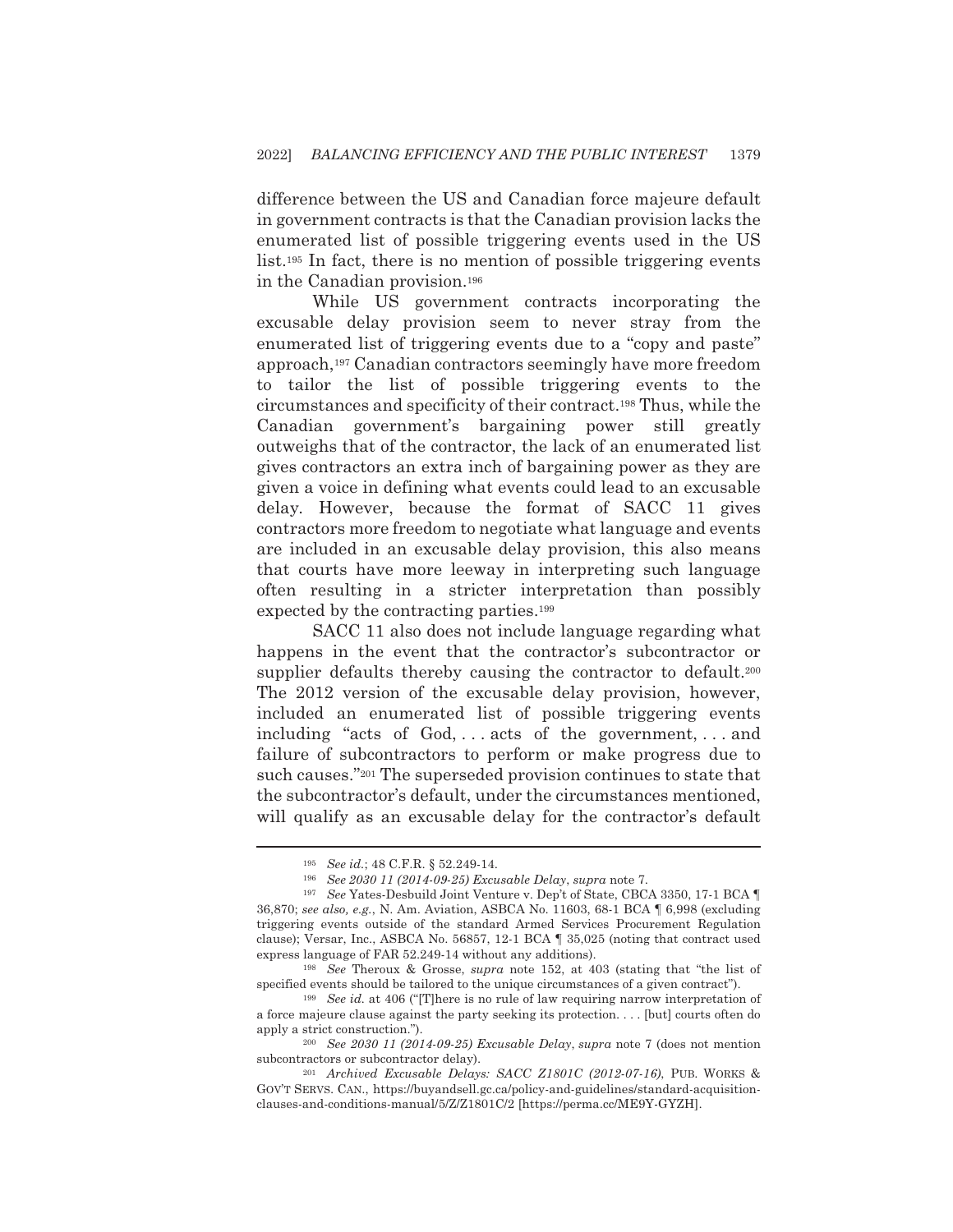unless the CO ordered the contractor "to procure such services" or supplies from other sources" and the contractor failed to do so.<sup>202</sup> This may indicate that, even absent an express provision, courts may hold contractors liable for subcontractor delays that are not excusable themselves.<sup>203</sup>

However, contrary to the US provision, SACC 11 explicitly provides for more communication between the contractor and CO on the front end of the delay.<sup>204</sup> While US courts evaluate the contractor's mitigation steps or lack thereof ex post, SACC 11 provides for the contractor and contracting authority to determine what mitigation steps should be taken prior to any dispute.<sup>205</sup> While the US provision mentions that the CO can order the contractor to purchase supplies or services from other sources in the event of a subcontractor default in an effort to mitigate delays, SACC 11 takes it one step further, requiring the contracting authority to see all proposed mitigation steps from the contractor.<sup>206</sup> This, in theory, should lead to a decrease in disputes ex post concerning the sufficiency of mitigation steps.

SACC 11 is also clearer regarding the requirements and effects of an excusable delay for both contractors and the contracting agency than the US provision.<sup>207</sup> SACC 11 provides that the contractor advise the contracting agency "of the occurrence of the delay or of the likelihood of the delay as soon as the Contractor becomes aware of it."208 Contrary to the language of the FAR, SACC 11 explicitly encourages contractors

 $202$  *Id.* 

<sup>&</sup>lt;sup>203</sup> Furthermore, the SACC provides that "[e]ven if Canada consents to a subcontract, the Contractor is responsible for performing the Contract." Section 3-General Conditions: General Conditions-Higher Complexity-Services: 2035 06 (2013-06-27) Subcontracts, in SACC MANUAL, supra note 7.

<sup>204 2030 11 (2014-09-25)</sup> Excusable Delay, supra note 7.

<sup>&</sup>lt;sup>205</sup> Compare 2030 11 (2014-09-25) Excusable Delay, supra note 7 (providing that the contractor provides the contracting authority "for approval a clear work around plan ... to minimize the impact of the event" prior to any litigation), with Yates-Desbuild Joint Venture v. Dep't of State, CBCA 3350, 17-1 BCA 1 36,870 (evaluating mitigation steps taken by contractor).

<sup>&</sup>lt;sup>206</sup> Compare 48 C.F.R. § 52.249-14(b) ("If the failure to perform is caused by the failure of a subcontractor ... the Contractor shall not be deemed to be in default, unless . . . . (2) [t] he Contracting Officer ordered the Contractor . . . to purchase . . . from the other source ...."), with 2030 11 (2014-09-25) Excusable Delay, supra note 7 ("The Contractor must also advise the Contracting Authority, within 15 working days, of all the circumstances relating to the delay and provide to the Contracting Authority for approval a clear work around plan explaining in detail the steps that the Contractor proposes to take in order to minimize the impact of the event causing the delay.").

<sup>&</sup>lt;sup>207</sup> See 2030 11 (2014-09-25) Excusable Delay, supra note 7 (giving detail of the different effects that an excusable delay may have on the contract); 48 C.F.R. § 52.249- $14(c)$  (merely stating that "the delivery schedule shall be revised" upon the finding of an excusable delay).

<sup>&</sup>lt;sup>208</sup> 2030 11 (2014-09-25) Excusable Delay, supra note 7 (emphasis added).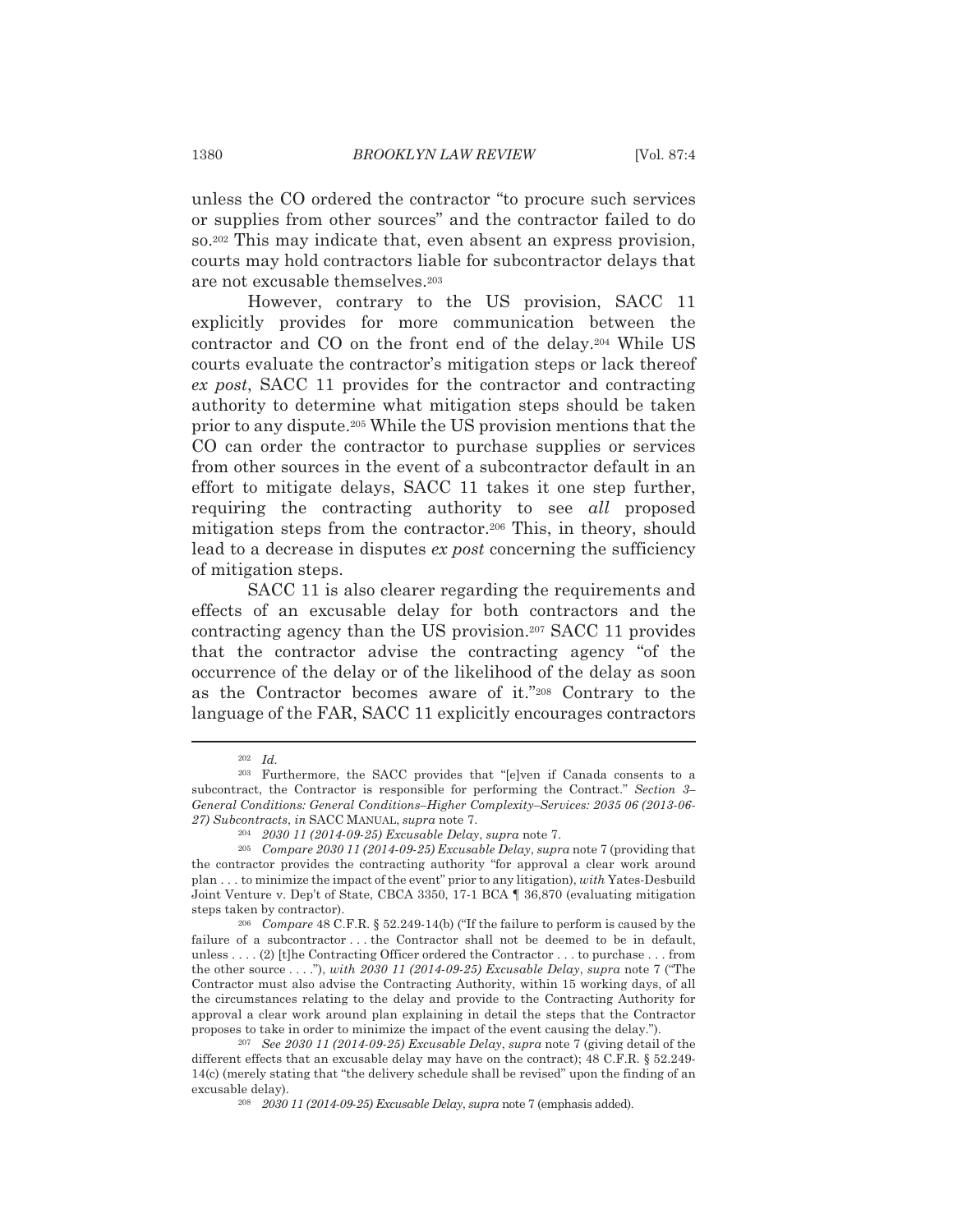to get out in front of a possible excusable delay.<sup>209</sup> While one would expect that a US contractor would notify the CO as soon as possible about a possible delay, there is nothing in the provision that expressly *requires* this.<sup>210</sup> The fifteen-day requirement for the contractor to provide the contracting agency with the circumstances of the delay and a work-around plan also is further evidence that SACC 11 is formulated to enable both parties to deal with possible delays on the front end in the most efficient way.<sup>211</sup>

Lastly, the right of the contracting authority to terminate the contract if the excusable delay has continued for thirty days or more is the subsection that is the most detrimental to contractors.<sup>212</sup> Under this subsection, the contractor and contracting authority both agree "that neither will make any claim" against the other for damages, costs, expected profits or any other loss arising out of the termination or the event that contributed to the [e]xcusable [d]elay."<sup>213</sup> Similar language is also seen in the SACC's Termination for Convenience general provision,<sup>214</sup> and thus, Canadian contractors are likely familiar and prepared for this possibility—this language seemingly leaves both parties without a remedy in the event of a termination.<sup>215</sup> The contractor has no right of appeal to dispute the contracting authority's decision or decision-making process.<sup>216</sup> As discussed throughout, while the differences between the Canadian and US provisions may seem minimal at first glance, they can have a monumental impact on contractor recoveries. The Canadian provision provides guidance for how the United States can update its procurement regulations to still insulate the government from unnecessary risk while also providing more stability for contractors.

<sup>&</sup>lt;sup>209</sup> Compare 48 C.F.R. § 54.249-14 (stating that only "upon request of the contractor" will the contracting officer "ascertain the facts and extent of the [delay]"), with 2030 11 (2014-09-25) Excusable Delay, supra note 7 (requiring notice of the delay within fifteen days).

 $210$  The default provision for fixed-price contracts provides that "[t]he Contractor, within 10 days from the beginning of any delay . . . notifies the Contracting Officer in writing of the causes of delay," but does not require any work-around plan. See 48 C.F.R. § 54.249-10 Default (Fixed-Price Construction).

 $203011$  (2014-09-25) Excusable Delay, supra note 7 (as compared to the US provision, only analyzing mitigation efforts ex post).

 $212$  See id.

 $213$  *Id.* 

 $^{214}$  Section 3–General Conditions: General Conditions–Higher Complexity–Goods: SACC 2030 32 (2020-05-28) Termination for Convenience, in SACC MANUAL, supra note 7.

<sup>&</sup>lt;sup>215</sup> The SACC excusable delay provisions seemingly provides no route of appeal for this termination right of the government. See 2030 11 (2014-09-25) Excusable Delay, supra note 7; see also Theroux & Grosse, supra note 152, at 401 (mentioning that the lack of Canadian case law regarding force majeure clauses is related to "the prevalence of arbitration provisions").

 $216$  See Mills, supra note 149 (mentioning the government's right to terminate after thirty days without mention of any contractor ability to appeal this decision). See generally 2030 11 (2014-09-25) Excusable Delay, supra note 7 (containing no mention of any appeals process).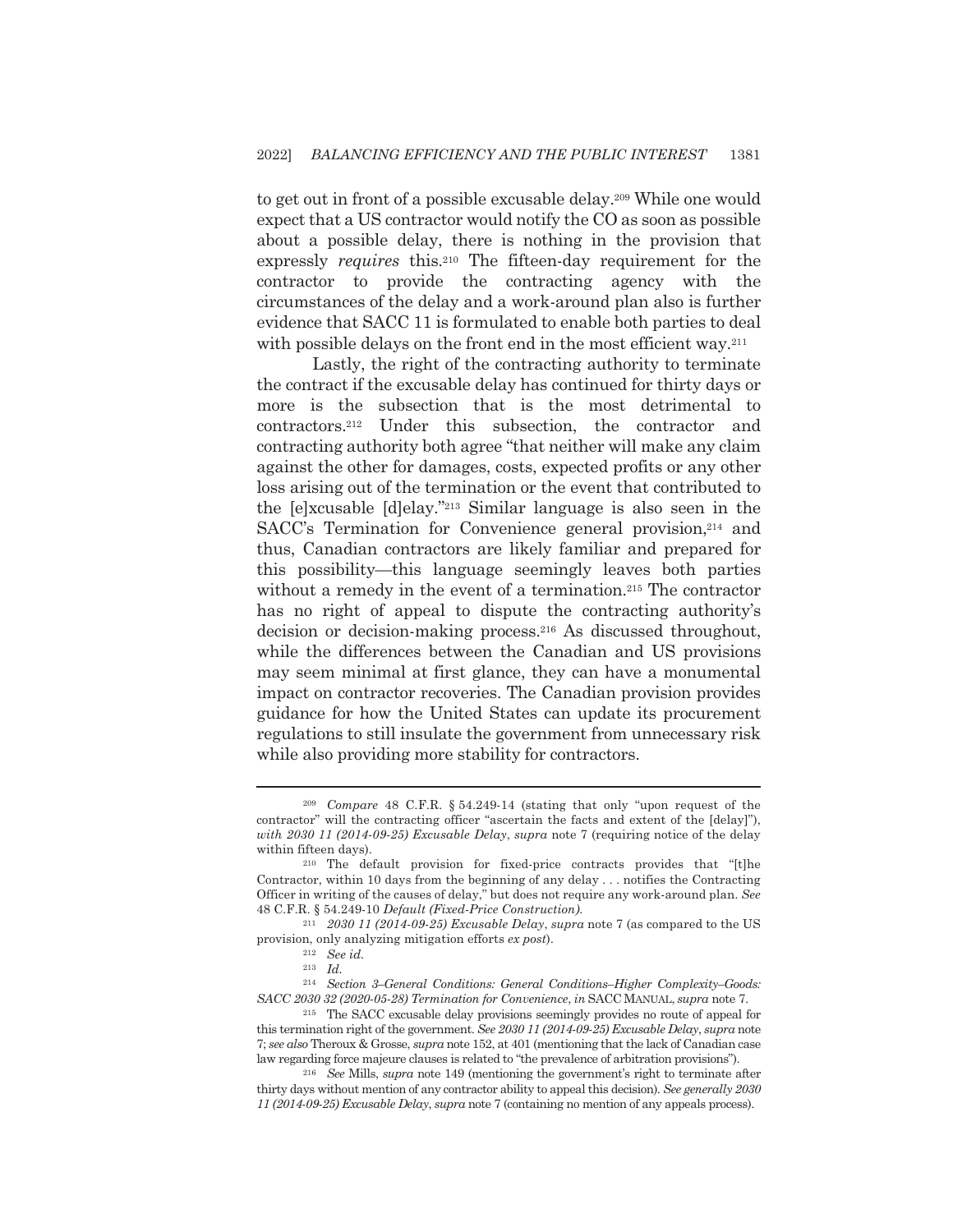## V. SOLUTION: ADOPTING LANGUAGE OF THE CANADIAN PROVISION TO PROVIDE GREATER PROTECTION FOR CONTRACTORS AND MORE EFFICIENCY IN CONTRACTING

One can easily argue that the federal government should be afforded the broad protections against a contractor's default or delay given by the allocation of risk under the FAR's excusable delay provision. However, there are avenues that can be taken that will not disrupt this risk allocation while also providing more security for contractors. Codifying a force majeure provision in the FAR clarified the principles of this civil law concept as applied to government contracts. This codification has also led to reduced transaction costs and increased efficiency as the FAR has become akin to that of a boilerplate provision with modification of such provisions unless otherwise authorized.<sup>217</sup> However, more can be done by streamlining the excusable delay provision to mirror some aspects of Canada's delay provision, ensuring that COs have the proper resources for efficient contract oversight.

The reality of regulations such as the FAR is that there is no perfect solution, but rather a myriad of imperfect solutions to choose from.<sup>218</sup> Each alternative focuses on different aspects, such as maximizing efficiency or flexibility, and the adoption of one over another will necessarily result in tradeoffs.<sup>219</sup> Modifying the FAR's excusable delay provision to include SACC 11's requirements around notifying the CO or contracting authority about the delay and providing a work-around plan could lead to less disputes and appeals of a CO's decision to provide, or not provide, a time extension.

SACC 11 is structured to provide more coordination between a contractor and CO at the front end of a delay.<sup>220</sup> This, ideally, takes away the question of whether sufficient mitigation steps were taken and whether proper notice was given as SACC 11 also includes an express fifteen-day requirement for the work-around plan.<sup>221</sup> While this is a seemingly minor revision to

1382

<sup>&</sup>lt;sup>217</sup> See General Contract Clauses Toolkit, PRAC. L. COM. TRANSACTIONS (2022), Westlaw W95184339.

<sup>&</sup>lt;sup>218</sup> See Sergio Puig & Gregory Shaffer, Imperfect Alternatives: Institutional Choice and the Reform of Investment Law, 112 AM. J. INT. L. 361, 362 (2018) ("We argue that, whatever one's preferred goal, different institutional processes will mediate the pursuit of that goal in highly imperfect ways. All institutional processes are imperfect, and all of them are imperfect in different ways given the dynamics of participation within them.").

<sup>&</sup>lt;sup>219</sup> See id. at 361-62.

<sup>&</sup>lt;sup>220</sup> This is accomplished through the SACC 11 provision providing for notice and a work-around plan. 2030 11 (2014-09-25) Excusable Delay, supra note 7.

 $221 \quad Id.$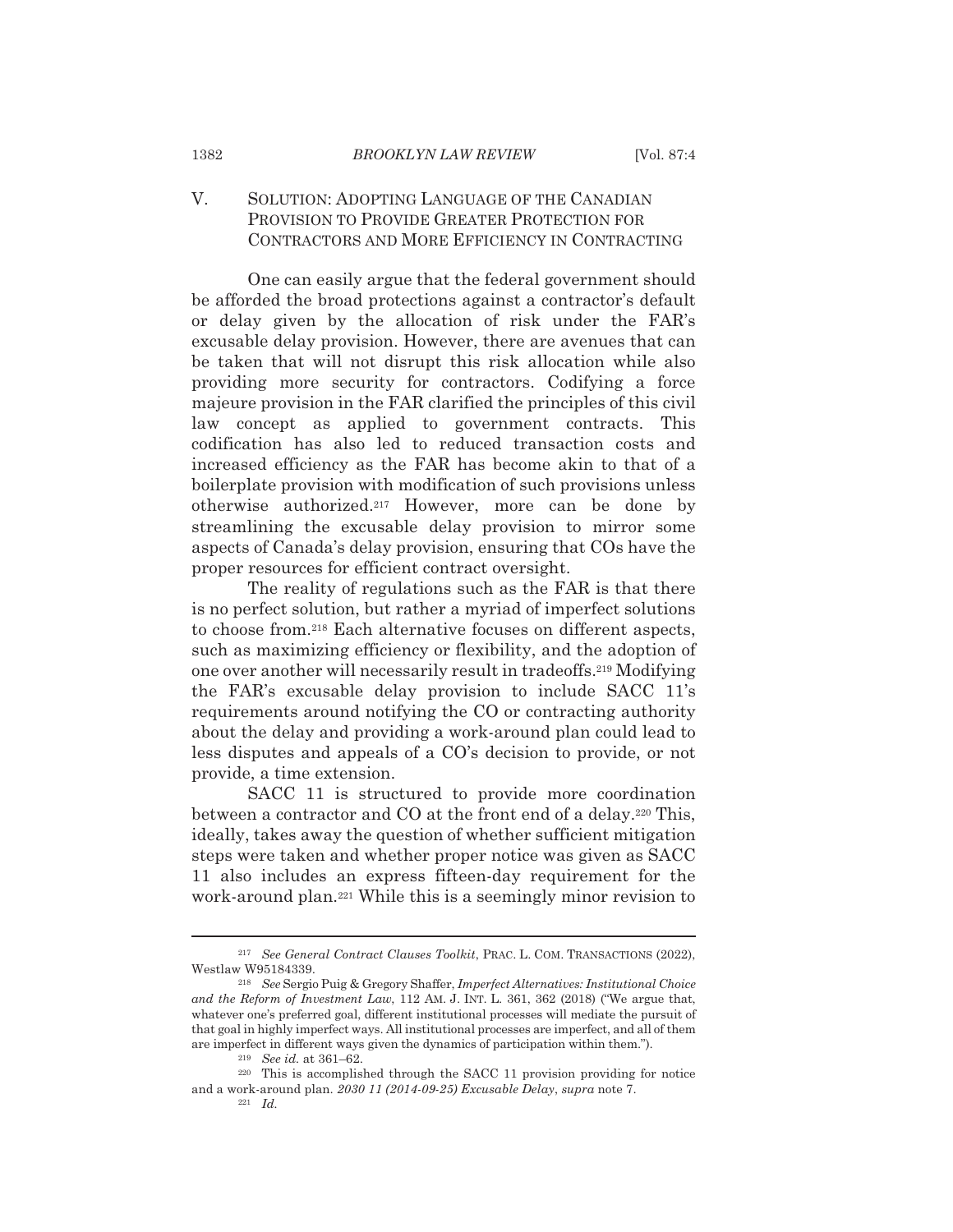the excusable delay provision, this modification could result in more efficient contracting for both parties, one of the main goals of privatization.<sup>222</sup>

However, SACC 11's language is indicative of Canadian government agencies' faith in their COs and subsequent contract oversight. In the United States, the situation is different, as numerous reports indicate a lack of effective oversight and CO training.<sup>223</sup> While briefly modifying the FAR to provide more efficient oversight is a step that can be taken to protect both parties under the contract, further developments and improvements in education and training of COs is imperative if effective contract oversight, under any regulation, is to be attained.<sup>224</sup>

Further, while the lack of an enumerated list of possible triggering events in SACC 11 provides more bargaining power for Canadian contractors, the enumerated list in the FAR provides increased certainty with respect to the parties' intent and future litigation. However, going forward, the drafters of the FAR should allow minor modifications of this enumerated list by considering the surrounding circumstances and specificities of different contracts and how expressly including or excluding certain events could efficiently allocate the risk and streamline transaction costs. Further, allowing flexibility ex ante in defining the terms of the provision can protect parties against judicial intervention that may not adequately interpret the intended risk allocation.<sup>225</sup> Contractors are best equipped to deal with the risks associated with subcontractors, supply chains, or product

<sup>&</sup>lt;sup>222</sup> The work-around plan under SACC 11 likely contemplates whether the critical path of the contract will be affected by the delay, a requirement in finding an excusable delay under both provisions. As US litigation on excusable delays often concerns disputes over whether the critical path was affected, a work-around plan that contemplates at the outset would be beneficial to both parties. See generally Yates-Desbuild Joint Venture v. Dep't of State, CBCA 3350, 17-1 BCA | 36,870 (discussing critical path and mitigation efforts).

<sup>&</sup>lt;sup>223</sup> See, e.g., OFF. OF INSPECTOR GEN., U.S. DEP'T OF STATE, ISP-I-18-33, MANAGEMENT ASSISTANCE REPORT: DISPERSAL OF CONTRACTING OFFICER REPRESENTATIVES CREATES OVERSIGHT CHALLENGES 3 (2018) [hereinafter MANAGEMENT ASSISTANCE REPORT] (finding that "Oversight of Contracting Officer Representatives is a Challenge for the [State] Department"); see also Tanya V. Peel & Angel R. Acevedo, An Analysis of Army Contract Administration with Regard to Contracting Officer's Representatives, at v (Sept. 2016) (M.S. research project, Monterey, California: Naval Postgraduate School) ("[L]essons learned revealed that Contracting Officer Representative ("COR") training remains inadequate, communication among contracting personnel and CORs requires improvement ... managers nominate CORs who lack technical knowledge and experience, and commanders and leaders neither understand the requirements needed to support contract administration requirements nor COR roles and responsibilities.").

<sup>&</sup>lt;sup>224</sup> See Peel & Acevedo, *supra* note 223, at 46-48.

<sup>&</sup>lt;sup>225</sup> See Triantis, supra note 174, at 111.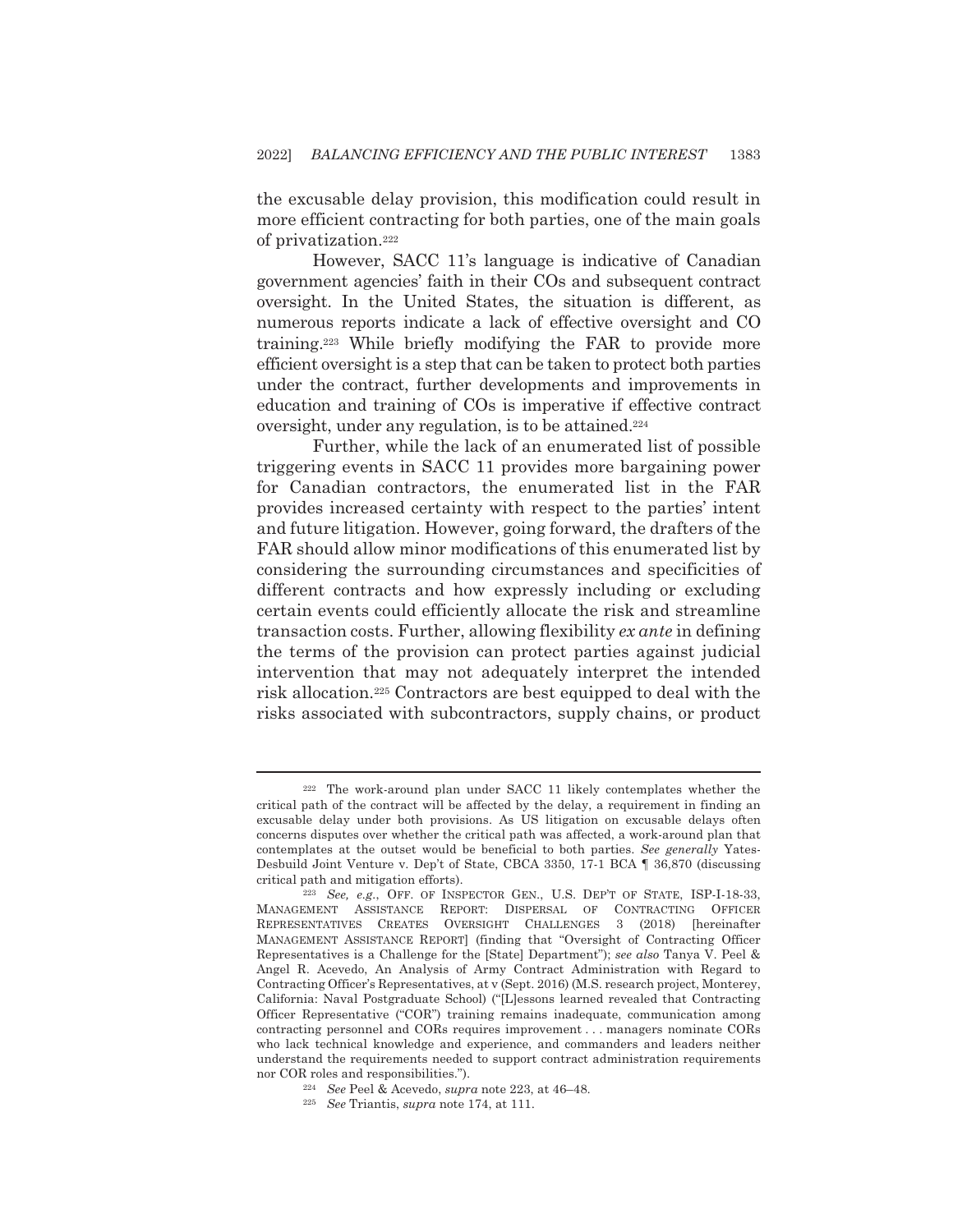suppliers.<sup>226</sup> Contractors, not the government agency, retain an amount of control over the work being done by such actors and are in the best position to safeguard against risks.<sup>227</sup> Thus, giving contractors the opportunity to define their risks ex ante would not place more risk on the government agency, but instead, could make for more efficient contract performance and completion.

Modifying the FAR's excusable delay provision to be more in line with Canada's SACC 11 provision will allow contractors to better assess their possible future risks ex ante and build the cost of any such risks into their contracts.<sup>228</sup> However, adopting the Canadian approach does have its own tradeoffs.<sup>229</sup> While increasing flexibility by not including an enumerated list and providing for contractors and CO<sub>s</sub> to work together, these modifications likely require more institutional buy-in. The US government will need to adequately train COs in order for them to effectively oversee these contracts. Further, as COs would work with contractors on the front end of a delay, rather than when called upon, this will increase monitoring costs. However, the increased flexibility and efficiency provided by pieces of the Canadian approach could make these tradeoffs worth their cost. The current limited oversight of US contracts is already resulting in excessive costs.<sup>230</sup> Allowing the COs and contractors to work effectively throughout the duration of a contract, rather than only when a delay or litigation requires it, will allow for a more efficient use of government resources and will allow contractors to better allocate their risks.

## **CONCLUSION**

Allowing contractors to better assess their risks up front will lower transaction costs in the aggregate and increase the efficiency of government contracts as a whole. These modifications also take into account the unique risks that government and

<sup>&</sup>lt;sup>226</sup> See Thomas Marcinko, Government Contractors Should Be Prepared to Invoke the Excusable Delays Clause, ARONSON (March 23, 2020), https://aronsonllc.com/ contractors-should-be-prepared-to-invoke-the-excusable-delays-clause/ [https://perma.cc /2BZH-293C]. See generally WIS. PROCUREMENT INST., FLOW-DOWN CLAUSES-MANAGEMENT AND RESPONSIBILITIES FOR FEDERAL CONTRACTORS (2018), https://www. wispro.org/wp-content/uploads/2014/12/Acquisition-Hour-Flow-down-Clauses-presentat ion.pdf [https://perma.cc/HW3B-VVAH] (explaining that under the FAR, prime contractors are required to include within the contracts with their subcontractors "flow down" clauses and these clauses contain certain contractual provisions that are applicable to the contractor and the subcontractor).

<sup>&</sup>lt;sup>227</sup> See BABCHYCK, supra note 124, at 27.

 $^{228}\;$  See Triantis, supra note 174, at 111.

<sup>&</sup>lt;sup>229</sup> See Puig & Shaffer, *supra* note 218, at 362.

<sup>&</sup>lt;sup>230</sup> See MANAGEMENT ASSISTANCE REPORT, supra note 223, at 6.